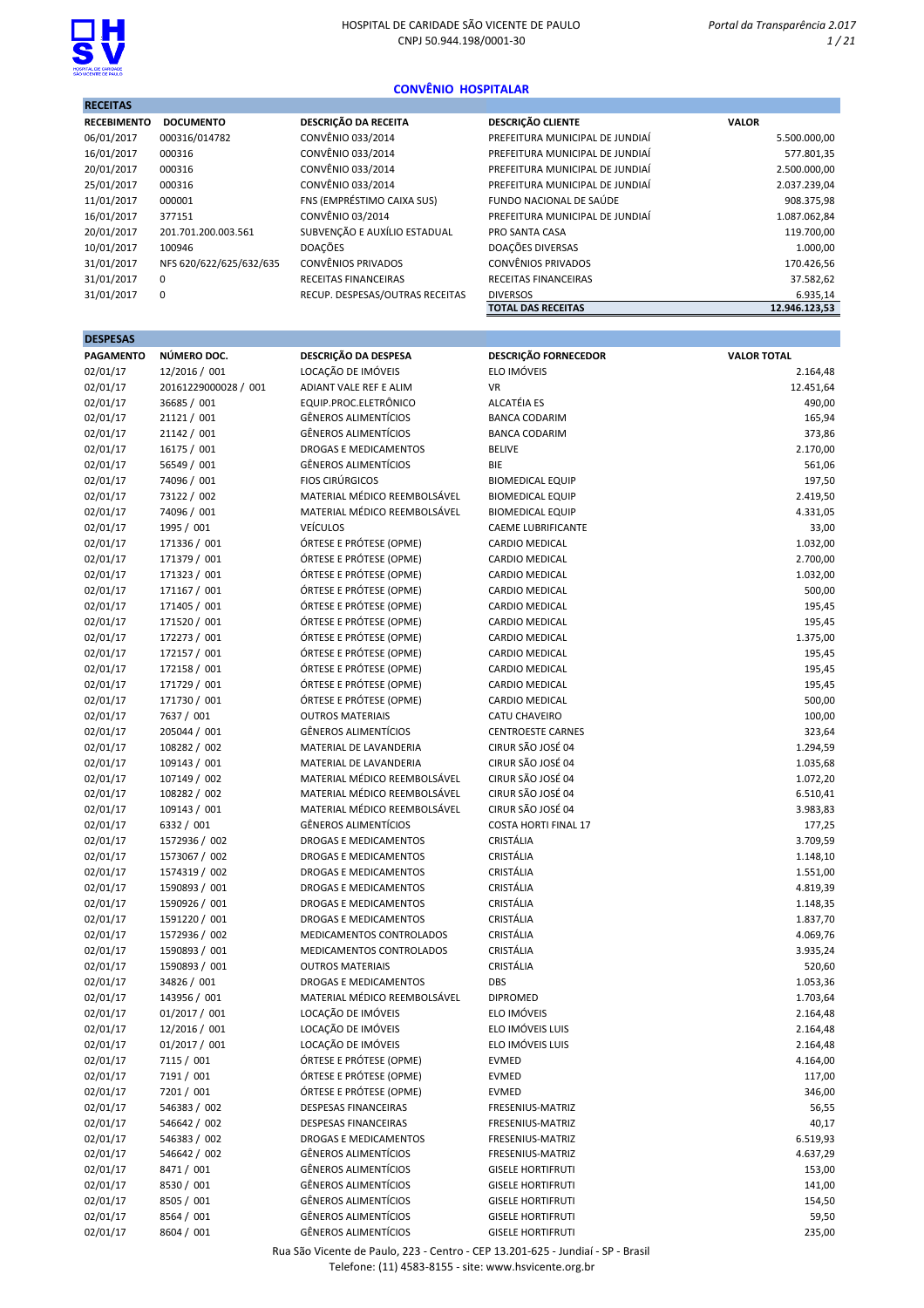ıн

| 02/01/17             | 8571 / 001                  | GÊNEROS ALIMENTÍCIOS                                         | <b>GISELE HORTIFRUTI</b>               | 233,40               |
|----------------------|-----------------------------|--------------------------------------------------------------|----------------------------------------|----------------------|
| 02/01/17             | <b>RESCISÕES</b>            | FGTS RESCISÓRIO                                              | <b>GRRF - RESCISÃO</b>                 | 32,44                |
| 02/01/17             | <b>RESCISÕES</b>            | FGTS RESCISÓRIO                                              | <b>GRRF - RESCISÃO</b>                 | 30,29                |
| 02/01/17             | 14126 / 001                 | MATERIAL MÉDICO REEMBOLSÁVEL                                 | H MAX                                  | 190,00               |
| 02/01/17             | 14126 / 001                 | <b>OUTROS MATERIAIS</b>                                      | H MAX                                  | 760,00               |
| 02/01/17             | 109306 / 001                | LOCAÇÃO (EQUIP, MAQ. ESPAÇO)                                 | <b>IBG</b>                             | 1.130,00             |
| 02/01/17             | 1933 / 001                  | CONT DE MANUTENÇÃO-HOSP                                      | <b>IBG CRYO FILIAL</b>                 | 476,75               |
| 02/01/17             | 27612 / 001                 | LOCAÇÃO (EQUIP, MAQ. ESPACO)                                 | <b>IBG CRYO FILIAL</b>                 | 2.000,00             |
| 02/01/17             | 12/2016 / 001               | LOCAÇÃO DE IMÓVEIS                                           | IMOBILIÁRIA COLINA                     | 3.188,15             |
| 02/01/17             | 12/2016 / 001               | LOCAÇÃO DE IMÓVEIS                                           | IMOBILIÁRIA-COLINA                     | 3.188,16             |
| 02/01/17             | 1346722 / 001               | MATERIAL MÉDICO REEMBOLSÁVEL                                 | JOHNSON E JOHNSON 32                   | 960,00               |
| 02/01/17             | 64413 / 001                 | ÓRTESE E PRÓTESE (OPME)                                      | JOHNSON E JOHNSON 68                   | 361,81               |
| 02/01/17             | 12/2016 / 001               | LOCAÇÃO DE IMÓVEIS                                           | PAG. LOCAÇÃO DE IMÓVEIS                | 6.596,86             |
| 02/01/17             | 37863 / 001<br>122778 / 002 | MATERIAL MÉDICO REEMBOLSÁVEL<br>MATERIAL MÉDICO REEMBOLSÁVEL | <b>MAX MEDICAL</b>                     | 1.077,00             |
| 02/01/17<br>02/01/17 | 123026 / 001                | MATERIAL MÉDICO REEMBOLSÁVEL                                 | <b>MEDI HOUSE</b><br><b>MEDI HOUSE</b> | 2.004,81<br>2.964,36 |
| 02/01/17             | 30634 / 001                 | ÓRTESE E PRÓTESE (OPME)                                      | <b>MEDICAL CAMP</b>                    | 4.630,90             |
| 02/01/17             | 30730 / 001                 | ÓRTESE E PRÓTESE (OPME)                                      | <b>MEDICAL CAMP</b>                    | 3.086,19             |
| 02/01/17             | 30790 / 001                 | ÓRTESE E PRÓTESE (OPME)                                      | <b>MEDICAL CAMP</b>                    | 595,90               |
| 02/01/17             | 30856 / 001                 | ÓRTESE E PRÓTESE (OPME)                                      | <b>MEDICAL CAMP</b>                    | 3.086,19             |
| 02/01/17             | 30947 / 001                 | ÓRTESE E PRÓTESE (OPME)                                      | <b>MEDICAL CAMP</b>                    | 1.816,80             |
| 02/01/17             | 31047 / 001                 | ÓRTESE E PRÓTESE (OPME)                                      | <b>MEDICAL CAMP</b>                    | 3.086,19             |
| 02/01/17             | 31101 / 001                 | ÓRTESE E PRÓTESE (OPME)                                      | <b>MEDICAL CAMP</b>                    | 3.086,19             |
| 02/01/17             | 31176 / 001                 | ÓRTESE E PRÓTESE (OPME)                                      | <b>MEDICAL CAMP</b>                    | 3.086,19             |
| 02/01/17             | 380318 / 001                | <b>DESPESAS FINANCEIRAS</b>                                  | NACIONAL MEDICAMENTO                   | 360,95               |
| 02/01/17             | 380318 / 001                | MATERIAL MÉDICO REEMBOLSÁVEL                                 | NACIONAL MEDICAMENTO                   | 4.249,40             |
| 02/01/17             | 34286 / 001                 | ÓRTESE E PRÓTESE (OPME)                                      | ORTHO SYSTEM                           | 2.680,19             |
| 02/01/17             | 34455 / 001                 | ÓRTESE E PRÓTESE (OPME)                                      | ORTHO SYSTEM                           | 2.680,19             |
| 02/01/17             | 34542 / 001                 | ÓRTESE E PRÓTESE (OPME)                                      | <b>ORTHO SYSTEM</b>                    | 599,80               |
| 02/01/17             | 34649 / 001                 | ÓRTESE E PRÓTESE (OPME)                                      | <b>ORTHO SYSTEM</b>                    | 2.680,19             |
| 02/01/17<br>02/01/17 | 34650 / 001<br>69976 / 001  | ÓRTESE E PRÓTESE (OPME)<br><b>GÊNEROS ALIMENTÍCIOS</b>       | ORTHO SYSTEM<br><b>OVOS PRETI</b>      | 299,90<br>390,00     |
| 02/01/17             | <b>RESCISÕES</b>            | <b>RESCISÕES</b>                                             | PGTO DE RESCISÃO                       | 2.310,40             |
| 02/01/17             | <b>RESCISÕES</b>            | <b>RESCISÕES</b>                                             | PGTO DE RESCISÃO                       | 2.186,64             |
| 02/01/17             | 184361 / 002                | MATERIAL MÉDICO REEMBOLSÁVEL                                 | POLAR FIX                              | 214,20               |
| 02/01/17             | 186901 / 001                | MATERIAL MÉDICO REEMBOLSÁVEL                                 | <b>POLAR FIX</b>                       | 406,23               |
| 02/01/17             | 796 / 001                   | MATERIAL DE LIMPEZA                                          | S F COMÉRCIO DE PLAS                   | 4.765,00             |
| 02/01/17             | 796 / 001                   | MATERIAL MÉDICO REEMBOLSÁVEL                                 | S F COMÉRCIO DE PLAS                   | 2.020,00             |
| 02/01/17             | 1730032 / 001               | GÊNEROS ALIMENTÍCIOS                                         | SALES                                  | 475,00               |
| 02/01/17             | 1729998 / 001               | MATERIAL DE LIMPEZA                                          | SALES                                  | 211,40               |
| 02/01/17             | 3209 / 001                  | ÓRTESE E PRÓTESE (OPME)                                      | SANITATEM                              | 913,16               |
| 02/01/17             | 3182 / 001                  | ÓRTESE E PRÓTESE (OPME)                                      | SANITATEM                              | 174,35               |
| 02/01/17             | 3207 / 001                  | ÓRTESE E PRÓTESE (OPME)                                      | SANITATEM                              | 1.125,56             |
| 02/01/17             | 3201 / 001                  | ÓRTESE E PRÓTESE (OPME)<br>ÓRTESE E PRÓTESE (OPME)           | SANITATEM                              | 395,20               |
| 02/01/17<br>02/01/17 | 3200 / 001<br>3199 / 001    | ÓRTESE E PRÓTESE (OPME)                                      | SANITATEM<br>SANITATEM                 | 913,16<br>211,52     |
| 02/01/17             | 3184 / 001                  | ÓRTESE E PRÓTESE (OPME)                                      | SANITATEM                              | 913,16               |
| 02/01/17             | 3183 / 001                  | ÓRTESE E PRÓTESE (OPME)                                      | SANITATEM                              | 202,06               |
| 02/01/17             | 3160 / 001                  | ÓRTESE E PRÓTESE (OPME)                                      | SANITATEM                              | 713,93               |
| 02/01/17             | 3163 / 001                  | ÓRTESE E PRÓTESE (OPME)                                      | SANITATEM                              | 197,60               |
| 02/01/17             | 3165 / 001                  | ÓRTESE E PRÓTESE (OPME)                                      | SANITATEM                              | 913,16               |
| 02/01/17             | 3168 / 001                  | ÓRTESE E PRÓTESE (OPME)                                      | SANITATEM                              | 913,16               |
| 02/01/17             | 3173 / 001                  | ÓRTESE E PRÓTESE (OPME)                                      | SANITATEM                              | 299,90               |
| 02/01/17             | 3175 / 001                  | ÓRTESE E PRÓTESE (OPME)                                      | SANITATEM                              | 285,25               |
| 02/01/17             | 3176 / 001                  | ÓRTESE E PRÓTESE (OPME)                                      | SANITATEM                              | 913,16               |
| 02/01/17             | 3177 / 001                  | ÓRTESE E PRÓTESE (OPME)                                      | SANITATEM                              | 229,77               |
| 02/01/17             | 3178 / 001                  | ÓRTESE E PRÓTESE (OPME)                                      | SANITATEM                              | 1.010,56             |
| 02/01/17             | 3179 / 001                  | ÓRTESE E PRÓTESE (OPME)                                      | SANITATEM                              | 235,88               |
| 02/01/17             | 3180 / 001                  | ÓRTESE E PRÓTESE (OPME)                                      | SANITATEM                              | 913,16               |
| 02/01/17             | 3181 / 001                  | ÓRTESE E PRÓTESE (OPME)<br>ÓRTESE E PRÓTESE (OPME)           | SANITATEM                              | 913,16               |
| 02/01/17<br>02/01/17 | 3208 / 001<br>3211 / 001    | ÓRTESE E PRÓTESE (OPME)                                      | SANITATEM<br>SANITATEM                 | 60,59<br>367,62      |
| 02/01/17             | 3212 / 001                  | ÓRTESE E PRÓTESE (OPME)                                      | SANITATEM                              | 146,64               |
| 02/01/17             | 3229 / 001                  | ÓRTESE E PRÓTESE (OPME)                                      | SANITATEM                              | 913,16               |
| 02/01/17             | 3230 / 001                  | ÓRTESE E PRÓTESE (OPME)                                      | SANITATEM                              | 1.826,32             |
| 02/01/17             | 3249 / 001                  | ÓRTESE E PRÓTESE (OPME)                                      | SANITATEM                              | 913,16               |
| 02/01/17             | 3248 / 001                  | ÓRTESE E PRÓTESE (OPME)                                      | SANITATEM                              | 285,25               |
| 02/01/17             | 3252 / 001                  | ÓRTESE E PRÓTESE (OPME)                                      | SANITATEM                              | 913,16               |
| 02/01/17             | 3251 / 001                  | ÓRTESE E PRÓTESE (OPME)                                      | SANITATEM                              | 288,71               |
| 02/01/17             | 3250 / 001                  | ÓRTESE E PRÓTESE (OPME)                                      | SANITATEM                              | 367,62               |
| 02/01/17             | 3246 / 001                  | ÓRTESE E PRÓTESE (OPME)                                      | SANITATEM                              | 367,62               |
| 02/01/17             | 3247 / 001                  | ÓRTESE E PRÓTESE (OPME)                                      | SANITATEM                              | 275,48               |
| 02/01/17             | 3253 / 001                  | ÓRTESE E PRÓTESE (OPME)                                      | SANITATEM                              | 577,42               |
| 02/01/17             | 3268 / 001                  | ÓRTESE E PRÓTESE (OPME)                                      | SANITATEM                              | 500,81               |
| 02/01/17             | 1632125 / 001               | GÊNEROS ALIMENTÍCIOS                                         | SERRAMAR                               | 484,00               |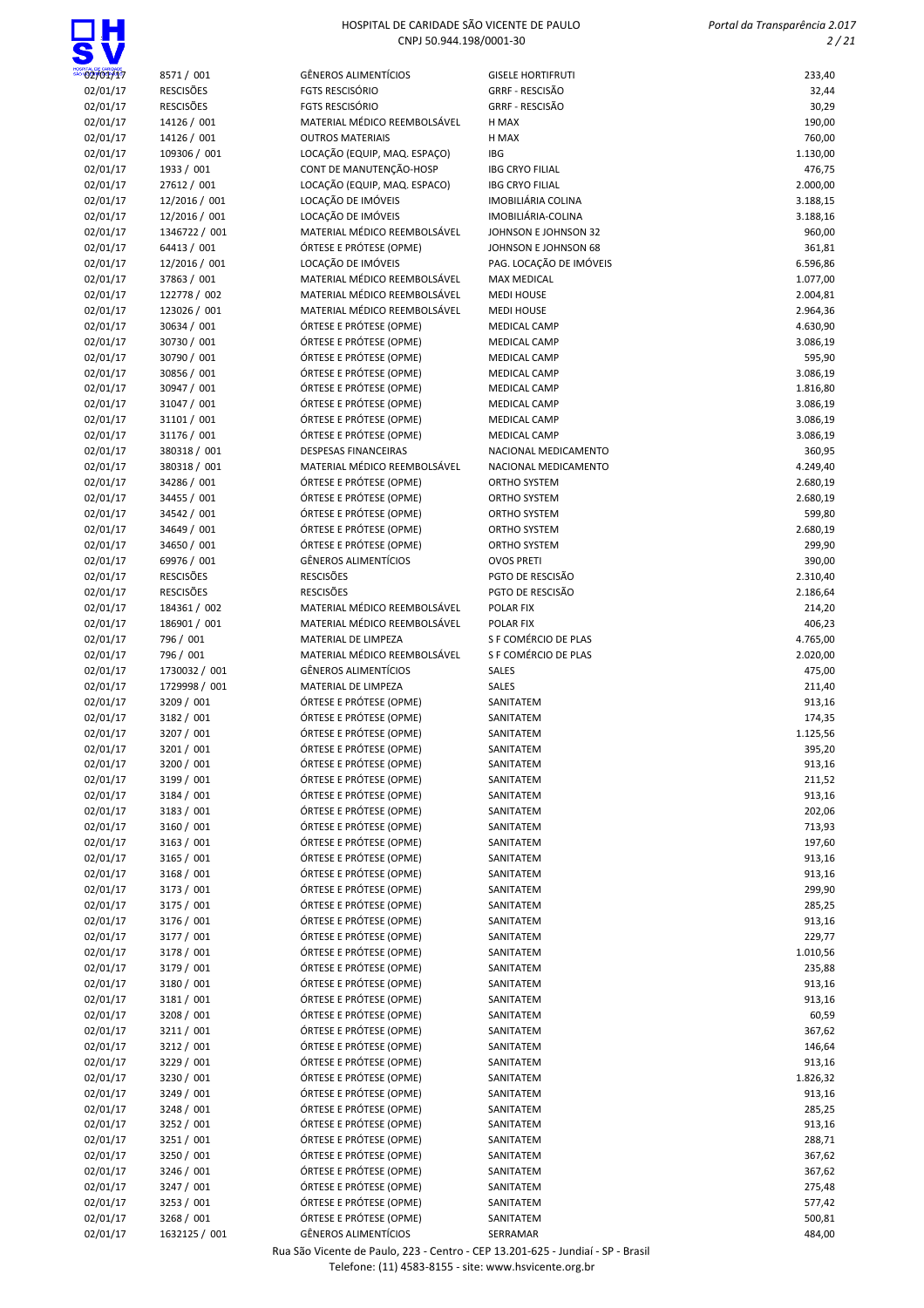

| 02/01/17 |                  | GÊNEROS ALIMENTÍCIOS           | SERRAMAR                              | 616,00   |
|----------|------------------|--------------------------------|---------------------------------------|----------|
|          | 1633464 / 001    | GÊNEROS ALIMENTÍCIOS           |                                       |          |
| 02/01/17 | 1634627 / 001    |                                | SERRAMAR                              | 220,00   |
| 02/01/17 | 1635146 / 001    | GÊNEROS ALIMENTÍCIOS           | SERRAMAR                              | 484,00   |
| 02/01/17 | 254256 / 001     | MATERIAL MÉDICO REEMBOLSÁVEL   | <b>ST JUDE MEDICAL</b>                | 2.217,80 |
| 02/01/17 | 258127 / 001     | MATERIAL MÉDICO REEMBOLSÁVEL   | ST JUDE MEDICAL                       | 2.217,80 |
| 02/01/17 | 260314 / 001     | ÓRTESE E PRÓTESE (OPME)        | <b>ST JUDE MEDICAL</b>                | 3.691,50 |
| 02/01/17 | 261056 / 001     | ÓRTESE E PRÓTESE (OPME)        | <b>ST JUDE MEDICAL</b>                | 7.426,43 |
| 02/01/17 | 286214 / 001     | ÓRTESE E PRÓTESE (OPME)        | SUPRIMED                              | 1.325,00 |
| 02/01/17 | 286516 / 001     | ÓRTESE E PRÓTESE (OPME)        | SUPRIMED                              | 1.033,00 |
| 02/01/17 | 286975 / 001     | ÓRTESE E PRÓTESE (OPME)        | SUPRIMED                              | 2.500,00 |
| 02/01/17 | 286978 / 001     | ÓRTESE E PRÓTESE (OPME)        | SUPRIMED                              | 2.246,00 |
| 02/01/17 | 286517 / 001     | ÓRTESE E PRÓTESE (OPME)        | SUPRIMED                              | 1.033,00 |
| 02/01/17 | 286522 / 001     | ÓRTESE E PRÓTESE (OPME)        | SUPRIMED                              | 1.287,00 |
| 02/01/17 | 287517 / 001     | ÓRTESE E PRÓTESE (OPME)        | SUPRIMED                              | 2.066,00 |
| 02/01/17 | 287518 / 001     | ÓRTESE E PRÓTESE (OPME)        | SUPRIMED                              | 1.541,00 |
|          |                  | ÓRTESE E PRÓTESE (OPME)        | SUPRIMED                              |          |
| 02/01/17 | 287784 / 001     |                                |                                       | 1.033,00 |
| 02/01/17 | 288246 / 001     | ÓRTESE E PRÓTESE (OPME)        | SUPRIMED                              | 959,40   |
| 02/01/17 | 287561 / 001     | ÓRTESE E PRÓTESE (OPME)        | SUPRIMED                              | 959,40   |
| 02/01/17 | 3917865460 / 001 | CONT DE MANUTENÇÃO-HOSP        | <b>VIVO</b>                           | 644,53   |
| 02/01/17 | 1583 / 001       | PEÇAS E MATS DE REPOSIÇÃO EQUI | <b>WILLTEK</b>                        | 97,50    |
| 02/01/17 | 1387 / 001       | SERVIÇOS PREST - PJ - HOSP     | <b>WILLTEK</b>                        | 874,00   |
| 03/01/17 | 21143 / 001      | <b>GÊNEROS ALIMENTÍCIOS</b>    | <b>BANCA CODARIM</b>                  | 127,80   |
| 03/01/17 | 6373 / 001       | GÊNEROS ALIMENTÍCIOS           | <b>COSTA HORTI FINAL 17</b>           | 388,05   |
| 03/01/17 | 6389 / 001       | GÊNEROS ALIMENTÍCIOS           | <b>COSTA HORTI FINAL 17</b>           | 609,00   |
| 03/01/17 | 70 / 001         | SERVIÇOS PREST - PJ - HOSP     | <b>ETERPOL</b>                        | 855,00   |
| 03/01/17 | 259341 / 001     | GÊNEROS ALIMENTÍCIOS           | FRIOS DADO FINAL 54                   | 423,29   |
|          | 217586 / 001     | <b>GASES MEDICINAIS</b>        | <b>IBG</b>                            | 480,00   |
| 03/01/17 |                  |                                |                                       |          |
| 03/01/17 | 92588 / 002      | <b>DROGAS E MEDICAMENTOS</b>   | JP IND FARMAC S/A                     | 420,00   |
| 03/01/17 | 124459 / 001     | MATERIAL MÉDICO REEMBOLSÁVEL   | <b>MEDI HOUSE</b>                     | 475,80   |
| 03/01/17 | 151824 / 001     | <b>DESPESAS FINANCEIRAS</b>    | NACIONAL COML                         | 218,76   |
| 03/01/17 | 151824 / 001     | MATERIAL MÉDICO REEMBOLSÁVEL   | NACIONAL COML                         | 2.442,42 |
| 03/01/17 | 380216 / 001     | <b>DESPESAS FINANCEIRAS</b>    | NACIONAL MEDICAMENTO                  | 573,64   |
| 03/01/17 | 380216 / 001     | MATERIAL MÉDICO REEMBOLSÁVEL   | NACIONAL MEDICAMENTO                  | 6.261,99 |
| 03/01/17 | 380216 / 001     | <b>OUTROS MATERIAIS</b>        | NACIONAL MEDICAMENTO                  | 881,41   |
| 03/01/17 | 451239 / 001     | GÊNEROS ALIMENTÍCIOS           | PAPEL ITUPEVA                         | 1.329,70 |
| 03/01/17 | 1731198 / 001    | GÊNEROS ALIMENTÍCIOS           | SALES                                 | 303,40   |
| 03/01/17 | 93511 / 003      | DROGAS E MEDICAMENTOS          | SANOBIOL                              | 178,44   |
|          | 19917 / 001      |                                | <b>TECNOCLIN</b>                      |          |
| 03/01/17 |                  | PEÇAS E MATS DE REPOSIÇÃO EQUI |                                       | 306,60   |
| 03/01/17 | 63196 / 001      | GÊNEROS ALIMENTÍCIOS           | <b>TERRÃO</b>                         | 237,00   |
| 03/01/17 | 63196 / 001      | IMPRESSOS, MATL DE EXPEDIENTE  | <b>TERRÃO</b>                         | 26,40    |
| 03/01/17 | 63196 / 001      | MATERIAL DE LIMPEZA            | <b>TERRÃO</b>                         | 168,00   |
| 04/01/17 | 21176 / 001      | GÊNEROS ALIMENTÍCIOS           | <b>BANCA CODARIM</b>                  | 109,65   |
| 04/01/17 | 12302 / 001      | COMBUSTÍVEIS E LUBRIFICANTES   | <b>BATE BOLA</b>                      | 869,97   |
| 04/01/17 | 56591 / 001      | GÊNEROS ALIMENTÍCIOS           | BIE                                   | 1.084,32 |
| 04/01/17 | 280182 / 001     | IMPRESSOS, MATL DE EXPEDIENTE  | CIL COM INFORMÁTICA                   | 335,96   |
| 04/01/17 | 124714 / 001     | GËNEROS ALIMENTÍCIOS           | COPOLFOOD COM PROD                    | 2.506,28 |
| 04/01/17 | 6390 / 001       | GÊNEROS ALIMENTÍCIOS           | <b>COSTA HORTI FINAL 17</b>           | 336,00   |
| 04/01/17 | 8476 / 001       | <b>OUTROS MATERIAIS</b>        | DOM QUIXOTE EPI                       | 283,92   |
|          |                  |                                |                                       |          |
| 04/01/17 | 1890595 / 001    | GÊNEROS ALIMENTÍCIOS           | <b>FRIBOI FILIAL</b>                  | 1.271,00 |
| 04/01/17 | 387762 / 001     | PEÇAS E MATS DE REPOSIÇÃO EQUI | <b>FRIGELAR OSASCO</b>                | 598,89   |
| 04/01/17 | 14959 / 001      | MATERIAL MÉDICO REEMBOLSÁVEL   | GR MED COM                            | 1.020,00 |
| 04/01/17 | 13389 / 001      | GÊNEROS ALIMENTÍCIOS           | HUMANA ALIM SOROCABA                  | 1.543,60 |
| 04/01/17 | 217603 / 001     | <b>GASES MEDICINAIS</b>        | IBG                                   | 792,00   |
| 04/01/17 | 27022 / 001      | <b>GASES MEDICINAIS</b>        | <b>IBG CRYO FILIAL</b>                | 1.996,40 |
| 04/01/17 | 12/2016 / 001    | LOCAÇÃO DE IMÓVEIS             | <b>ITUPEVA ADM</b>                    | 5.683,70 |
| 04/01/17 | 01/2017 / 001    | LOCAÇÃO DE IMÓVEIS             | PAG. LOCAÇÃO DE IMÓVEIS               | 6.596,86 |
| 04/01/17 | 12583 / 001      | <b>OUTROS MATERIAIS</b>        | <b>MEDIMPORT</b>                      | 1.415,00 |
| 04/01/17 | 2199735 / 001    | <b>IMPOSTO MUNICIPAL</b>       | PREFEITURA DE JUNDIAÍ - RESIDUO CIVIL | 70,00    |
| 04/01/17 | 177602 / 001     | IMPRESSOS, MATL DE EXPEDIENTE  | PROCOMP                               | 706,09   |
| 04/01/17 | 82609 / 001      | PEÇAS E MATS DE REPOSIÇÃO EQUI | <b>PROTEC</b>                         |          |
|          |                  |                                |                                       | 324,00   |
| 04/01/17 | 1121 / 001       | SERVIÇOS PREST - PJ - HOSP     | RM BALANÇAS                           | 178,00   |
| 04/01/17 | 1730038 / 001    | <b>OUTROS MATERIAIS</b>        | SALES                                 | 399,30   |
| 04/01/17 | 19860 / 001      | MATERIAL MÉDICO REEMBOLSÁVEL   | <b>TECNOCLIN</b>                      | 172,80   |
| 04/01/17 | 13111 / 001      | <b>DESPESAS FINANCEIRAS</b>    | <b>VOLPI</b>                          | 325,13   |
| 04/01/17 | 13111 / 001      | DROGAS E MEDICAMENTOS          | <b>VOLPI</b>                          | 3.831,80 |
| 05/01/17 | 146297 / 001     | DROGAS E MEDICAMENTOS          | ALFALAGOS LTDA                        | 1.619,46 |
| 05/01/17 | 146297 / 001     | MEDICAMENTOS CONTROLADOS       | ALFALAGOS LTDA                        | 525,95   |
| 05/01/17 | 80420 / 001      | MATERIAL MÉDICO REEMBOLSÁVEL   | <b>BACE</b>                           | 1.355,00 |
| 05/01/17 | 21182 / 001      | GÊNEROS ALIMENTÍCIOS           | <b>BANCA CODARIM</b>                  | 62,40    |
| 05/01/17 | 16256 / 001      | DROGAS E MEDICAMENTOS          | <b>BELIVE</b>                         | 1.085,00 |
| 05/01/17 | 56616 / 001      | GÊNEROS ALIMENTÍCIOS           | BIE                                   | 894,24   |
|          |                  |                                |                                       |          |
| 05/01/17 | 79256 / 001      | GÊNEROS ALIMENTÍCIOS           | CAFÉ CAIÇARA                          | 1.440,00 |
| 05/01/17 | 41377 / 001      | LOCAÇÃO DE EQUIPAMENTOS        | CAFÉ CAIÇARA                          | 122,00   |
| 05/01/17 | 41376 / 001      | LOCAÇÃO DE EQUIPAMENTOS        | CAFÉ CAIÇARA                          | 122,00   |
| 05/01/17 | 99611 / 001      | <b>GÊNEROS ALIMENTÍCIOS</b>    | <b>CCR</b>                            | 625,80   |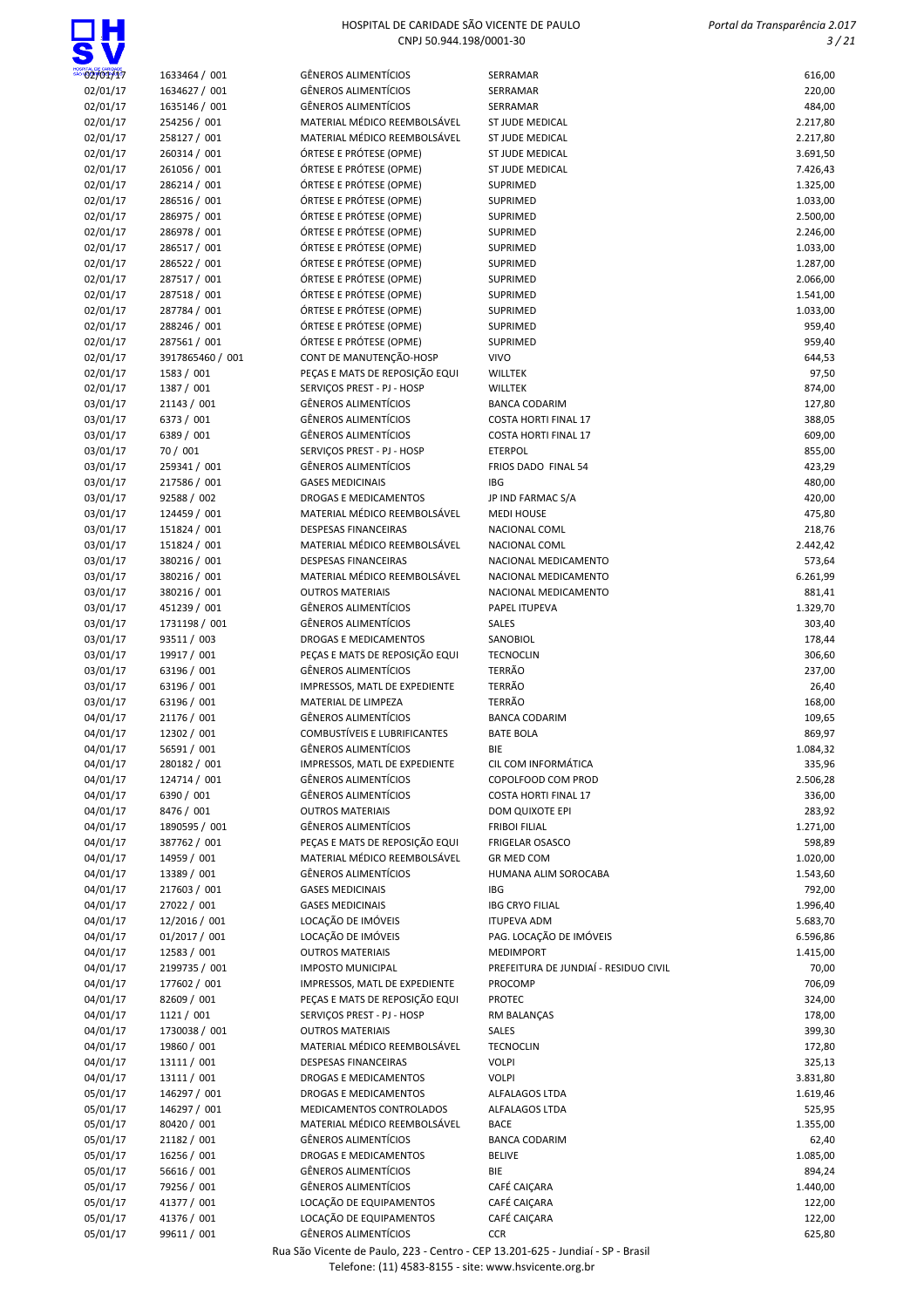| 4.06 | . . |
|------|-----|

| 05/01/17             |                              | <b>GÊNEROS ALIMENTÍCIOS</b>                                 |                                                         |                       |
|----------------------|------------------------------|-------------------------------------------------------------|---------------------------------------------------------|-----------------------|
| 05/01/17             | 205313 / 001<br>6412 / 001   | <b>GÊNEROS ALIMENTÍCIOS</b>                                 | <b>CENTROESTE CARNES</b><br><b>COSTA HORTI FINAL 17</b> | 809,10<br>540,85      |
| 05/01/17             | 1587418 / 003                | DROGAS E MEDICAMENTOS                                       | CRISTÁLIA                                               | 64,35                 |
| 05/01/17             | 613911 / 001                 | IMPRESSOS, MATL DE EXPEDIENTE                               | DATASUPRI DISTRIBUID                                    | 862,90                |
| 05/01/17             | 2124 / 001                   | <b>OUTROS MATERIAIS</b>                                     | DWA COM EQUIP SERV                                      | 531,00                |
| 05/01/17             | 534533 / 003                 | <b>DESPESAS FINANCEIRAS</b>                                 | FRESENIUS-MATRIZ                                        | 0,01                  |
| 05/01/17             | 534533 / 003                 | DROGAS E MEDICAMENTOS                                       | FRESENIUS-MATRIZ                                        | 1.853,31              |
| 05/01/17             | 534535 / 003                 | <b>GÊNEROS ALIMENTÍCIOS</b>                                 | FRESENIUS-MATRIZ                                        | 1.474,98              |
| 05/01/17             | 217850 / 001                 | <b>GASES MEDICINAIS</b>                                     | <b>IBG</b>                                              | 960,00                |
| 05/01/17             | 01/2017 / 001                | LOCAÇÃO DE IMÓVEIS                                          | <b>ITUPEVA ADM</b>                                      | 5.683,70              |
| 05/01/17             | 112483 / 001                 | <b>GÊNEROS ALIMENTÍCIOS</b>                                 | <b>JCA FOODS</b>                                        | 2.072,62              |
| 05/01/17             | 64964 / 001                  | ÓRTESE E PRÓTESE (OPME)                                     | JOHNSON E JOHNSON 68                                    | 723,62                |
| 05/01/17             | 13389 / 001                  | MATERIAL MÉDICO REEMBOLSÁVEL                                | LIBEMA                                                  | 520,00                |
| 05/01/17             | 811033 / 001                 | MATERIAL DE LIMPEZA                                         | R.B.QUALITY                                             | 607,50                |
| 05/01/17             | 3747 / 001                   | MATL MANUT.PREDIAL, ELETR, HID                              | SANTA FÉ COMERCIAL                                      | 395,00                |
| 05/01/17             | 680427 / 001                 | DROGAS E MEDICAMENTOS                                       | <b>SANTA RITA</b>                                       | 1.184,00              |
| 05/01/17             | 27078 / 001                  | <b>GÊNEROS ALIMENTÍCIOS</b>                                 | <b>SB ALIMENTOS</b>                                     | 239,40                |
| 05/01/17             | 500923 / 001                 | SERVIÇOS PREST - PJ - HOSP                                  | SERASA                                                  | 253,65                |
| 05/01/17             | 1454932 / 001                | IMPRESSOS, MATL DE EXPEDIENTE                               | TRAVAGIN                                                | 356,21                |
| 06/01/17             | 402074 / 001                 | MATERIAL DE LIMPEZA                                         | AMADE                                                   | 960,50                |
| 06/01/17             | 21188 / 001                  | <b>GÊNEROS ALIMENTÍCIOS</b>                                 | <b>BANCA CODARIM</b>                                    | 96,70                 |
| 06/01/17             | 61583 / 001                  | <b>DROGAS E MEDICAMENTOS</b>                                | BH FARMA COMÉRCIO LT                                    | 780,68                |
| 06/01/17             | 56647 / 001                  | <b>GÊNEROS ALIMENTÍCIOS</b>                                 | BIE                                                     | 1.856,52              |
| 06/01/17             | 32792 / 001                  | <b>GÊNEROS ALIMENTÍCIOS</b>                                 | <b>CIL</b>                                              | 585,00                |
| 06/01/17             | 6421 / 001                   | <b>GÊNEROS ALIMENTÍCIOS</b>                                 | <b>COSTA HORTI FINAL 17</b>                             | 476,50                |
| 06/01/17             | 150514 / 001                 | <b>DROGAS E MEDICAMENTOS</b>                                | CRISMED                                                 | 423,00                |
| 06/01/17             | 1606330 / 002                | DROGAS E MEDICAMENTOS                                       | CRISTÁLIA                                               | 210,38                |
| 06/01/17             | 79101 / 001                  | DROGAS E MEDICAMENTOS                                       | <b>DIMACI</b>                                           | 615,00                |
| 06/01/17             | 139282 / 001                 | DROGAS E MEDICAMENTOS                                       | <b>DIMACI</b>                                           | 256,00                |
| 06/01/17             | 139282 / 001                 | MEDICAMENTOS CONTROLADOS                                    | <b>DIMACI</b>                                           | 311,74                |
| 06/01/17             | 510 / 001                    | SERVIÇOS PREST - PJ - HOSP                                  | <b>ELETRO DIAS</b>                                      | 400,00                |
| 06/01/17             | 1077738 / 001                | DROGAS E MEDICAMENTOS                                       | <b>EUROFARMA</b>                                        | 1.867,41              |
| 06/01/17             | 7215 / 001                   | ÓRTESE E PRÓTESE (OPME)                                     | <b>EVMED</b>                                            | 234,00                |
| 06/01/17             | DEZ/16 / 001                 | SALÁRIOS E ORDENADOS                                        | FOLHA DEZEMBRO/2016 - HOSPITAL                          | 4.562.068,42          |
| 06/01/17             | 578713 / 001                 | <b>DESPESAS FINANCEIRAS</b>                                 | FRESENIUS-MATRIZ                                        | 51,26                 |
| 06/01/17             | 583850 / 001                 | <b>DESPESAS FINANCEIRAS</b>                                 | FRESENIUS-MATRIZ                                        | 5,64                  |
| 06/01/17             | 587911 / 001                 | <b>DESPESAS FINANCEIRAS</b>                                 | FRESENIUS-MATRIZ                                        | 1,87                  |
| 06/01/17             | 583850 / 001                 | <b>DROGAS E MEDICAMENTOS</b>                                | FRESENIUS-MATRIZ                                        | 1.410,00              |
| 06/01/17             | 587911 / 001                 | <b>GÊNEROS ALIMENTÍCIOS</b>                                 | FRESENIUS-MATRIZ                                        | 2.812,06              |
| 06/01/17             | 578713 / 001                 | MATERIAL MÉDICO REEMBOLSÁVEL                                | FRESENIUS-MATRIZ                                        | 6.996,00              |
| 06/01/17             | 1262857 / 002                | <b>GÊNEROS ALIMENTÍCIOS</b>                                 | <b>IMPAKTO</b>                                          | 1.435,63              |
| 06/01/17             | $D-69/001$                   | <b>DESPESAS FINANCEIRAS</b>                                 | IRRF - P. JURÍDICA                                      | 229,54                |
| 06/01/17             | $D-69/001$                   | <b>IMPOSTO FEDERAL</b>                                      | IRRF - P. JURÍDICA                                      | 1.302,00              |
| 06/01/17             | 93981 / 001                  | DROGAS E MEDICAMENTOS                                       | JP IND FARMAC S/A                                       | 560,00                |
| 06/01/17             | 112503 / 001                 | <b>DESPESAS FINANCEIRAS</b>                                 | <b>MEDICAL LINE</b>                                     | 910,80                |
| 06/01/17             | 112503 / 001                 | <b>GÊNEROS ALIMENTÍCIOS</b><br>MATERIAL MÉDICO REEMBOLSÁVEL | <b>MEDICAL LINE</b>                                     | 690,34                |
| 06/01/17             | 112503 / 001                 | <b>GÊNEROS ALIMENTÍCIOS</b>                                 | <b>MEDICAL LINE</b><br><b>MERCANTIL PRIMAR</b>          | 17.632,79             |
| 06/01/17             | 192090 / 001                 | <b>DESPESAS FINANCEIRAS</b>                                 | NACIONAL MEDICAMENTO                                    | 778,33                |
| 06/01/17<br>06/01/17 | 378823 / 001                 | MATERIAL MÉDICO REEMBOLSÁVEL                                | NACIONAL MEDICAMENTO                                    | 910,80                |
| 06/01/17             | 378823 / 001<br>378823 / 001 | <b>OUTROS MATERIAIS</b>                                     | NACIONAL MEDICAMENTO                                    | 12.329,13<br>1.762,80 |
| 06/01/17             | 35755 / 001                  | ÓRTESE E PRÓTESE (OPME)                                     | ORTHO SYSTEM                                            | 36,12                 |
| 06/01/17             | 35756 / 001                  | ÓRTESE E PRÓTESE (OPME)                                     | ORTHO SYSTEM                                            | 299,90                |
| 06/01/17             | DEZ/16 / 001                 | SALÁRIOS E ORDENADOS                                        | PGTO SALÁRIO                                            | 6.639,02              |
| 06/01/17             | DEZ/16 / 001                 | SALÁRIOS E ORDENADOS                                        | PGTO SALÁRIO                                            | 3.985,68              |
| 06/01/17             | DEZ/16 / 001                 | SALÁRIOS E ORDENADOS                                        | PGTO SALÁRIO                                            | 3.846,57              |
| 06/01/17             | 45757 / 001                  | IMPRESSOS, MATL DE EXPEDIENTE                               | REAL DISTRIBUIDORA                                      | 314,28                |
| 06/01/17             | 45757 / 001                  | MATERIAL MÉDICO REEMBOLSÁVEL                                | <b>REAL DISTRIBUIDORA</b>                               | 8,39                  |
| 06/01/17             | 63249 / 001                  | <b>GÊNEROS ALIMENTÍCIOS</b>                                 | <b>TERRÃO</b>                                           | 945,00                |
| 09/01/17             | 30610 / 002                  | DROGAS E MEDICAMENTOS                                       | AGILLE                                                  | 869,00                |
| 09/01/17             | 1452 A / 001                 | <b>OUTROS CUSTOS GERAIS</b>                                 | <b>APONTO SISTEMAS</b>                                  | 952,00                |
| 09/01/17             | 1452 B / 001                 | <b>OUTROS CUSTOS GERAIS</b>                                 | APONTO SISTEMAS                                         | 120,00                |
| 09/01/17             | 21194 / 001                  | <b>GÊNEROS ALIMENTÍCIOS</b>                                 | <b>BANCA CODARIM</b>                                    | 620,50                |
| 09/01/17             | 25548 / 001                  | DROGAS E MEDICAMENTOS                                       | <b>BEKER</b>                                            | 1.970,00              |
| 09/01/17             | 2249 / 001                   | <b>GÊNEROS ALIMENTÍCIOS</b>                                 | <b>BM ALIMENTOS</b>                                     | 91,00                 |
| 09/01/17             | 1047429 / 001                | ÓRTESE E PRÓTESE (OPME)                                     | <b>BOSTON SCIENTIFIC</b>                                | 417,00                |
| 09/01/17             | 684479 / 002                 | <b>OUTROS MATERIAIS</b>                                     | CBS                                                     | 2.198,00              |
| 09/01/17             | 99713 / 001                  | <b>GÊNEROS ALIMENTÍCIOS</b>                                 | <b>CCR</b>                                              | 673,69                |
| 09/01/17             | 124895 / 001                 | <b>GÊNEROS ALIMENTÍCIOS</b>                                 | COPOLFOOD COM PROD                                      | 2.376,36              |
| 09/01/17             | 6431 / 001                   | <b>GÊNEROS ALIMENTÍCIOS</b>                                 | <b>COSTA HORTI FINAL 17</b>                             | 912,35                |
| 09/01/17             | 6445 / 001                   | <b>GÊNEROS ALIMENTÍCIOS</b>                                 | <b>COSTA HORTI FINAL 17</b>                             | 85,00                 |
| 09/01/17             | 1588448 / 003                | DROGAS E MEDICAMENTOS                                       | CRISTÁLIA                                               | 171,60                |
| 09/01/17             | 1589832 / 003                | DROGAS E MEDICAMENTOS                                       | CRISTÁLIA                                               | 1.262,25              |
| 09/01/17             | 34783 / 002                  | DROGAS E MEDICAMENTOS                                       | DBS                                                     | 1.053,36              |
| 09/01/17             | 22070 / 001                  | SERVIÇOS PREST - PJ - HOSP                                  | <b>DD INSETOS</b>                                       | 1.596,00              |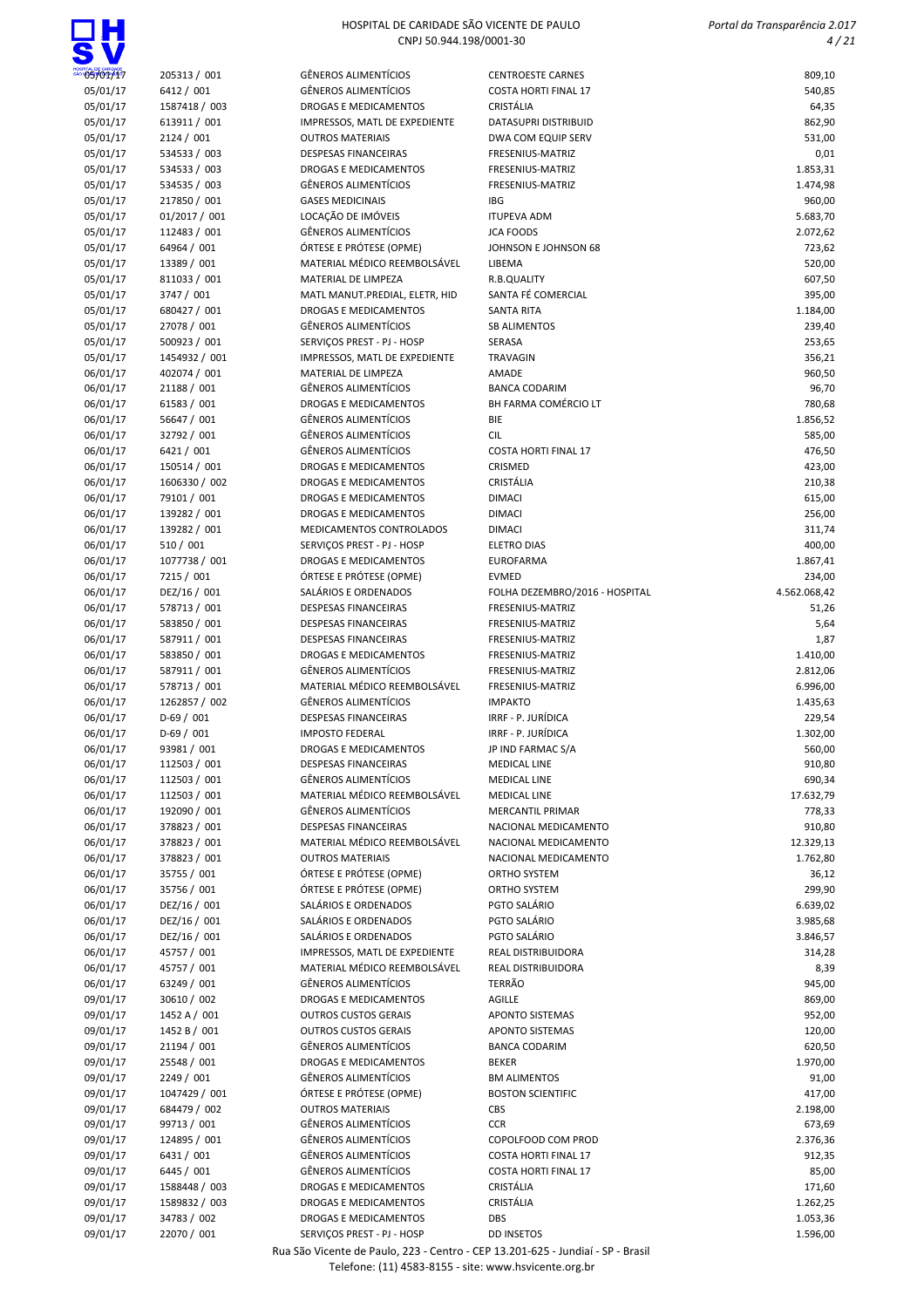## ПН

### HOSPITAL DE CARIDADE SÃO VICENTE DE PAULO CNPJ 50.944.198/0001-30

| 09/01/17             | 246758 / 001                 | DROGAS E MEDICAMENTOS                                       | ELI LILLY                                | 1.472,50           |
|----------------------|------------------------------|-------------------------------------------------------------|------------------------------------------|--------------------|
| 09/01/17             | 1069157 / 001                | DROGAS E MEDICAMENTOS                                       | <b>EUROFARMA</b>                         | 800,40             |
| 09/01/17             | 7136 / 001                   | <b>DESPESAS FINANCEIRAS</b>                                 | <b>EVMED</b>                             | 325,13             |
| 09/01/17             | 7136 / 001                   | ÓRTESE E PRÓTESE (OPME)                                     | <b>EVMED</b>                             | 3.964,00           |
| 09/01/17             | 582789 / 001                 | DROGAS E MEDICAMENTOS                                       | <b>EXPRESSA - FILIAL</b>                 | 2.137,94           |
| 09/01/17             | 574473 / 001                 | <b>DROGAS E MEDICAMENTOS</b>                                | <b>EXPRESSA - FILIAL</b>                 | 1.140,15           |
| 09/01/17             | 1222 / 001                   | DROGAS E MEDICAMENTOS                                       | FARMÁCIA SOBAM                           | 1.210,00           |
| 09/01/17             | DEZ/2016 / 001               | SERVIÇOS MÉDICOS BOLSISTAS                                  | FOLHA DEZEMBRO/2016 - RESIDENTES         | 63.944,16          |
| 09/01/17<br>09/01/17 | 589279 / 001<br>589279 / 001 | <b>DESPESAS FINANCEIRAS</b><br>DROGAS E MEDICAMENTOS        | FRESENIUS-MATRIZ<br>FRESENIUS-MATRIZ     | 0,01<br>374,00     |
| 09/01/17             | 1901103 / 001                | <b>GÊNEROS ALIMENTÍCIOS</b>                                 | <b>FRIBOI FILIAL</b>                     | 685,48             |
| 09/01/17             | 1264728 / 002                | <b>GÊNEROS ALIMENTÍCIOS</b>                                 | <b>IMPAKTO</b>                           | 380,87             |
| 09/01/17             | 1281486 / 001                | <b>GÊNEROS ALIMENTÍCIOS</b>                                 | <b>IMPAKTO</b>                           | 960,53             |
| 09/01/17             | 1281870 / 001                | <b>GÊNEROS ALIMENTÍCIOS</b>                                 | <b>IMPAKTO</b>                           | 478,86             |
| 09/01/17             | 1281333 / 001                | IMPRESSOS, MATL DE EXPEDIENTE                               | <b>IMPAKTO</b>                           | 15,25              |
| 09/01/17             | 1281333 / 001                | MATERIAL DE LIMPEZA                                         | <b>IMPAKTO</b>                           | 925,90             |
| 09/01/17             | 13716 / 001                  | MATL MANUT.PREDIAL, ELETR, HID                              | <b>INTERFRIO</b>                         | 70,00              |
| 09/01/17             | 112710 / 001                 | <b>GÊNEROS ALIMENTÍCIOS</b>                                 | <b>JCA FOODS</b>                         | 468,78             |
| 09/01/17             | 50779 / 001                  | <b>OUTROS MATERIAIS</b>                                     | LIFEMED                                  | 2.296,00           |
| 09/01/17             | 46200 / 001                  | ÓRTESE E PRÓTESE (OPME)                                     | MAQUET CARDIOPUL                         | 420,90             |
| 09/01/17             | 257242 / 001                 | <b>DROGAS E MEDICAMENTOS</b>                                | MEDICAMENTAL                             | 900,00             |
| 09/01/17             | 3880 / 002                   | MATERIAL MÉDICO REEMBOLSÁVEL                                | <b>NOVA HOSPITALAR</b>                   | 370,80             |
| 09/01/17<br>09/01/17 | 31893 / 001<br>70182 / 001   | <b>DROGAS E MEDICAMENTOS</b><br><b>GÊNEROS ALIMENTÍCIOS</b> | <b>OCTALAB</b><br><b>OVOS PRETI</b>      | 158,40<br>574,00   |
| 09/01/17             | DEZ/16 / 001                 | PENSÃO ALIMENTÍCIA                                          | PENSÃO ALIMENTÍCIA                       | 398,68             |
| 09/01/17             | DEZ/16 / 001                 | PENSÃO ALIMENTÍCIA                                          | PENSÃO ALIMENTÍCIA                       | 110,17             |
| 09/01/17             | DEZ/16 / 001                 | PENSÃO ALIMENTÍCIA                                          | PENSÃO ALIMENTÍCIA                       | 469,50             |
| 09/01/17             | DEZ/16 / 001                 | PENSÃO ALIMENTÍCIA                                          | PENSÃO ALIMENTÍCIA                       | 364,67             |
| 09/01/17             | DEZ/16 / 001                 | PENSÃO ALIMENTÍCIA                                          | PENSÃO ALIMENTÍCIA                       | 658,94             |
| 09/01/17             | DEZ/16 / 001                 | PENSÃO ALIMENTÍCIA                                          | PENSÃO ALIMENTÍCIA                       | 1.594,17           |
| 09/01/17             | DEZ/16 / 001                 | PENSÃO ALIMENTÍCIA                                          | PENSÃO ALIMENTÍCIA                       | 560,53             |
| 09/01/17             | DEZ/16 / 001                 | PENSÃO ALIMENTÍCIA                                          | PENSÃO ALIMENTÍCIA                       | 428,76             |
| 09/01/17             | DEZ/16 / 001                 | PENSÃO ALIMENTÍCIA                                          | PENSÃO ALIMENTÍCIA                       | 553,05             |
| 09/01/17             | DEZ/16 / 001                 | PENSÃO ALIMENTÍCIA                                          | PENSÃO ALIMENTÍCIA                       | 778,34             |
| 09/01/17             | DEZ/16 / 001                 | PENSÃO ALIMENTÍCIA                                          | PENSÃO ALIMENTÍCIA                       | 869,09             |
| 09/01/17             | DEZ/16 / 001                 | PENSÃO ALIMENTÍCIA                                          | PENSÃO ALIMENTÍCIA                       | 410,05             |
| 09/01/17             | DEZ/16 / 001                 | PENSÃO ALIMENTÍCIA                                          | PENSÃO ALIMENTÍCIA                       | 1.937,13           |
| 09/01/17             | DEZ/16 / 001                 | PENSÃO ALIMENTÍCIA<br>PENSÃO ALIMENTÍCIA                    | PENSÃO ALIMENTÍCIA<br>PENSÃO ALIMENTÍCIA | 1.555,70           |
| 09/01/17<br>09/01/17 | DEZ/16 / 001<br>DEZ/16 / 001 | PENSÃO ALIMENTÍCIA                                          | PENSÃO ALIMENTÍCIA                       | 781,48<br>190,61   |
| 09/01/17             | DEZ/16 / 001                 | PENSÃO ALIMENTÍCIA                                          | PENSÃO ALIMENTÍCIA                       | 655,71             |
| 09/01/17             | DEZ/16 / 001                 | PENSÃO ALIMENTÍCIA                                          | PENSÃO ALIMENTÍCIA                       | 273,98             |
| 09/01/17             | DEZ/16 / 001                 | PENSÃO ALIMENTÍCIA                                          | PENSÃO ALIMENTÍCIA                       | 289,52             |
| 09/01/17             | DEZ/16 / 001                 | PENSÃO ALIMENTÍCIA                                          | PENSÃO ALIMENTÍCIA                       | 825,10             |
| 09/01/17             | DEZ/16 / 001                 | PENSÃO ALIMENTÍCIA                                          | PENSÃO ALIMENTÍCIA                       | 510,67             |
| 09/01/17             | DEZ/16 / 001                 | PENSÃO ALIMENTÍCIA                                          | PENSÃO ALIMENTÍCIA                       | 675,92             |
| 09/01/17             | DEZ/16 / 001                 | PENSÃO ALIMENTÍCIA                                          | PENSÃO ALIMENTÍCIA                       | 490,56             |
| 09/01/17             | DEZ/16 / 001                 | PENSÃO ALIMENTÍCIA                                          | PENSÃO ALIMENTÍCIA                       | 2.333,14           |
| 09/01/17             | DEZ/16 / 001                 | PENSÃO ALIMENTÍCIA                                          | PENSÃO ALIMENTÍCIA                       | 442,51             |
| 09/01/17             | DEZ/16 / 001                 | PENSÃO ALIMENTÍCIA                                          | PENSÃO ALIMENTÍCIA                       | 544,56             |
| 09/01/17             | DEZ/16 / 001                 | PENSÃO ALIMENTÍCIA                                          | PENSÃO ALIMENTÍCIA<br>PENSÃO ALIMENTÍCIA | 548,28             |
| 09/01/17             | DEZ/16 / 001<br>DEZ/16 / 001 | PENSÃO ALIMENTÍCIA<br>PENSÃO ALIMENTÍCIA                    | PENSÃO ALIMENTÍCIA                       | 218,29             |
| 09/01/17<br>09/01/17 | DEZ/16 / 001                 | PENSÃO ALIMENTÍCIA                                          | PENSÃO ALIMENTÍCIA                       | 620,60<br>3.017,66 |
| 09/01/17             | 1730032 / 002                | <b>GÊNEROS ALIMENTÍCIOS</b>                                 | <b>SALES</b>                             | 475,00             |
| 09/01/17             | 161690 / 001                 | <b>GÊNEROS ALIMENTÍCIOS</b>                                 | SANNA COM ALIMENTOS                      | 2.434,67           |
| 09/01/17             | 1637006 / 001                | <b>GÊNEROS ALIMENTÍCIOS</b>                                 | SERRAMAR                                 | 528,00             |
| 09/01/17             | 1638756 / 001                | <b>GÊNEROS ALIMENTÍCIOS</b>                                 | SERRAMAR                                 | 1.034,00           |
| 09/01/17             | 372426 / 001                 | <b>DESPESAS FINANCEIRAS</b>                                 | SUPERMED - MG                            | 910,80             |
| 09/01/17             | 372426 / 001                 | FILMES E QUÍMICOS                                           | SUPERMED - MG                            | 2.524,56           |
| 09/01/17             | 372426 / 001                 | MATERIAL MÉDICO REEMBOLSÁVEL                                | SUPERMED - MG                            | 1.170,00           |
| 09/01/17             | 372426 / 001                 | <b>OUTROS MATERIAIS</b>                                     | SUPERMED - MG                            | 9.881,20           |
| 09/01/17             | 13263 / 001                  | <b>DESPESAS FINANCEIRAS</b>                                 | <b>VOLPI</b>                             | 325,13             |
| 09/01/17             | 13263 / 001                  | MATERIAL MÉDICO REEMBOLSÁVEL                                | <b>VOLPI</b>                             | 4.094,00           |
| 09/01/17             | 45969 / 001                  | MATERIAL MÉDICO REEMBOLSÁVEL                                | WORKMED                                  | 700,00             |
| 10/01/17             | 21204 / 001                  | <b>GÊNEROS ALIMENTÍCIOS</b>                                 | <b>BANCA CODARIM</b>                     | 122,10             |
| 10/01/17<br>10/01/17 | 79590 / 001<br>33984 / 001   | <b>GÊNEROS ALIMENTÍCIOS</b><br><b>GÊNEROS ALIMENTÍCIOS</b>  | CAFÉ CAIÇARA<br><b>CATABY FINAL 57</b>   | 875,00             |
| 10/01/17             | 99901 / 001                  | <b>GÊNEROS ALIMENTÍCIOS</b>                                 | <b>CCR</b>                               | 2.467,20<br>989,10 |
| 10/01/17             | 685837 / 001                 | <b>DESPESAS FINANCEIRAS</b>                                 | <b>CDI</b>                               | 105,77             |
| 10/01/17             | 685837 / 001                 | <b>GÊNEROS ALIMENTÍCIOS</b>                                 | CDI                                      | 4.578,40           |
| 10/01/17             | 687323 / 001                 | <b>GÊNEROS ALIMENTÍCIOS</b>                                 | CDI                                      | 440,10             |
| 10/01/17             | 6453 / 001                   | <b>GÊNEROS ALIMENTÍCIOS</b>                                 | <b>COSTA HORTI FINAL 17</b>              | 222,10             |
| 10/01/17             | 37834 / 001                  | MATERIAL MÉDICO REEMBOLSÁVEL                                | DE PAULI                                 | 3.328,50           |
| 10/01/17             | 49635 / 001                  | <b>DESPESAS FINANCEIRAS</b>                                 | <b>DISTRIB HERNANDES</b>                 | 65,66              |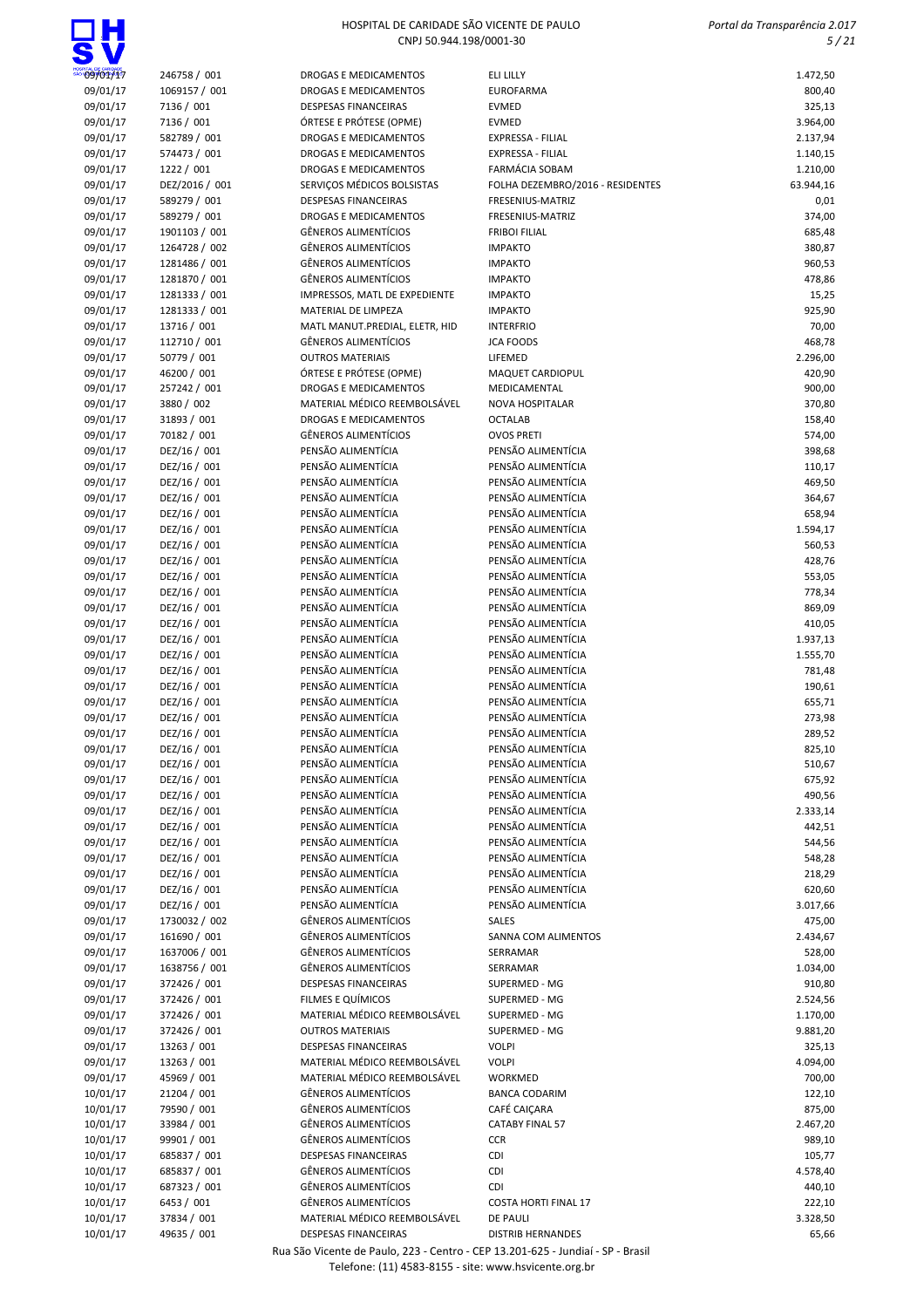

| 10/01/17             | 49635 / 001                | <b>GÊNEROS ALIMENTÍCIOS</b>                                | <b>DISTRIB HERNANDES</b>                             | 4.692,15             |
|----------------------|----------------------------|------------------------------------------------------------|------------------------------------------------------|----------------------|
| 10/01/17             | 49862 / 001                | <b>GÊNEROS ALIMENTÍCIOS</b>                                | <b>DISTRIB HERNANDES</b>                             | 2.893,28             |
| 10/01/17             | 693909 / 001               | DROGAS E MEDICAMENTOS                                      | DUPATRI CNPJ 26 GO                                   | 1.645,00             |
| 10/01/17             | 696841 / 001               | DROGAS E MEDICAMENTOS                                      | DUPATRI CNPJ 26 GO                                   | 454,50               |
| 10/01/17             | 696873 / 001               | DROGAS E MEDICAMENTOS                                      | DUPATRI CNPJ 26 GO                                   | 3.400,00             |
| 10/01/17             | 86221/001                  | DROGAS E MEDICAMENTOS                                      | ELFA MEDICAMENTOS                                    | 894,00               |
| 10/01/17             | 167602 / 001               | DROGAS E MEDICAMENTOS                                      | ELFA MEDICAMENTOS                                    | 1.366,90             |
| 10/01/17             | 7247 / 001                 | ÓRTESE E PRÓTESE (OPME)                                    | <b>EVMED</b>                                         | 117,00               |
| 10/01/17             | 565742 / 002               | DROGAS E MEDICAMENTOS                                      | FRESENIUS-MATRIZ                                     | 452,00               |
| 10/01/17             | 8666 / 001                 | <b>DESPESAS FINANCEIRAS</b>                                | <b>GISELE HORTIFRUTI</b>                             | 2,53                 |
| 10/01/17             | 8630 / 001                 | <b>DESPESAS FINANCEIRAS</b>                                | <b>GISELE HORTIFRUTI</b>                             | 2,53                 |
| 10/01/17             | 8722 / 001                 | <b>DESPESAS FINANCEIRAS</b>                                | <b>GISELE HORTIFRUTI</b>                             | 2,53                 |
| 10/01/17<br>10/01/17 | 8717 / 001<br>8757 / 001   | <b>DESPESAS FINANCEIRAS</b><br><b>DESPESAS FINANCEIRAS</b> | <b>GISELE HORTIFRUTI</b><br><b>GISELE HORTIFRUTI</b> | 2,53<br>2,55         |
| 10/01/17             | 8688 / 001                 | DESPESAS FINANCEIRAS                                       | <b>GISELE HORTIFRUTI</b>                             | 2,53                 |
| 10/01/17             | 8666 / 001                 | <b>GÊNEROS ALIMENTÍCIOS</b>                                | <b>GISELE HORTIFRUTI</b>                             | 59,44                |
| 10/01/17             | 8630 / 001                 | <b>GÊNEROS ALIMENTÍCIOS</b>                                | <b>GISELE HORTIFRUTI</b>                             | 79,90                |
| 10/01/17             | 8722 / 001                 | <b>GÊNEROS ALIMENTÍCIOS</b>                                | <b>GISELE HORTIFRUTI</b>                             | 106,40               |
| 10/01/17             | 8717 / 001                 | <b>GÊNEROS ALIMENTÍCIOS</b>                                | <b>GISELE HORTIFRUTI</b>                             | 154,60               |
| 10/01/17             | 8757 / 001                 | <b>GÊNEROS ALIMENTÍCIOS</b>                                | <b>GISELE HORTIFRUTI</b>                             | 87,10                |
| 10/01/17             | 8688 / 001                 | <b>GÊNEROS ALIMENTÍCIOS</b>                                | <b>GISELE HORTIFRUTI</b>                             | 55,10                |
| 10/01/17             | 218185 / 001               | <b>GASES MEDICINAIS</b>                                    | <b>IBG</b>                                           | 480,00               |
| 10/01/17             | 218192 / 001               | <b>GASES MEDICINAIS</b>                                    | <b>IBG</b>                                           | 240,00               |
| 10/01/17             | 01/2017 / 001              | LOCAÇÃO DE IMÓVEIS                                         | IMOBILIÁRIA COLINA                                   | 3.188,15             |
| 10/01/17             | 01/2017 / 001              | LOCAÇÃO DE IMÓVEIS                                         | IMOBILIÁRIA-COLINA                                   | 3.188,16             |
| 10/01/17             | 11122 / 001                | MATERIAL DE LIMPEZA                                        | <b>INTERBUSINESS</b>                                 | 1.611,98             |
| 10/01/17             | 222670 / 002               | LIVROS, JORNAIS, REVISTAS, PUB                             | <b>IOB</b>                                           | 850,00               |
| 10/01/17             | 92896 / 002                | <b>DROGAS E MEDICAMENTOS</b>                               | JP IND FARMAC S/A                                    | 420,00               |
| 10/01/17             | 5339 / 001                 | <b>DROGAS E MEDICAMENTOS</b>                               | MANIFARMA                                            | 38,00                |
| 10/01/17             | 110805 / 002               | <b>DESPESAS FINANCEIRAS</b>                                | <b>MEDICAL LINE</b>                                  | 768,74               |
| 10/01/17             | 110805 / 002               | MATERIAL MÉDICO REEMBOLSÁVEL                               | <b>MEDICAL LINE</b>                                  | 9.919,03             |
| 10/01/17             | 247692 / 001               | <b>DESPESAS FINANCEIRAS</b>                                | MEDICAMENTAL                                         | 139,91               |
| 10/01/17             | 247692 / 001               | DROGAS E MEDICAMENTOS                                      | MEDICAMENTAL                                         | 4.580,30             |
| 10/01/17             | 1049 / 001                 | DROGAS E MEDICAMENTOS                                      | META DISTR FILIAL DF                                 | 19.900,00            |
| 10/01/17             | 38309 / 001<br>60058 / 001 | DROGAS E MEDICAMENTOS<br>CONT DE MANUTENÇÃO-HOSP           | OPEM<br><b>PIXEON</b>                                | 6.000,00             |
| 10/01/17<br>10/01/17 | 475882 / 001               | DESPESAS FINANCEIRAS                                       | <b>PROLIM</b>                                        | 1.289,90<br>626,88   |
| 10/01/17             | 475882 / 001               | MATERIAL DE LIMPEZA                                        | <b>PROLIM</b>                                        | 7.881,78             |
| 10/01/17             | 1740319 / 001              | IMPRESSOS, MATL DE EXPEDIENTE                              | SALES                                                | 1.915,20             |
| 10/01/17             | 136 / 001                  | <b>OUTROS CUSTOS GERAIS</b>                                | SELEGRA                                              | 385,00               |
| 10/01/17             | DEZ/16 / 001               | SERVIÇOS MÉDICOS - PF                                      | SERVICOS MÉDICOS - PF                                | 705,37               |
| 10/01/17             | DEZ/16 / 001               | SERVIÇOS MÉDICOS - PF                                      | SERVICOS MÉDICOS - PF                                | 2.096,13             |
| 10/01/17             | DEZ/16 / 001               | SERVIÇOS MÉDICOS - PF                                      | SERVIÇOS MÉDICOS - PF                                | 705,37               |
| 10/01/17             | 382981 / 001               | <b>DESPESAS FINANCEIRAS</b>                                | SUPERMED - MG                                        | 467,13               |
| 10/01/17             | 382981 / 001               | DROGAS E MEDICAMENTOS                                      | SUPERMED - MG                                        | 4.430,33             |
| 10/01/17             | 382981 / 001               | MEDICAMENTOS CONTROLADOS                                   | SUPERMED - MG                                        | 1.036,28             |
| 10/01/17             | 3480 / 001                 | LOCAÇÃO DE EQUIPAMENTOS                                    | TRAUMACAMP                                           | 3.000,00             |
| 10/01/17             | 87934 / 001                | COMBUSTÍVEIS E LUBRIFICANTES                               | <b>ULTRAGAZ</b>                                      | 2.930,13             |
| 11/01/17             | 102016 / 001               | DROGAS E MEDICAMENTOS                                      | ABL                                                  | 14.105,00            |
| 11/01/17             | 129297 / 001               | PEÇAS E MATS DE REPOSIÇÃO EQUI                             | AIR LIQUIDE FILIAL                                   | 592,50               |
| 11/01/17             | 8962 / 001                 | <b>GÊNEROS ALIMENTÍCIOS</b>                                | ALIANÇA                                              | 1.092,00             |
| 11/01/17             | 421358 / 001               | <b>OUTROS MATERIAIS</b>                                    | BALASKA                                              | 505,94               |
| 11/01/17             | 21237 / 001                | <b>GÊNEROS ALIMENTÍCIOS</b>                                | <b>BANCA CODARIM</b>                                 | 386,32               |
| 11/01/17             | 6469 / 001                 | <b>GÊNEROS ALIMENTÍCIOS</b>                                | <b>COSTA HORTI FINAL 17</b>                          | 186,05               |
| 11/01/17             | 1625987 / 001              | DROGAS E MEDICAMENTOS                                      | <b>CRISTÁLIA</b>                                     | 6.062,00             |
| 11/01/17             | 1590926 / 003              | DROGAS E MEDICAMENTOS                                      | CRISTÁLIA                                            | 1.114,57             |
| 11/01/17             | 14416 / 001                | <b>OUTROS MATERIAIS</b>                                    | DATA EQUIPAMENTOS                                    | 343,00               |
| 11/01/17             | 2207 / 001                 | DROGAS E MEDICAMENTOS                                      | <b>FARMAVIDA</b>                                     | 144,98               |
| 11/01/17<br>11/01/17 | 13/60 / 001<br>16853 / 001 | FINANCIAMENTOS BANCÁRIOS<br>ÓRTESE E PRÓTESE (OPME)        | FINANCIAMENTOS BANCÁRIOS<br>IOMED ORTOPEDIA ESPE     | 908.375,98<br>858,74 |
| 11/01/17             | 1354713 / 002              | DROGAS E MEDICAMENTOS                                      | MAFRA FILIAL GO                                      | 960,62               |
| 11/01/17             | 113583 / 001               | DROGAS E MEDICAMENTOS                                      | <b>MEDICAL LINE</b>                                  | 172,80               |
| 11/01/17             | 256239 / 001               | DROGAS E MEDICAMENTOS                                      | MEDICAMENTAL                                         | 4.598,40             |
| 11/01/17             | 3006 / 001                 | CONT DE MANUTENÇÃO-HOSP                                    | <b>MV SISTEMAS</b>                                   | 19.615,57            |
| 11/01/17             | 476096 / 001               | <b>DESPESAS FINANCEIRAS</b>                                | PROLIM                                               | 910,80               |
| 11/01/17             | 476096 / 001               | MATERIAL DE LIMPEZA                                        | PROLIM                                               | 12.422,58            |
| 11/01/17             | 63379 / 001                | <b>GÊNEROS ALIMENTÍCIOS</b>                                | <b>TERRÃO</b>                                        | 945,00               |
| 11/01/17             | 13160 / 001                | <b>DESPESAS FINANCEIRAS</b>                                | <b>VOLPI</b>                                         | 520,40               |
| 11/01/17             | 13160 / 001                | MATERIAL MÉDICO REEMBOLSÁVEL                               | <b>VOLPI</b>                                         | 6.675,00             |
| 11/01/17             | 1602 / 001                 | PEÇAS E MATS DE REPOSIÇÃO EQUI                             | <b>WILLTEK</b>                                       | 728,00               |
| 12/01/17             | 389347 / 001               | MATERIAL DE LIMPEZA                                        | AMADE                                                | 4.260,00             |
| 12/01/17             | 392822 / 001               | MATERIAL DE LIMPEZA                                        | AMADE                                                | 7.190,00             |
| 12/01/17             | 393307 / 001               | MATERIAL DE LIMPEZA                                        | AMADE                                                | 6.822,00             |
| 12/01/17             | 9221 / 001                 | PEÇAS E MATS DE REPOSIÇÃO EQUI                             | AXMED                                                | 175,00               |
| 12/01/17             | 21240 / 001                | GÊNEROS ALIMENTÍCIOS                                       | <b>BANCA CODARIM</b>                                 | 125,60               |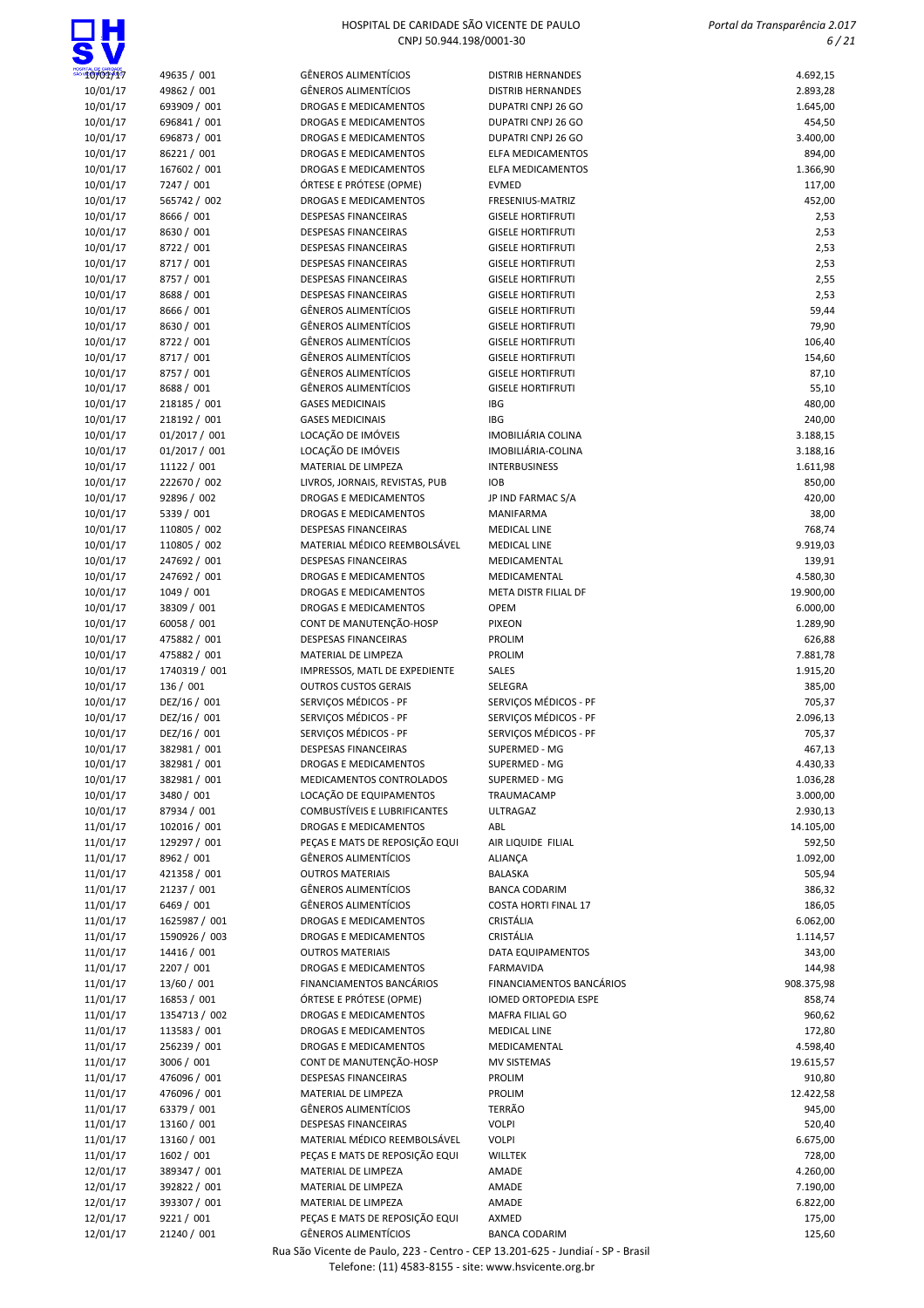ПН

| <b>T2/01/17</b>      | 100007 / 001                 | <b>GÊNEROS ALIMENTÍCIOS</b>                                 | <b>CCR</b>                                      | 1.283,40             |
|----------------------|------------------------------|-------------------------------------------------------------|-------------------------------------------------|----------------------|
| 12/01/17             | 7886 / 001                   | <b>MATERIAL LABORATORIO</b>                                 | CINCO CIRÚRGICA                                 | 12.000,00            |
| 12/01/17             | 110649 / 001                 | MATERIAL DE LAVANDERIA                                      | CIRUR SÃO JOSÉ 04                               | 2.071,36             |
| 12/01/17             | 108782 / 002                 | MATERIAL MÉDICO REEMBOLSÁVEL                                | CIRUR SÃO JOSÉ 04                               | 524,50               |
| 12/01/17             | 108838 / 002                 | MATERIAL MÉDICO REEMBOLSÁVEL                                | CIRUR SÃO JOSÉ 04                               | 524,50               |
| 12/01/17             | 110649 / 001                 | MATERIAL MÉDICO REEMBOLSÁVEL                                | CIRUR SÃO JOSÉ 04                               | 9.222,11             |
| 12/01/17             | 1962 / 001                   | <b>DESPESAS FINANCEIRAS</b>                                 | <b>COLINA TEXTIL</b>                            | 270,23               |
| 12/01/17             | 1962 / 001                   | MATERIAL MÉDICO REEMBOLSÁVEL                                | <b>COLINA TEXTIL</b>                            | 3.235,08             |
| 12/01/17             | 1990 / 001                   | MATERIAL MÉDICO REEMBOLSÁVEL<br><b>DESPESAS FINANCEIRAS</b> | <b>COLINA TEXTIL</b>                            | 921,00               |
| 12/01/17<br>12/01/17 | 20422 / 001<br>20422 / 001   | SERVIÇOS PREST - PJ - HOSP                                  | <b>CONTROLE ANALÍTICO</b><br>CONTROLE ANALÍTICO | 0,01<br>1.579,49     |
| 12/01/17             | 44109 / 001                  | <b>CORREIOS E MALOTES</b>                                   | <b>CORREIOS</b>                                 | 387,90               |
| 12/01/17             | 6481 / 001                   | <b>GÊNEROS ALIMENTÍCIOS</b>                                 | <b>COSTA HORTI FINAL 17</b>                     | 353,30               |
| 12/01/17             | 1591654 / 003                | MEDICAMENTOS CONTROLADOS                                    | <b>CRISTÁLIA</b>                                | 297,00               |
| 12/01/17             | 519700 / 001                 | ÓRTESE E PRÓTESE (OPME)                                     | <b>EMPÓRIO</b>                                  | 102,00               |
| 12/01/17             | 70113 / 001                  | DESPESAS FINANCEIRAS                                        | <b>EXPRESSA</b>                                 | 1.331,10             |
| 12/01/17             | 70113 / 001                  | <b>DROGAS E MEDICAMENTOS</b>                                | <b>EXPRESSA</b>                                 | 78.300,00            |
| 12/01/17             | 570842 / 001                 | <b>DESPESAS FINANCEIRAS</b>                                 | EXPRESSA - FILIAL                               | 26,05                |
| 12/01/17             | 570842 / 001                 | DROGAS E MEDICAMENTOS                                       | EXPRESSA - FILIAL                               | 3.255,80             |
| 12/01/17             | 459 / 001                    | <b>TRANSPORTE DE EMPREGADOS</b>                             | <b>FAMA TRANSP E TUR</b>                        | 175.211,17           |
| 12/01/17             | 594570 / 001                 | <b>GÊNEROS ALIMENTÍCIOS</b>                                 | FRESENIUS-MATRIZ                                | 1.763,20             |
| 12/01/17             | 1910466 / 001                | <b>GÊNEROS ALIMENTÍCIOS</b>                                 | <b>FRIBOI FILIAL</b>                            | 1.454,47             |
| 12/01/17             | 416 / 001                    | IMPRESSOS, MATL DE EXPEDIENTE                               | GRÁFICA MEGA FLEX                               | 2.375,50             |
| 12/01/17             | 47225 / 001                  | <b>DROGAS E MEDICAMENTOS</b>                                | <b>HEALTH TECH</b>                              | 207,70               |
| 12/01/17<br>12/01/17 | 218342 / 001<br>218351 / 001 | <b>GASES MEDICINAIS</b><br><b>GASES MEDICINAIS</b>          | IBG<br>IBG                                      | 480,00<br>240,00     |
| 12/01/17             | 1262857 / 002                | <b>GÊNEROS ALIMENTÍCIOS</b>                                 | <b>IMPAKTO</b>                                  | 1.435,63             |
| 12/01/17             | 54631 / 001                  | <b>DROGAS E MEDICAMENTOS</b>                                | <b>ISOFARMA IND FARM</b>                        | 16.740,00            |
| 12/01/17             | 66647 / 001                  | ÓRTESE E PRÓTESE (OPME)                                     | JOHNSON E JOHNSON 68                            | 92,04                |
| 12/01/17             | 88474 / 001                  | PEÇAS E MATS DE REPOSIÇÃO EQUI                              | <b>JUND-ROL</b>                                 | 165,00               |
| 12/01/17             | JANEIRO/2017 / 001           | ÓRTESE E PRÓTESE (OPME)                                     | LIMEIRA                                         | 1.163,90             |
| 12/01/17             | 1354637 / 001                | <b>DROGAS E MEDICAMENTOS</b>                                | MAFRA FILIAL GO                                 | 1.826,20             |
| 12/01/17             | 347357 / 002                 | DROGAS E MEDICAMENTOS                                       | <b>MAFRA MATRIZ</b>                             | 8.275,85             |
| 12/01/17             | 348302 / 001                 | DROGAS E MEDICAMENTOS                                       | <b>MAFRA MATRIZ</b>                             | 19.200,00            |
| 12/01/17             | 12664 / 001                  | <b>OUTROS MATERIAIS</b>                                     | <b>MEDIMPORT</b>                                | 1.415,00             |
| 12/01/17             | 302 / 001                    | <b>DROGAS E MEDICAMENTOS</b>                                | MICENAS FARMÁCIA                                | 72,00                |
| 12/01/17             | 212/001                      | <b>GÊNEROS ALIMENTÍCIOS</b>                                 | PANIFICADORA VILLAÇA                            | 440,50               |
| 12/01/17             | 451750 / 001                 | <b>DESPESAS FINANCEIRAS</b>                                 | PAPEL ITUPEVA                                   | 123,84               |
| 12/01/17<br>12/01/17 | 451750 / 001<br>451750 / 001 | MATERIAL DE LIMPEZA<br>MATERIAL MÉDICO REEMBOLSÁVEL         | PAPEL ITUPEVA<br>PAPEL ITUPEVA                  | 4.471,65<br>1.482,78 |
| 12/01/17             | 473147 / 001                 | <b>DESPESAS FINANCEIRAS</b>                                 | <b>PROLIM</b>                                   | 553,60               |
| 12/01/17             | 473147 / 001                 | MATERIAL DE LIMPEZA                                         | <b>PROLIM</b>                                   | 7.242,50             |
| 12/01/17             | 843 / 001                    | MATERIAL DE LIMPEZA                                         | S F COMÉRCIO DE PLAS                            | 185,00               |
| 12/01/17             | 809 / 001                    | MATERIAL MÉDICO REEMBOLSÁVEL                                | S F COMÉRCIO DE PLAS                            | 1.515,00             |
| 12/01/17             | 843 / 001                    | MATERIAL MÉDICO REEMBOLSÁVEL                                | S F COMÉRCIO DE PLAS                            | 1.111,00             |
| 12/01/17             | 1731190 / 001                | DESPESAS FINANCEIRAS                                        | <b>SALES</b>                                    | 31,05                |
| 12/01/17             | 1731190 / 001                | IMPRESSOS, MATL DE EXPEDIENTE                               | SALES                                           | 2.074,80             |
| 12/01/17             | 810025 / 001                 | DROGAS E MEDICAMENTOS                                       | SERVIMED-GO                                     | 10.715,01            |
| 12/01/17             | 385991 / 001                 | <b>DESPESAS FINANCEIRAS</b>                                 | SUPERMED - MG                                   | 232,48               |
| 12/01/17             | 385991 / 001                 | FILMES E QUÍMICOS                                           | SUPERMED - MG                                   | 2.727,17             |
| 13/01/17             | 32280 / 001                  | DROGAS E MEDICAMENTOS                                       | <b>ASTRA FARMA</b>                              | 2.475,00             |
| 13/01/17             | 21250 / 001                  | <b>GÊNEROS ALIMENTÍCIOS</b><br>MATERIAL MÉDICO REEMBOLSÁVEL | <b>BANCA CODARIM</b>                            | 279,50               |
| 13/01/17<br>13/01/17 | 57162 / 001<br>205755 / 001  | <b>GÊNEROS ALIMENTÍCIOS</b>                                 | <b>BIOSERVICE</b><br><b>CENTROESTE CARNES</b>   | 1.008,00<br>3.556,96 |
| 13/01/17             | 17101 / 001                  | MATERIAL MÉDICO REEMBOLSÁVEL                                | <b>CIEX DO BRASIL</b>                           | 4.707,60             |
| 13/01/17             | PROCESSO                     | CONTINGÊNCIAS                                               | CONTINGENCIAS                                   | 4.000,00             |
| 13/01/17             | 6490 / 001                   | <b>GÊNEROS ALIMENTÍCIOS</b>                                 | <b>COSTA HORTI FINAL 17</b>                     | 315,85               |
| 13/01/17             | 145917 / 001                 | <b>DROGAS E MEDICAMENTOS</b>                                | CRISMED                                         | 6.017,26             |
| 13/01/17             | 145917 / 001                 | MEDICAMENTOS CONTROLADOS                                    | CRISMED                                         | 33,00                |
| 13/01/17             | 662241 / 001                 | DROGAS E MEDICAMENTOS                                       | DUPATRI CNPJ 26 GO                              | 6.315,00             |
| 13/01/17             | 664639 / 001                 | DROGAS E MEDICAMENTOS                                       | DUPATRI CNPJ 26 GO                              | 3.813,75             |
| 13/01/17             | 664999 / 001                 | MATERIAL MÉDICO REEMBOLSÁVEL                                | DUPATRI CNPJ 26 GO                              | 1.622,10             |
| 13/01/17             | 434497 / 001                 | MATERIAL MÉDICO REEMBOLSÁVEL                                | E TAMUSSINO                                     | 1.800,00             |
| 13/01/17             | 2524 / 001                   | <b>GÊNEROS ALIMENTÍCIOS</b>                                 | <b>ELITE</b>                                    | 2.050,61             |
| 13/01/17             | 2523 / 001                   | MATERIAL DE LIMPEZA                                         | <b>ELITE</b>                                    | 8.187,92             |
| 13/01/17             | 2544 / 001                   | MATERIAL DE LIMPEZA                                         | <b>ELITE</b>                                    | 8.063,13             |
| 13/01/17             | 71/001                       | SERVIÇOS PREST - PJ - HOSP<br>MATERIAL MÉDICO REEMBOLSÁVEL  | <b>ETERPOL</b>                                  | 1.440,00             |
| 13/01/17<br>13/01/17 | 142722 / 001<br>95 / 001     | SERVS TERC. MÉDICOS REPASSE PJ                              | <b>HOSPFAR</b><br>INST DE ONCOLOGIA             | 952,00<br>100.000,00 |
| 13/01/17             | 1324970 / 001                | <b>FIOS CIRÚRGICOS</b>                                      | JOHNSON E JOHNSON 32                            | 21.442,52            |
| 13/01/17             | 1323629 / 001                | MATERIAL MÉDICO REEMBOLSÁVEL                                | JOHNSON E JOHNSON 32                            | 4.503,24             |
| 13/01/17             | 1325882 / 001                | MATERIAL MÉDICO REEMBOLSÁVEL                                | JOHNSON E JOHNSON 32                            | 12.252,94            |
| 13/01/17             | 1325882 / 001                | <b>OUTROS MATERIAIS</b>                                     | JOHNSON E JOHNSON 32                            | 1.758,37             |
| 13/01/17             | 60534 / 001                  | ÓRTESE E PRÓTESE (OPME)                                     | JOHNSON E JOHNSON 68                            | 6.360,03             |
| 13/01/17             | 13460 / 001                  | <b>FIOS CIRÚRGICOS</b>                                      | LIBEMA                                          | 1.264,00             |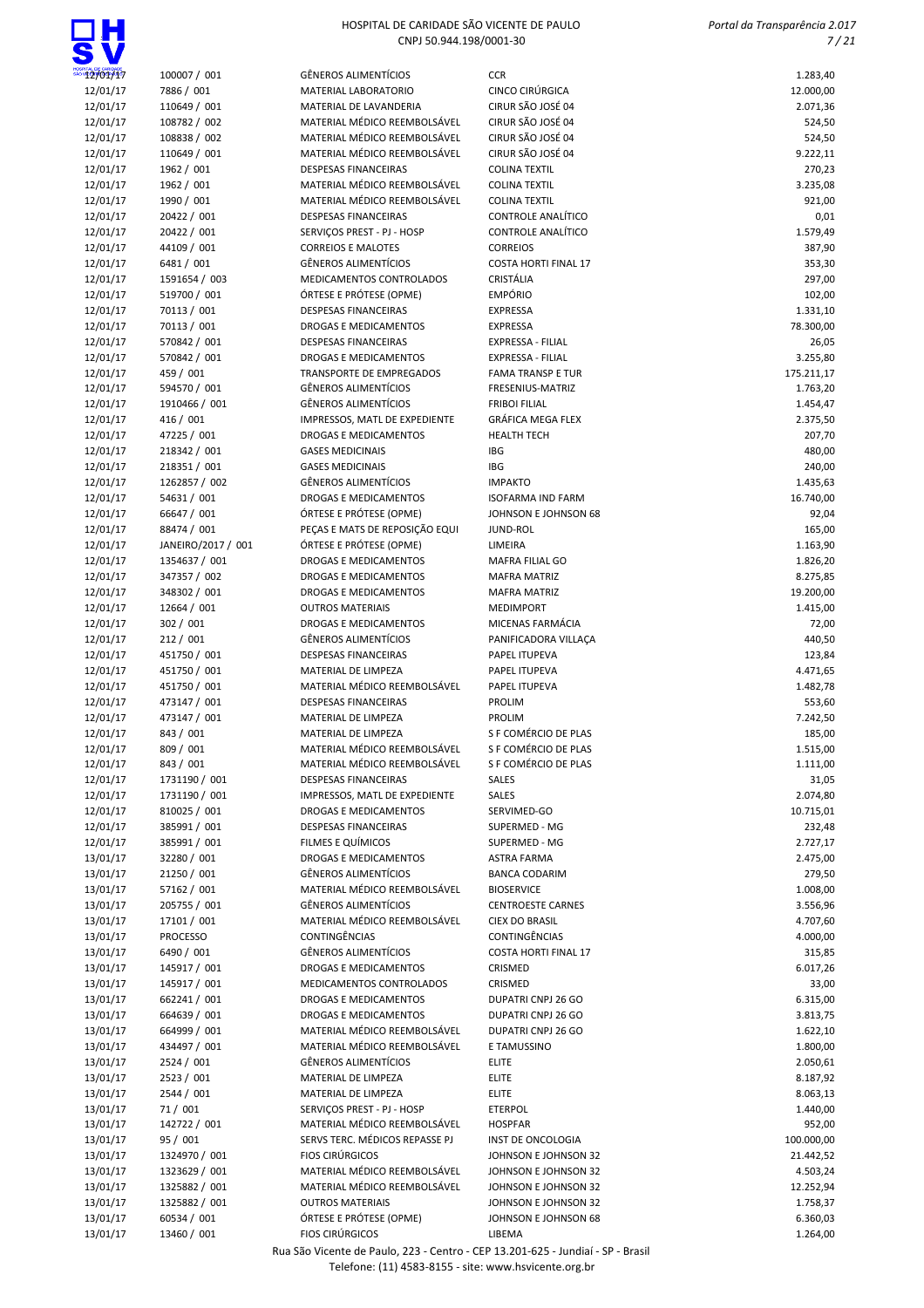## $\Box H$

### HOSPITAL DE CARIDADE SÃO VICENTE DE PAULO CNPJ 50.944.198/0001-30

 Portal da Transparência 2.017 8 / 21

| '13/01/17 | 13460 / 001      | MATERIAL MÉDICO REEMBOLSÁVEL        | LIBEMA                           | 384,00    |
|-----------|------------------|-------------------------------------|----------------------------------|-----------|
| 13/01/17  | 113582 / 001     | MATERIAL MÉDICO REEMBOLSÁVEL        | <b>MEDICAL LINE</b>              | 730,08    |
| 13/01/17  | 254250 / 001     | <b>DESPESAS FINANCEIRAS</b>         | MEDICAMENTAL                     | 194,73    |
| 13/01/17  | 254250 / 001     | <b>DROGAS E MEDICAMENTOS</b>        | MEDICAMENTAL                     | 2.425,00  |
| 13/01/17  | 47019 / 001      | MATERIAL MÉDICO REEMBOLSÁVEL        | <b>MEDICOR</b>                   | 1.499,60  |
| 13/01/17  | 385658 / 001     | MATERIAL MÉDICO REEMBOLSÁVEL        | NACIONAL MEDICAMENTO             | 799,88    |
| 13/01/17  | 33666 / 001      | <b>GASES MEDICINAIS</b>             | <b>OXILUZ</b>                    | 667,00    |
| 13/01/17  | <b>RESCISÕES</b> | <b>RESCISÕES</b>                    | PGTO DE RESCISÃO                 | 2.626,64  |
| 13/01/17  | 98041 / 001      | LOCAÇÃO DE EQUIPAMENTOS             | <b>RECALL</b>                    | 24.402,33 |
| 13/01/17  | 1266 / 001       | <b>DESPESAS FINANCEIRAS</b>         | REFRIGERAÇÃO PITANGU             | 43,75     |
| 13/01/17  | 1266 / 001       | PECAS E MATS DE REPOSIÇÃO EQUI      | REFRIGERAÇÃO PITANGU             | 480,00    |
| 13/01/17  | 1745306 / 001    | <b>GÊNEROS ALIMENTÍCIOS</b>         | SALES                            | 950,00    |
| 13/01/17  | 810026 / 001     | <b>DROGAS E MEDICAMENTOS</b>        | SERVIMED SP                      | 1.797,80  |
| 13/01/17  | 810026 / 001     | MEDICAMENTOS CONTROLADOS            | SERVIMED SP                      | 17,30     |
| 13/01/17  | 298 / 001        | SERVIÇOS PREST - PJ - HOSP          | STACHERA BIO PUMONAR             | 931,00    |
| 13/01/17  | 25959 / 001      | <b>DESPESAS FINANCEIRAS</b>         | SULMEDIC COM MED                 | 496,89    |
| 13/01/17  | 25959 / 001      | <b>DROGAS E MEDICAMENTOS</b>        | SULMEDIC COM MED                 | 6.330,00  |
| 13/01/17  | 63538 / 001      | <b>GÊNEROS ALIMENTÍCIOS</b>         | <b>TERRÃO</b>                    | 237,00    |
| 13/01/17  | 28962 / 001      | MATERIAL MÉDICO REEMBOLSÁVEL        | <b>TKL</b>                       | 2.000,00  |
| 13/01/17  | 42849 / 001      | <b>DESPESAS FINANCEIRAS</b>         | <b>VIC PHARMA</b>                | 161,86    |
| 13/01/17  | 42849 / 001      | FILMES E QUÍMICOS                   | <b>VIC PHARMA</b>                | 184,80    |
| 13/01/17  | 42849 / 001      | <b>OUTROS MATERIAIS</b>             | <b>VIC PHARMA</b>                | 2.127,60  |
| 13/01/17  | 11471 / 001      | VRS A REPASSAR-FOLHA-HOSP           | <b>VRS A REPASSAR-FOLHA-HOSP</b> | 1.122,50  |
| 16/01/17  | 103003 / 001     | DROGAS E MEDICAMENTOS               | ABL                              | 24.667,50 |
| 16/01/17  | 474765 / 001     | DROGAS E MEDICAMENTOS               | ANB FARMA LTDA                   | 3.300,00  |
|           | 43208 / 001      | DROGAS E MEDICAMENTOS               | ANBIOTON IMPORTADO               |           |
| 16/01/17  |                  | <b>DROGAS E MEDICAMENTOS</b>        |                                  | 937,50    |
| 16/01/17  | 43228 / 001      |                                     | ANBIOTON IMPORTADO               | 4.521,00  |
| 16/01/17  | 128228 / 001     | <b>MATERIAL PERMANENTE</b>          | ANHANGUERA FERRAMENT             | 98,43     |
| 16/01/17  | 21281 / 001      | <b>GÊNEROS ALIMENTÍCIOS</b>         | <b>BANCA CODARIM</b>             | 985,24    |
| 16/01/17  | 12488 / 001      | <b>COMBUSTÍVEIS E LUBRIFICANTES</b> | <b>BATE BOLA</b>                 | 965,90    |
| 16/01/17  | OC 44254 / 001   | MATERIAL DE USO PAC.NAO REEMB       | <b>BIOLINE</b>                   | 1.078,64  |
| 16/01/17  | 3948 / 001       | PEÇAS E MATS DE REPOSIÇÃO EQUI      | CAROLA MÓVEIS                    | 1.512,00  |
| 16/01/17  | 39402 / 001      | ÓRTESE E PRÓTESE (OPME)             | CENELLAR                         | 890,00    |
| 16/01/17  | 59575 / 001      | MATERIAL MÉDICO REEMBOLSÁVEL        | CIRÚRGICA BRASIL                 | 2.018,80  |
| 16/01/17  | 769719 / 001     | MATERIAL MÉDICO REEMBOLSÁVEL        | CIRÚRGICA FÉRNANDES              | 754,95    |
| 16/01/17  | <b>PROCESSO</b>  | CONTINGÊNCIAS                       | CONTINGÊNCIAS                    | 3.202,30  |
| 16/01/17  | <b>PROCESSO</b>  | CONTINGÊNCIAS                       | CONTINGÊNCIAS                    | 669,14    |
| 16/01/17  | 125285 / 001     | <b>GÊNEROS ALIMENTÍCIOS</b>         | COPOLFOOD COM PROD               | 991,31    |
| 16/01/17  | 6493 / 001       | <b>GÊNEROS ALIMENTÍCIOS</b>         | <b>COSTA HORTI FINAL 17</b>      | 1.409,25  |
| 16/01/17  | 5692 / 001       | DROGAS E MEDICAMENTOS               | CRISTAL                          | 2.085,00  |
| 16/01/17  | 1643226 / 001    | <b>DROGAS E MEDICAMENTOS</b>        | CRISTÁLIA                        | 3.640,00  |
| 16/01/17  | 1611716 / 002    | <b>DROGAS E MEDICAMENTOS</b>        | CRISTÁLIA                        | 210,38    |
| 16/01/17  | 1632443 / 001    | <b>DROGAS E MEDICAMENTOS</b>        | CRISTÁLIA                        | 414,00    |
| 16/01/17  | 1045 / 001       | <b>DESPESAS FINANCEIRAS</b>         | CSA INTERN IMP E EXP             | 59,00     |
| 16/01/17  | 1045 / 001       | MATERIAL DE LIMPEZA                 | CSA INTERN IMP E EXP             | 8.237,60  |
| 16/01/17  | 34826 / 002      | DROGAS E MEDICAMENTOS               | <b>DBS</b>                       | 1.053,36  |
| 16/01/17  | 276 / 001        | SERV MÉDICOS-PA HORTOLÂNDIA         | DIB                              | 72.733,75 |
| 16/01/17  | 79828 / 001      | <b>DROGAS E MEDICAMENTOS</b>        | DIMACI/SP                        | 37.800,00 |
| 16/01/17  | 75063 / 001      | MATERIAL MÉDICO REEMBOLSÁVEL        | <b>ECOMED</b>                    | 800,00    |
| 16/01/17  | 519725 / 001     | MATL MANUT.PREDIAL, ELETR, HID      | ELÉTRICA NEBLINA                 | 933,65    |
| 16/01/17  | 7200 / 001       | <b>DESPESAS FINANCEIRAS</b>         | <b>EVMED</b>                     | 270,23    |
| 16/01/17  | 7200 / 001       | ÓRTESE E PRÓTESE (OPME)             | <b>EVMED</b>                     | 3.085,00  |
| 16/01/17  | 1267 / 001       | DROGAS E MEDICAMENTOS               | FARMÁCIA SOBAM                   | 40,00     |
| 16/01/17  | 8778 / 001       | <b>GÊNEROS ALIMENTÍCIOS</b>         | <b>GISELE HORTIFRUTI</b>         | 93,50     |
| 16/01/17  | 8864 / 001       | <b>GÊNEROS ALIMENTÍCIOS</b>         | <b>GISELE HORTIFRUTI</b>         | 251,22    |
| 16/01/17  | 8806 / 001       | <b>GÊNEROS ALIMENTÍCIOS</b>         | <b>GISELE HORTIFRUTI</b>         | 73,00     |
| 16/01/17  | 8830 / 001       | GÊNEROS ALIMENTÍCIOS                | <b>GISELE HORTIFRUTI</b>         | 36,50     |
| 16/01/17  | 8860 / 001       | <b>GÊNEROS ALIMENTÍCIOS</b>         | <b>GISELE HORTIFRUTI</b>         | 273,50    |
| 16/01/17  | 17660 / 001      | <b>OUTROS MATERIAIS</b>             | <b>GRANDESC</b>                  | 2.291,40  |
| 16/01/17  | 105166 / 001     | DROGAS E MEDICAMENTOS               | <b>HDL HOSPITALAR</b>            | 2.000,00  |
| 16/01/17  | 101955 / 002     | DROGAS E MEDICAMENTOS               | <b>HDL HOSPITALAR</b>            | 425,00    |
| 16/01/17  | 27284 / 001      | <b>GASES MEDICINAIS</b>             | <b>IBG CRYO FILIAL</b>           | 1.144,50  |
| 16/01/17  | 95 / 001         | SERVS TERC. MÉDICOS REPASSE PJ      | INST DE ONCOLOGIA                | 96.642,72 |
| 16/01/17  | 94406 / 001      | DROGAS E MEDICAMENTOS               | JP IND FARMAC S/A                | 560,00    |
| 16/01/17  | 128030 / 001     | MATERIAL MÉDICO REEMBOLSÁVEL        | KONIMAGEM COML LTDA              | 1.300,00  |
| 16/01/17  | 5929 / 001       | <b>VEÍCULOS</b>                     | LIG LATAS                        | 100,00    |
| 16/01/17  | 38274 / 001      | MATERIAL MÉDICO REEMBOLSÁVEL        | <b>MAX MEDICAL</b>               | 1.342,60  |
| 16/01/17  | 113841 / 001     | GÊNEROS ALIMENTÍCIOS                | <b>MEDICAL LINE</b>              | 2.619,04  |
| 16/01/17  | 113841 / 001     | MATERIAL MÉDICO REEMBOLSÁVEL        | <b>MEDICAL LINE</b>              | 208,98    |
| 16/01/17  | 249407 / 002     | <b>DROGAS E MEDICAMENTOS</b>        | MEDICAMENTAL                     | 4.208,77  |
| 16/01/17  | 337528 / 001     | DROGAS E MEDICAMENTOS               | <b>MEDILAR - MATRIZ</b>          | 1.343,60  |
| 16/01/17  | 70339 / 001      | <b>GÊNEROS ALIMENTÍCIOS</b>         | <b>OVOS PRETI</b>                | 258,00    |
| 16/01/17  | 262416358 / 001  | <b>OUTROS CUSTOS GERAIS</b>         | PEDÁGIO SEM PARAR                | 255,12    |
| 16/01/17  | 243966 / 001     | GÊNEROS ALIMENTÍCIOS                | POLIFRIGOR S.A.                  | 971,59    |
| 16/01/17  | PROCESSO         | <b>DESPESAS FINANCEIRAS</b>         | CM PROCESSO                      | 45,76     |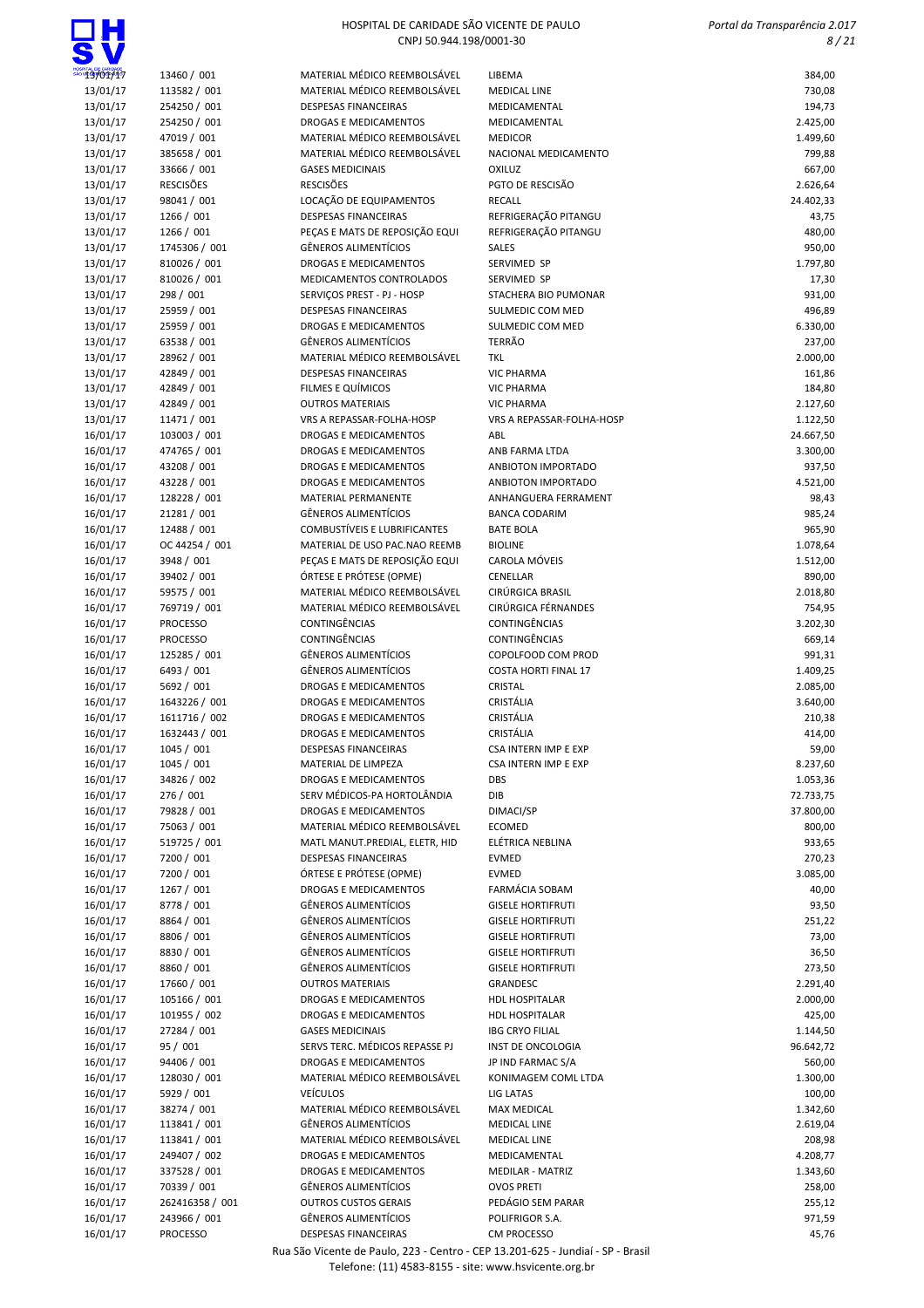# ПН

### HOSPITAL DE CARIDADE SÃO VICENTE DE PAULO CNPJ 50.944.198/0001-30

 Portal da Transparência 2.017 9 / 21

| 16/01/17             | 348 / 001                    | IMPRESSOS, MATL DE EXPEDIENTE                                | R A BENTO ART PAPELA                     | 2.960,00             |
|----------------------|------------------------------|--------------------------------------------------------------|------------------------------------------|----------------------|
| 16/01/17             | 259324 / 001                 | PEÇAS E MATS DE REPOSIÇÃO EQUI                               | <b>RONDI</b>                             | 168,28               |
|                      |                              |                                                              |                                          |                      |
| 16/01/17             | 120 / 001                    | SERVIÇOS PREST - PJ - HOSP                                   | SAMPATEC                                 | 500,00               |
| 16/01/17             | 162156 / 001                 | <b>GÊNEROS ALIMENTÍCIOS</b>                                  | SANNA COM ALIMENTOS                      | 555,00               |
| 16/01/17             | 3864 / 001                   | MATL MANUT.PREDIAL, ELETR, HID                               | SANTA FÉ COMERCIAL                       | 508,30               |
|                      |                              |                                                              |                                          |                      |
| 16/01/17             | 3864 / 001                   | PEÇAS E MATS DE REPOSIÇÃO EQUI                               | SANTA FÉ COMERCIAL                       | 9,30                 |
| 16/01/17             | 1643720 / 001                | GÊNEROS ALIMENTÍCIOS                                         | SERRAMAR                                 | 550,00               |
|                      |                              |                                                              |                                          |                      |
| 16/01/17             | 1642051 / 001                | GÊNEROS ALIMENTÍCIOS                                         | SERRAMAR                                 | 462,00               |
| 16/01/17             | 1645511 / 001                | <b>GÊNEROS ALIMENTÍCIOS</b>                                  | SERRAMAR                                 | 264,00               |
| 16/01/17             | 839677 / 001                 | DROGAS E MEDICAMENTOS                                        | SERVIMED-GO                              | 18.965,00            |
|                      |                              |                                                              |                                          |                      |
| 16/01/17             | 920925 / 001                 | CONT DE MANUTENÇÃO-HOSP                                      | SOFTMATIC                                | 122,01               |
| 16/01/17             | 2722 / 001                   | DROGAS E MEDICAMENTOS                                        | SOMMA RIO COM MEDIC                      | 1.500,00             |
|                      |                              |                                                              |                                          |                      |
| 16/01/17             | 392943 / 001                 | <b>DESPESAS FINANCEIRAS</b>                                  | SUPERMED - MG                            | 232,48               |
| 16/01/17             | 407688 / 001                 | <b>DROGAS E MEDICAMENTOS</b>                                 | SUPERMED - MG                            | 2.310,60             |
| 16/01/17             | 392943 / 001                 | FILMES E QUÍMICOS                                            | SUPERMED - MG                            | 2.727,17             |
|                      |                              |                                                              |                                          |                      |
| 16/01/17             | 63573 / 001                  | MATERIAL DE LIMPEZA                                          | <b>TERRÃO</b>                            | 1.670,00             |
| 16/01/17             | 6872 / 001                   | PEÇAS E MATS DE REPOSIÇÃO EQUI                               | <b>TRATÁGUA</b>                          | 1.260,00             |
|                      |                              |                                                              |                                          |                      |
| 16/01/17             | 78 / 001                     | MATERIAL MÉDICO REEMBOLSÁVEL                                 | <b>UNIODONTO</b>                         | 412,00               |
| 16/01/17             | 4296 / 001                   | MATERIAL MÉDICO REEMBOLSÁVEL                                 | <b>UNIT</b>                              | 378,00               |
| 16/01/17             | 43445 / 001                  | FILMES E QUÍMICOS                                            | <b>VIC PHARMA</b>                        | 261,60               |
|                      |                              |                                                              |                                          |                      |
| 16/01/17             | 43445 / 001                  | <b>OUTROS MATERIAIS</b>                                      | <b>VIC PHARMA</b>                        | 1.234,80             |
| 16/01/17             | 1959 / 001                   | SERVIÇOS PREST - PJ - HOSP                                   | <b>WCIRINO</b>                           | 2.000,00             |
|                      | 21286 / 001                  | <b>GÊNEROS ALIMENTÍCIOS</b>                                  | <b>BANCA CODARIM</b>                     |                      |
| 17/01/17             |                              |                                                              |                                          | 318,90               |
| 17/01/17             | 74096 / 002                  | <b>FIOS CIRÚRGICOS</b>                                       | <b>BIOMEDICAL EQUIP</b>                  | 197,50               |
| 17/01/17             | 74096 / 002                  | MATERIAL MÉDICO REEMBOLSÁVEL                                 | <b>BIOMEDICAL EQUIP</b>                  | 4.331,05             |
|                      |                              |                                                              |                                          |                      |
| 17/01/17             | 75082 / 001                  | MATERIAL MÉDICO REEMBOLSÁVEL                                 | <b>BIOMEDICAL EQUIP</b>                  | 3.886,10             |
| 17/01/17             | 79974 / 001                  | <b>GÊNEROS ALIMENTÍCIOS</b>                                  | CAFÉ CAIÇARA                             | 1.440,00             |
|                      |                              |                                                              |                                          |                      |
| 17/01/17             | 83290289850 B / 001          | SEGURO DOS FUNCIONÁRIOS                                      | CAIXA SEGURADORA SA                      | 4.146,56             |
| 17/01/17             | 35042 / 001                  | <b>GÊNEROS ALIMENTÍCIOS</b>                                  | <b>CATABY FINAL 57</b>                   | 2.545,37             |
| 17/01/17             | 683853 / 001                 | <b>DESPESAS FINANCEIRAS</b>                                  | CBS                                      | 175,50               |
|                      |                              |                                                              |                                          |                      |
| 17/01/17             | 684510 / 001                 | <b>DESPESAS FINANCEIRAS</b>                                  | CBS                                      | 169,68               |
| 17/01/17             | 683853 / 001                 | MATERIAL MÉDICO REEMBOLSÁVEL                                 | CBS                                      | 1.757,43             |
|                      |                              |                                                              |                                          |                      |
| 17/01/17             | 683853 / 001                 | <b>OUTROS MATERIAIS</b>                                      | CBS                                      | 3.313,08             |
| 17/01/17             | 684510 / 001                 | <b>OUTROS MATERIAIS</b>                                      | CBS                                      | 5.300,32             |
| 17/01/17             | 99467 / 001                  | <b>DESPESAS FINANCEIRAS</b>                                  | <b>CCR</b>                               | 270,23               |
|                      |                              |                                                              |                                          |                      |
| 17/01/17             | 99467 / 001                  | GÊNEROS ALIMENTÍCIOS                                         | <b>CCR</b>                               | 3.194,56             |
| 17/01/17             | 4044 / 001                   | MATL MANUT.PREDIAL, ELETR, HID                               | <b>CENTER FECHA</b>                      | 1.100,00             |
|                      |                              |                                                              |                                          |                      |
| 17/01/17             | DEZ/16 / 001                 | VRS A REPASSAR-FOLHA-HOSP                                    | CONSIGNADO SANTANDER - HOSPITAL          | 193.493,47           |
|                      |                              |                                                              | CONV C.E.F. A REPASSAR EMPRÉSTIMO-HOSPIT | 88.099,08            |
|                      |                              | VRS A REPASSAR-FOLHA-HOSP                                    |                                          |                      |
| 17/01/17             | DEZ/16 / 001                 |                                                              |                                          |                      |
| 17/01/17             | 6514 / 001                   | <b>GÊNEROS ALIMENTÍCIOS</b>                                  | <b>COSTA HORTI FINAL 17</b>              | 267,65               |
| 17/01/17             | 1087 / 001                   | MATERIAL DE LIMPEZA                                          | <b>CSA INTERN IMP E EXP</b>              | 831,48               |
|                      |                              |                                                              |                                          |                      |
| 17/01/17             | 7115 / 001                   | <b>OUTROS CUSTOS GERAIS</b>                                  | <b>CUSTAS CATORIO</b>                    | 515,57               |
| 17/01/17             | 14643 / 001                  | LOCAÇÃO (EQUIP, MAQ. ESPAÇO)                                 | DIGITAL JUNDIAÍ                          | 22.612,31            |
|                      |                              | <b>GÊNEROS ALIMENTÍCIOS</b>                                  |                                          |                      |
| 17/01/17             | 50143 / 001                  |                                                              | <b>DISTRIB HERNANDES</b>                 | 2.599,50             |
| 17/01/17             | 517931 / 001                 | ÓRTESE E PRÓTESE (OPME)                                      | <b>EMPÓRIO</b>                           | 2.066,00             |
| 17/01/17             | 520230 / 001                 | ÓRTESE E PRÓTESE (OPME)                                      | <b>EMPÓRIO</b>                           | 1.992,40             |
|                      |                              |                                                              |                                          |                      |
| 17/01/17             | 520231/001                   | ÓRTESE E PRÓTESE (OPME)                                      | <b>EMPÓRIO</b>                           | 1.992,40             |
| 17/01/17             | 7279 / 001                   | ÓRTESE E PRÓTESE (OPME)                                      | <b>EVMED</b>                             | 3.085,00             |
|                      |                              | SALÁRIOS E ORDENADOS                                         | FOLHA DEZEMBRO/2016 - HOSPITAL           |                      |
| 17/01/17             | DEZ/16 / 001                 |                                                              |                                          | 367.040,09           |
| 17/01/17             | 740 / 001                    | SERVS TERC. MÉDICOS REPASSE PJ                               | <b>GRENDACC</b>                          | 16.681,76            |
| 17/01/17             | 5444 / 001                   | DROGAS E MEDICAMENTOS                                        | MANIFARMA                                | 39,00                |
|                      |                              |                                                              |                                          |                      |
| 17/01/17             | 248943 / 002                 | <b>DESPESAS FINANCEIRAS</b>                                  | MEDCOMERCE                               | 307,98               |
| 17/01/17             | 248943 / 002                 | <b>DROGAS E MEDICAMENTOS</b>                                 | MEDCOMERCE                               | 3.816,67             |
| 17/01/17             | 192964 / 001                 | <b>GÊNEROS ALIMENTÍCIOS</b>                                  | <b>MERCANTIL PRIMAR</b>                  | 778,75               |
|                      |                              |                                                              |                                          |                      |
| 17/01/17             | 192982 / 001                 | GÊNEROS ALIMENTÍCIOS                                         | <b>MERCANTIL PRIMAR</b>                  | 216,63               |
| 17/01/17             | 456732 / 001                 | <b>GÊNEROS ALIMENTÍCIOS</b>                                  | PAPEL ITUPEVA                            | 300,60               |
|                      |                              |                                                              |                                          |                      |
| 17/01/17             | 456731 / 001                 | <b>GÊNEROS ALIMENTÍCIOS</b>                                  | PAPEL ITUPEVA                            | 317,00               |
| 17/01/17             | 456733 / 001                 | MATERIAL DE LIMPEZA                                          | PAPEL ITUPEVA                            | 3.700,00             |
| 17/01/17             | DEZ/16 / 001                 | SALÁRIOS E ORDENADOS                                         | PGTO SALÁRIO                             | 1.659,75             |
|                      |                              |                                                              |                                          |                      |
| 17/01/17             | DEZ/16 / 001                 | SALÁRIOS E ORDENADOS                                         | PGTO SALÁRIO                             | 961,64               |
| 17/01/17             | 183167 / 002                 | MATERIAL MÉDICO REEMBOLSÁVEL                                 | POLAR FIX                                | 162,22               |
| 17/01/17             | 182971 / 002                 | MATERIAL MÉDICO REEMBOLSÁVEL                                 | POLAR FIX                                | 126,00               |
|                      |                              |                                                              |                                          |                      |
| 17/01/17             | 183343 / 002                 | MATERIAL MÉDICO REEMBOLSÁVEL                                 | POLAR FIX                                | 490,00               |
| 17/01/17             | 183494 / 002                 | MATERIAL MÉDICO REEMBOLSÁVEL                                 | POLAR FIX                                | 765,00               |
|                      | 183790 / 002                 | MATERIAL MÉDICO REEMBOLSÁVEL                                 | POLAR FIX                                |                      |
| 17/01/17             |                              |                                                              |                                          | 29,05                |
| 17/01/17             | 184949 / 001                 | MATERIAL MÉDICO REEMBOLSÁVEL                                 | POLAR FIX                                | 600,00               |
| 17/01/17             | 185134 / 001                 | MATERIAL MÉDICO REEMBOLSÁVEL                                 | POLAR FIX                                | 671,00               |
|                      |                              |                                                              |                                          |                      |
| 17/01/17             | 185830 / 001                 | MATERIAL MÉDICO REEMBOLSÁVEL                                 | POLAR FIX                                | 200,00               |
| 17/01/17             | 185946 / 001                 | MATERIAL MÉDICO REEMBOLSÁVEL                                 | POLAR FIX                                | 378,00               |
| 17/01/17             | 188227 / 001                 | MATERIAL MÉDICO REEMBOLSÁVEL                                 | POLAR FIX                                | 748,00               |
|                      |                              |                                                              |                                          |                      |
| 17/01/17             | 177679 / 002                 | MATERIAL MÉDICO REEMBOLSÁVEL                                 | POLAR FIX                                | 6.648,93             |
| 17/01/17             | 177779 / 002                 | MATERIAL MÉDICO REEMBOLSÁVEL                                 | POLAR FIX                                | 4.800,00             |
|                      |                              |                                                              |                                          |                      |
| 17/01/17             | 177797 / 002                 | MATERIAL MÉDICO REEMBOLSÁVEL                                 | POLAR FIX                                | 1.275,00             |
| 17/01/17<br>17/01/17 | 177961 / 002<br>178479 / 002 | MATERIAL MÉDICO REEMBOLSÁVEL<br>MATERIAL MÉDICO REEMBOLSÁVEL | POLAR FIX<br>POLAR FIX                   | 2.400,00<br>3.228,28 |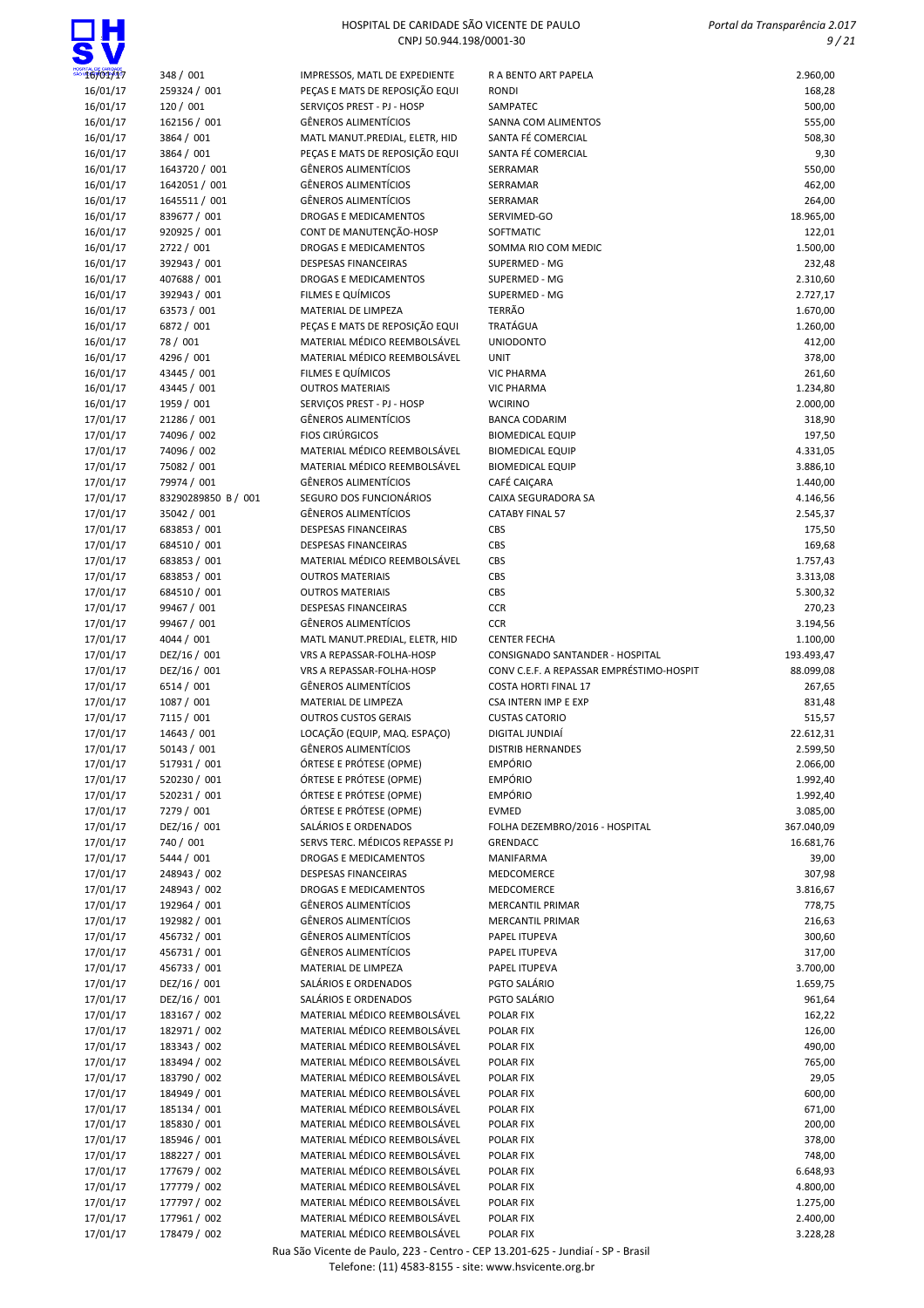## ПН

### HOSPITAL DE CARIDADE SÃO VICENTE DE PAULO CNPJ 50.944.198/0001-30

 Portal da Transparência 2.017  $10 / 21$ 

| 17/01/17             | 179433 / 001                   | MATERIAL MÉDICO REEMBOLSÁVEL                          | POLAR FIX                      | 3.872,00             |
|----------------------|--------------------------------|-------------------------------------------------------|--------------------------------|----------------------|
| 17/01/17             | 179519 / 001                   | MATERIAL MÉDICO REEMBOLSÁVEL                          | POLAR FIX                      | 1.008,00             |
| 17/01/17             | 179660 / 001                   | MATERIAL MÉDICO REEMBOLSÁVEL                          | POLAR FIX                      | 3.840,00             |
| 17/01/17             | 180490 / 001                   | MATERIAL MÉDICO REEMBOLSÁVEL                          | POLAR FIX                      | 4.053,85             |
| 17/01/17             | 181012 / 001                   | MATERIAL MÉDICO REEMBOLSÁVEL                          | POLAR FIX                      | 3.412,10             |
| 17/01/17             | 182151 / 001                   | MATERIAL MÉDICO REEMBOLSÁVEL                          | POLAR FIX                      | 3.198,00             |
| 17/01/17             | 185482 / 001                   | <b>OUTROS MATERIAIS</b>                               | POLAR FIX                      | 360,00               |
| 17/01/17             | 177679 / 002                   | <b>OUTROS MATERIAIS</b>                               | POLAR FIX                      | 2.369,62             |
| 17/01/17             | 177135 / 001                   | <b>DESPESAS FINANCEIRAS</b>                           | PROCOMP                        | 309,42               |
| 17/01/17             | 177135 / 001                   | IMPRESSOS, MATL DE EXPEDIENTE                         | PROCOMP                        | 5.156,00             |
| 17/01/17             | 394316 / 002                   | DESPESAS FINANCEIRAS                                  | SUPERMED - MG                  | 383,87               |
| 17/01/17             | 394362 / 001                   | <b>DESPESAS FINANCEIRAS</b>                           | SUPERMED - MG                  | 270,23               |
| 17/01/17<br>17/01/17 | 394316 / 002<br>394362 / 001   | DROGAS E MEDICAMENTOS<br>MATERIAL MÉDICO REEMBOLSÁVEL | SUPERMED - MG<br>SUPERMED - MG | 3.519,53<br>3.296,90 |
| 17/01/17             | 394316 / 002                   | MEDICAMENTOS CONTROLADOS                              | SUPERMED - MG                  | 1.120,65             |
| 17/01/17             | 293957 / 001                   | ÓRTESE E PRÓTESE (OPME)                               | SUPRIMED                       | 1.287,00             |
| 17/01/17             | 294146 / 001                   | ÓRTESE E PRÓTESE (OPME)                               | SUPRIMED                       | 1.033,00             |
| 17/01/17             | 295570 / 001                   | ÓRTESE E PRÓTESE (OPME)                               | SUPRIMED                       | 1.992,40             |
| 17/01/17             | 295794 / 001                   | ÓRTESE E PRÓTESE (OPME)                               | <b>SUPRIMED</b>                | 1.992,40             |
| 17/01/17             | 153776 / 001                   | <b>DESPESAS FINANCEIRAS</b>                           | UNIÃO QUÍMICA MG               | 151,38               |
| 17/01/17             | 153776 / 001                   | DROGAS E MEDICAMENTOS                                 | UNIÃO QUÍMICA MG               | 1.869,50             |
| 17/01/17             | 153776 / 001                   | MEDICAMENTOS CONTROLADOS                              | UNIÃO QUÍMICA MG               | 220,00               |
| 17/01/17             | 78732 / 002                    | MATERIAL MÉDICO REEMBOLSÁVEL                          | ZAMMI                          | 6.960,00             |
| 17/01/17             | 80052 / 001                    | MATERIAL MÉDICO REEMBOLSÁVEL                          | ZAMMI                          | 4.354,50             |
| 18/01/17             | 409923 / 001                   | <b>DESPESAS FINANCEIRAS</b>                           | ANB FARMA LTDA                 | 270,23               |
| 18/01/17             | 409923 / 001                   | DROGAS E MEDICAMENTOS                                 | ANB FARMA LTDA                 | 3.055,50             |
| 18/01/17             | 32411 / 001                    | DROGAS E MEDICAMENTOS                                 | <b>ASTRA FARMA</b>             | 1.835,00             |
| 18/01/17             | 21314 / 001                    | <b>GÊNEROS ALIMENTÍCIOS</b>                           | <b>BANCA CODARIM</b>           | 267,35               |
| 18/01/17             | 506537 / 001                   | DROGAS E MEDICAMENTOS<br>MATERIAL MÉDICO REEMBOLSÁVEL | <b>BAXTER</b><br><b>BAXTER</b> | 3.234,90             |
| 18/01/17<br>18/01/17 | 506116 / 001<br>517755 / 001   | MATERIAL MÉDICO REEMBOLSÁVEL                          | <b>BAXTER</b>                  | 6.360,00<br>5.568,00 |
| 18/01/17             | 1791 / 001                     | <b>OUTROS MATERIAIS</b>                               | <b>BIO BRASIL BIOTECNOL</b>    | 627,60               |
| 18/01/17             | 4069 / 001                     | MATL MANUT.PREDIAL, ELETR, HID                        | <b>CENTER FECHA</b>            | 343,16               |
| 18/01/17             | 109143 / 002                   | MATERIAL DE LAVANDERIA                                | CIRUR SÃO JOSÉ 04              | 1.035,68             |
| 18/01/17             | 109143 / 002                   | MATERIAL MÉDICO REEMBOLSÁVEL                          | CIRUR SÃO JOSÉ 04              | 3.983,83             |
| 18/01/17             | 110947 / 001                   | MATERIAL MÉDICO REEMBOLSÁVEL                          | CIRUR SÃO JOSÉ 04              | 1.129,76             |
| 18/01/17             | 770244 / 001                   | MATERIAL MÉDICO REEMBOLSÁVEL                          | CIRÚRGICA FERNANDES            | 1.551,00             |
| 18/01/17             | 39647 / 002                    | MATERIAL MÉDICO REEMBOLSÁVEL                          | <b>CISCRE</b>                  | 6.579,00             |
| 18/01/17             | 39989 / 001                    | MATERIAL MÉDICO REEMBOLSÁVEL                          | <b>CISCRE</b>                  | 6.579,00             |
| 18/01/17             | 6526 / 001                     | <b>GÊNEROS ALIMENTÍCIOS</b>                           | <b>COSTA HORTI FINAL 17</b>    | 256,55               |
| 18/01/17             | 292955 / 001                   | <b>ENERGIA ELÉTRICA</b>                               | <b>CPFL</b>                    | 345,91               |
| 18/01/17             | 19156 / 001                    | ENERGIA ELÉTRICA                                      | CPFL                           | 742,77               |
| 18/01/17             | 18346 / 001                    | ENERGIA ELÉTRICA<br><b>ENERGIA ELÉTRICA</b>           | <b>CPFL</b><br><b>CPFL</b>     | 573,54               |
| 18/01/17<br>18/01/17 | 34442 / 001<br>20500 / 001     | <b>ENERGIA ELÉTRICA</b>                               | CPFL                           | 474,70<br>815,67     |
| 18/01/17             | 149858 / 001                   | <b>ENERGIA ELÉTRICA</b>                               | CPFL                           | 419,70               |
| 18/01/17             | 344966 / 001                   | ENERGIA ELÉTRICA                                      | CPFL                           | 322,87               |
| 18/01/17             | 139559 / 001                   | MATERIAL MÉDICO REEMBOLSÁVEL                          | <b>CREMER MG</b>               | 1.602,32             |
| 18/01/17             | 1566694 / 003                  | DROGAS E MEDICAMENTOS                                 | CRISTÁLIA                      | 1.792,56             |
| 18/01/17             | 1566693 / 003                  | DROGAS E MEDICAMENTOS                                 | CRISTÁLIA                      | 2.563,05             |
| 18/01/17             | 1572936 / 003                  | DROGAS E MEDICAMENTOS                                 | CRISTÁLIA                      | 3.709,59             |
| 18/01/17             | 1573067 / 003                  | DROGAS E MEDICAMENTOS                                 | CRISTÁLIA                      | 1.148,11             |
| 18/01/17             | 1574319 / 003                  | DROGAS E MEDICAMENTOS                                 | CRISTÁLIA                      | 1.551,00             |
| 18/01/17             | 1586627 / 002                  | DROGAS E MEDICAMENTOS                                 | <b>CRISTÁLIA</b>               | 4.126,20             |
| 18/01/17             | 1586628 / 002                  | DROGAS E MEDICAMENTOS                                 | CRISTÁLIA                      | 1.882,48             |
| 18/01/17             | 1589356 / 002                  | DROGAS E MEDICAMENTOS                                 | CRISTÁLIA                      | 1.938,75             |
| 18/01/17             | 1589739 / 002                  | DROGAS E MEDICAMENTOS                                 | CRISTÁLIA                      | 4.341,25             |
| 18/01/17             | 1590893 / 002                  | DROGAS E MEDICAMENTOS                                 | CRISTÁLIA                      | 4.677,64             |
| 18/01/17             | 1605571 / 001                  | DROGAS E MEDICAMENTOS<br>DROGAS E MEDICAMENTOS        | CRISTÁLIA<br>CRISTÁLIA         | 1.540,20             |
| 18/01/17<br>18/01/17 | 1605790 / 001<br>1605531 / 001 | DROGAS E MEDICAMENTOS                                 | CRISTÁLIA                      | 2.556,80<br>1.213,80 |
| 18/01/17             | 1605530 / 001                  | DROGAS E MEDICAMENTOS                                 | CRISTÁLIA                      | 2.942,59             |
| 18/01/17             | 1611536 / 001                  | DROGAS E MEDICAMENTOS                                 | CRISTÁLIA                      | 266,00               |
| 18/01/17             | 1611716 / 001                  | DROGAS E MEDICAMENTOS                                 | CRISTÁLIA                      | 216,75               |
| 18/01/17             | 1566694 / 003                  | MEDICAMENTOS CONTROLADOS                              | CRISTÁLIA                      | 976,80               |
| 18/01/17             | 1568147 / 003                  | MEDICAMENTOS CONTROLADOS                              | CRISTÁLIA                      | 2.871,00             |
| 18/01/17             | 1568146 / 003                  | MEDICAMENTOS CONTROLADOS                              | CRISTÁLIA                      | 1.914,00             |
| 18/01/17             | 1566693 / 003                  | MEDICAMENTOS CONTROLADOS                              | CRISTÁLIA                      | 5.921,83             |
| 18/01/17             | 1572936 / 003                  | MEDICAMENTOS CONTROLADOS                              | CRISTÁLIA                      | 4.069,77             |
| 18/01/17             | 1586627 / 002                  | MEDICAMENTOS CONTROLADOS                              | CRISTÁLIA                      | 8.995,17             |
| 18/01/17             | 1586628 / 002                  | MEDICAMENTOS CONTROLADOS                              | CRISTÁLIA                      | 785,41               |
| 18/01/17             | 1590893 / 002                  | MEDICAMENTOS CONTROLADOS                              | CRISTÁLIA                      | 3.819,50             |
| 18/01/17             | 1605530 / 001                  | MEDICAMENTOS CONTROLADOS                              | CRISTÁLIA                      | 10.895,74            |
| 18/01/17             | 1611536 / 001                  | MEDICAMENTOS CONTROLADOS                              | CRISTÁLIA                      | 1.317,50             |
| 18/01/17             | 1611236 / 001                  | MEDICAMENTOS CONTROLADOS                              | CRISTÁLIA                      | 600,00               |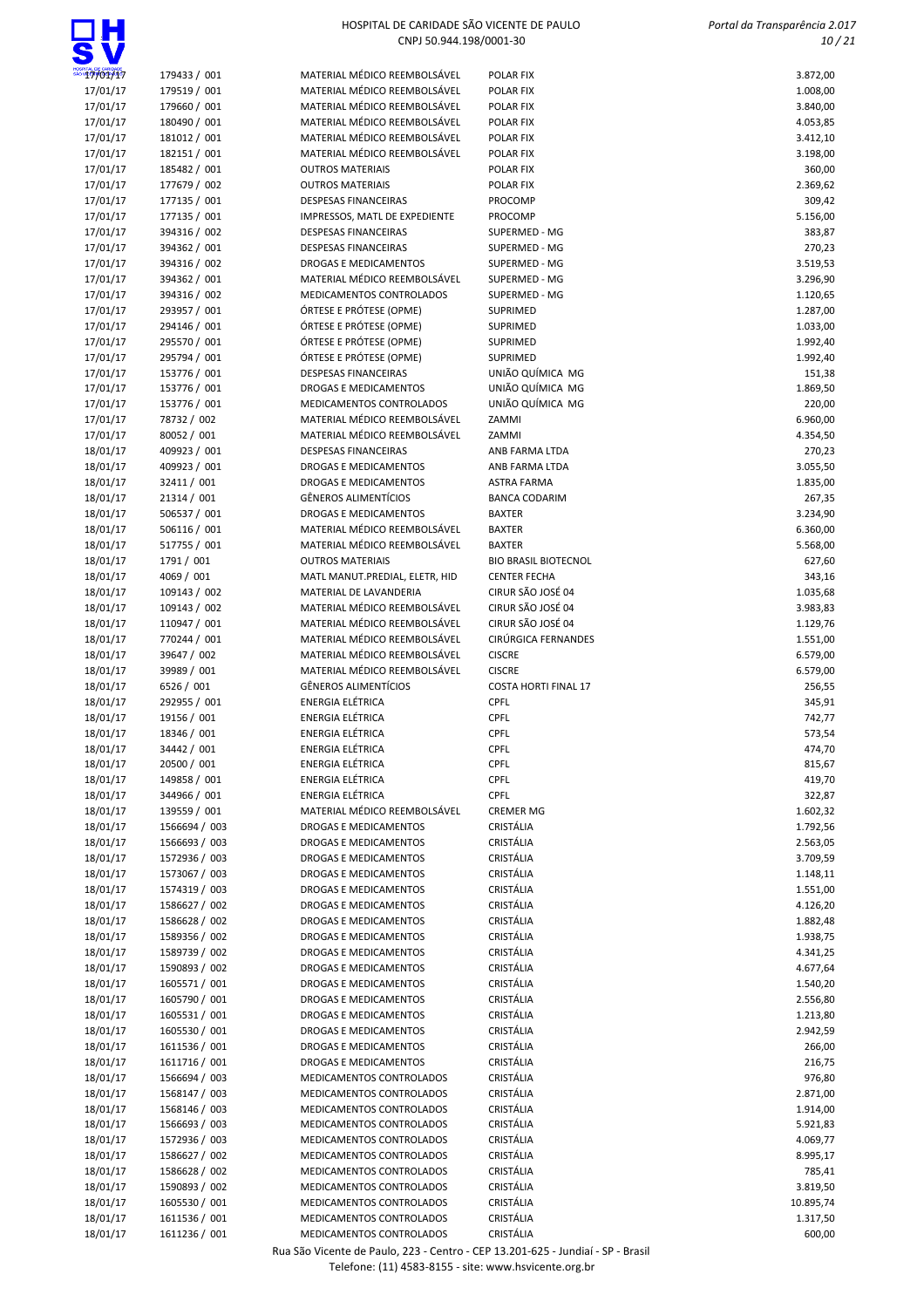# $\Box H$

### HOSPITAL DE CARIDADE SÃO VICENTE DE PAULO CNPJ 50.944.198/0001-30

 Portal da Transparência 2.017 11 / 21

| <sup>o</sup> 18/01/17 | 1586627 / 002    | <b>OUTROS MATERIAIS</b>        | CRISTÁLIA                   | 696,95    |
|-----------------------|------------------|--------------------------------|-----------------------------|-----------|
| 18/01/17              | 1590893 / 002    | <b>OUTROS MATERIAIS</b>        | CRISTÁLIA                   | 505,29    |
| 18/01/17              | 84 / 001         | CONT DE MANUTENÇÃO-HOSP        | DEXTERMED                   | 2.880,00  |
| 18/01/17              | 98 / 001         | CONT DE MANUTENÇÃO-HOSP        | DEXTERMED                   | 2.880,00  |
| 18/01/17              | 84 / 001         | <b>DESPESAS FINANCEIRAS</b>    | DEXTERMED                   | 215,04    |
|                       |                  | <b>DESPESAS FINANCEIRAS</b>    | DEXTERMED                   |           |
| 18/01/17              | 98 / 001         |                                |                             | 186,24    |
| 18/01/17              | 2484 / 001       | <b>DESPESAS FINANCEIRAS</b>    | <b>ECLYPES</b>              | 43,00     |
| 18/01/17              | 2589 / 001       | <b>DESPESAS FINANCEIRAS</b>    | <b>ECLYPES</b>              | 47,64     |
| 18/01/17              | 2589 / 001       | MATERIAL MÉDICO REEMBOLSÁVEL   | <b>ECLYPES</b>              | 450,12    |
| 18/01/17              | 2484 / 001       | <b>OUTROS MATERIAIS</b>        | <b>ECLYPES</b>              | 5.640,00  |
| 18/01/17              | 2589 / 001       | <b>OUTROS MATERIAIS</b>        | <b>ECLYPES</b>              | 9.300,00  |
| 18/01/17              | 8477 / 001       | <b>DESPESAS FINANCEIRAS</b>    | <b>ELFA</b>                 | 464,33    |
| 18/01/17              | 8477 / 001       | <b>DROGAS E MEDICAMENTOS</b>   | <b>ELFA</b>                 | 10.480,00 |
| 18/01/17              | 162222 / 001     | <b>DESPESAS FINANCEIRAS</b>    | <b>ELFA MEDICAMENTOS</b>    | 185,36    |
|                       |                  |                                |                             |           |
| 18/01/17              | 162222 / 001     | DROGAS E MEDICAMENTOS          | <b>ELFA MEDICAMENTOS</b>    | 3.827,32  |
| 18/01/17              | 1987 / 001       | SERVIÇOS PREST - PJ - HOSP     | FLEXIMED COM E SERV         | 2.390,33  |
| 18/01/17              | 23477815 / 001   | LIVROS, JORNAIS, REVISTAS, PUB | FOLHA DE SÃO PAULO          | 93,90     |
| 18/01/17              | 13566 / 001      | <b>GÊNEROS ALIMENTÍCIOS</b>    | HUMANA ALIM SOROCABA        | 366,40    |
| 18/01/17              | 1286212 / 001    | <b>GÊNEROS ALIMENTÍCIOS</b>    | <b>IMPAKTO</b>              | 170,90    |
| 18/01/17              | 1286349 / 001    | MATERIAL DE LIMPEZA            | <b>IMPAKTO</b>              | 182,49    |
| 18/01/17              | 121405 / 002     | DROGAS E MEDICAMENTOS          | KONIMAGEM COML LTDA         | 4.950,00  |
| 18/01/17              | 118323 / 004     | PEÇAS E MATS DE REPOSIÇÃO EQUI | KONIMAGEM COML LTDA         | 2.934,00  |
|                       | 2022 / 001       | <b>DESPESAS FINANCEIRAS</b>    | LIFEMED SP                  | 34,54     |
| 18/01/17              |                  | MATERIAL MÉDICO REEMBOLSÁVEL   |                             |           |
| 18/01/17              | 2022 / 001       |                                | LIFEMED SP                  | 1.710,00  |
| 18/01/17              | 2107 / 001       | MATERIAL MÉDICO REEMBOLSÁVEL   | LIFEMED SP                  | 1.425,00  |
| 18/01/17              | 122778 / 003     | MATERIAL MÉDICO REEMBOLSÁVEL   | <b>MEDI HOUSE</b>           | 2.004,81  |
| 18/01/17              | 123821 / 001     | MATERIAL MÉDICO REEMBOLSÁVEL   | <b>MEDI HOUSE</b>           | 3.812,72  |
| 18/01/17              | 45086 / 001      | <b>DROGAS E MEDICAMENTOS</b>   | <b>ONCORIO</b>              | 4.703,40  |
| 18/01/17              | 45039 / 001      | <b>DROGAS E MEDICAMENTOS</b>   | <b>ONCORIO</b>              | 6.804,00  |
| 18/01/17              | 38840 / 001      | <b>DROGAS E MEDICAMENTOS</b>   | OPEM                        | 3.000,00  |
|                       |                  |                                |                             |           |
| 18/01/17              | PENSÃO ALIM.     | PENSÃO ALIMENTÍCIA             | PENSÃO ALIMENTÍCIA          | 801,92    |
| 18/01/17              | <b>RESCISÕES</b> | <b>RESCISÕES</b>               | PGTO DE RESCISÃO            | 1.779,54  |
| 18/01/17              | 244363 / 001     | <b>GÊNEROS ALIMENTÍCIOS</b>    | POLIFRIGOR S.A.             | 2.121,18  |
| 18/01/17              | 92290 / 003      | DROGAS E MEDICAMENTOS          | SANOBIOL                    | 961,89    |
| 18/01/17              | 92796 / 002      | <b>DROGAS E MEDICAMENTOS</b>   | SANOBIOL                    | 4.515,24  |
| 18/01/17              | 92787 / 003      | <b>DROGAS E MEDICAMENTOS</b>   | SANOBIOL                    | 2.413,28  |
| 18/01/17              | 92901 / 003      | DROGAS E MEDICAMENTOS          | SANOBIOL                    | 2.500,50  |
| 18/01/17              | 92876 / 003      | <b>DROGAS E MEDICAMENTOS</b>   | SANOBIOL                    | 2.084,34  |
|                       | 93065 / 002      | <b>DROGAS E MEDICAMENTOS</b>   |                             |           |
| 18/01/17              |                  |                                | SANOBIOL                    | 5.337,69  |
| 18/01/17              | 93065 / 003      | <b>DROGAS E MEDICAMENTOS</b>   | SANOBIOL                    | 5.339,30  |
| 18/01/17              | 93194 / 002      | DROGAS E MEDICAMENTOS          | SANOBIOL                    | 2.958,37  |
| 18/01/17              | 93169 / 003      | DROGAS E MEDICAMENTOS          | SANOBIOL                    | 132,02    |
| 18/01/17              | 93209 / 002      | <b>DROGAS E MEDICAMENTOS</b>   | SANOBIOL                    | 2.266,16  |
| 18/01/17              | 93376 / 001      | DROGAS E MEDICAMENTOS          | SANOBIOL                    | 1.914,74  |
| 18/01/17              | 93376 / 002      | DROGAS E MEDICAMENTOS          | SANOBIOL                    | 1.914,74  |
| 18/01/17              | 93334 / 001      | DROGAS E MEDICAMENTOS          | SANOBIOL                    | 4.204,67  |
|                       |                  | <b>DROGAS E MEDICAMENTOS</b>   |                             |           |
| 18/01/17              | 93334 / 002      |                                | SANOBIOL                    | 4.204,67  |
| 18/01/17              | 93532 / 001      | DROGAS E MEDICAMENTOS          | SANOBIOL                    | 4.379,03  |
| 18/01/17              | 93511 / 002      | DROGAS E MEDICAMENTOS          | SANOBIOL                    | 178,38    |
| 18/01/17              | 93616 / 001      | <b>DROGAS E MEDICAMENTOS</b>   | SANOBIOL                    | 4.388,36  |
| 18/01/17              | 386128 / 001     | <b>DESPESAS FINANCEIRAS</b>    | SUPERMED - MG               | 307,98    |
| 18/01/17              | 386128 / 001     | FILMES E QUÍMICOS              | SUPERMED - MG               | 245,20    |
| 18/01/17              | 386128 / 001     | MATERIAL MÉDICO REEMBOLSÁVEL   | SUPERMED - MG               | 1.626,46  |
| 18/01/17              | 386128 / 001     | <b>OUTROS MATERIAIS</b>        | SUPERMED - MG               | 1.999,20  |
|                       |                  |                                |                             |           |
| 18/01/17              | 63581 / 001      | <b>GÊNEROS ALIMENTÍCIOS</b>    | <b>TERRÃO</b>               | 945,00    |
| 18/01/17              | 63645 / 001      | MATERIAL DE LIMPEZA            | <b>TERRÃO</b>               | 2.087,50  |
| 18/01/17              | 13278 / 001      | <b>DESPESAS FINANCEIRAS</b>    | VILLI FARM MERCANTIL        | 611,63    |
| 18/01/17              | 14119 / 002      | <b>DESPESAS FINANCEIRAS</b>    | <b>VILLI FARM MERCANTIL</b> | 293,03    |
| 18/01/17              | 13278 / 001      | DROGAS E MEDICAMENTOS          | VILLI FARM MERCANTIL        | 5.461,00  |
| 18/01/17              | 14119 / 002      | <b>DROGAS E MEDICAMENTOS</b>   | <b>VILLI FARM MERCANTIL</b> | 3.725,00  |
| 18/01/17              | 413239 / 001     | <b>TELEFONE</b>                | <b>VIVO</b>                 | 765,83    |
| 18/01/17              | 487223 / 001     | <b>TELEFONE</b>                | <b>VIVO</b>                 | 4.038,38  |
|                       |                  |                                |                             |           |
| 18/01/17              | 487222 / 001     | <b>TELEFONE</b>                | <b>VIVO</b>                 | 132,11    |
| 18/01/17              | 487221 / 001     | <b>TELEFONE</b>                | <b>VIVO</b>                 | 203,66    |
| 18/01/17              | 13344 / 001      | DROGAS E MEDICAMENTOS          | <b>VOLPI</b>                | 2.370,85  |
| 18/01/17              | 82866 / 001      | MATERIAL MÉDICO REEMBOLSÁVEL   | ZAMMI                       | 1.359,00  |
| 19/01/17              | 42987 / 001      | DROGAS E MEDICAMENTOS          | ANBIOTON IMPORTADO          | 960,00    |
| 19/01/17              | 21319 / 001      | <b>GÊNEROS ALIMENTÍCIOS</b>    | <b>BANCA CODARIM</b>        | 245,25    |
| 19/01/17              | 48240 / 001      | <b>MOBILIÁRIO</b>              | <b>BCF PLÁSTICOS</b>        | 974,05    |
|                       |                  |                                |                             |           |
| 19/01/17              | 205990 / 001     | <b>GÊNEROS ALIMENTÍCIOS</b>    | <b>CENTROESTE CARNES</b>    | 853,20    |
| 19/01/17              | 1990 / 002       | MATERIAL MÉDICO REEMBOLSÁVEL   | <b>COLINA TEXTIL</b>        | 921,00    |
| 19/01/17              | PROCESSO         | CONTINGÊNCIAS                  | CONTINGÊNCIAS               | 6.615,00  |
| 19/01/17              | <b>PROCESSO</b>  | CONTINGÊNCIAS                  | CONTINGÊNCIAS               | 5.827,50  |
| 19/01/17              | 6545 / 001       | <b>GÊNEROS ALIMENTÍCIOS</b>    | <b>COSTA HORTI FINAL 17</b> | 420,20    |
| 19/01/17              | 1596377 / 003    | DROGAS E MEDICAMENTOS          | CRISTÁLIA                   | 288,75    |
|                       |                  |                                |                             |           |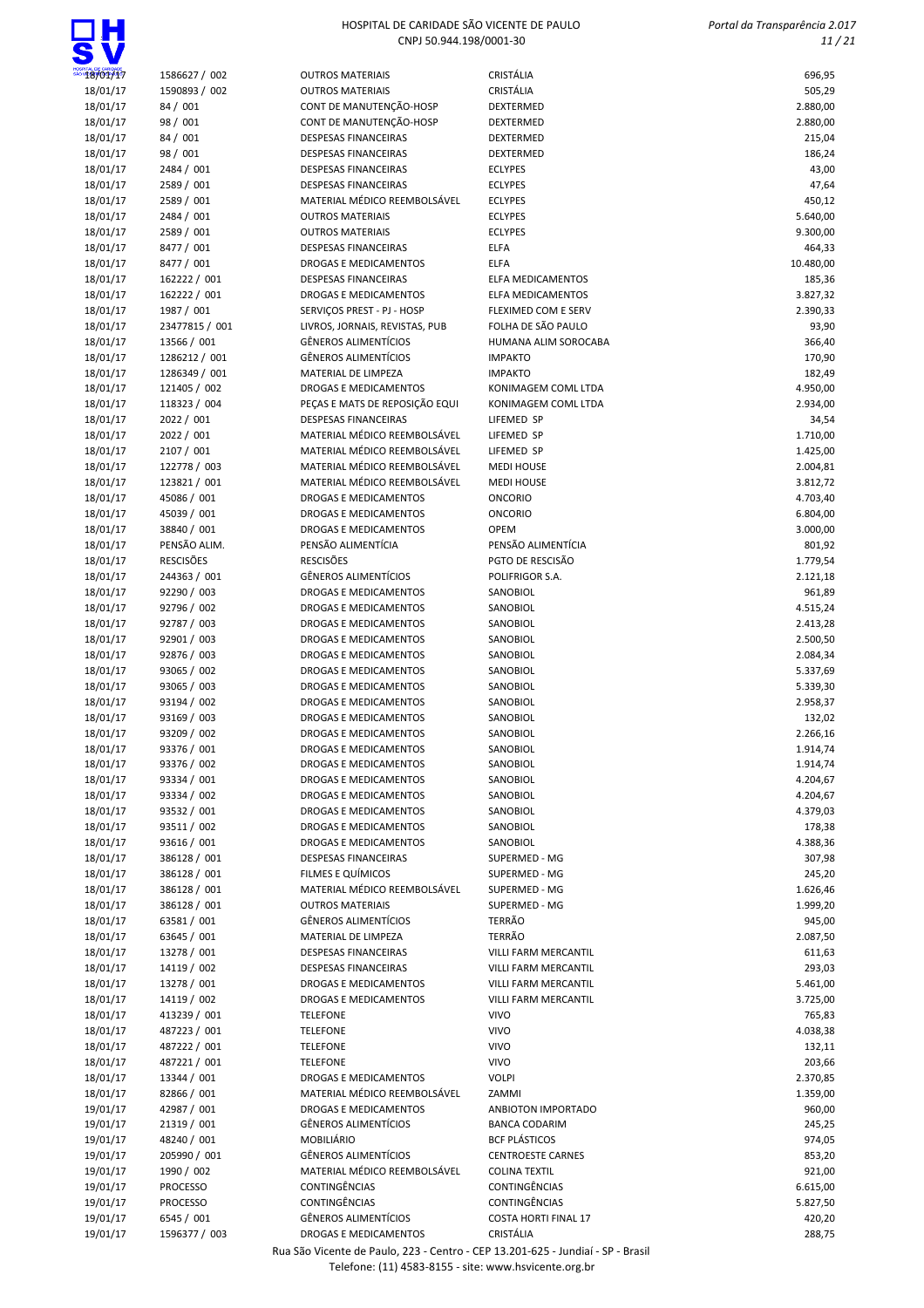# $\Box H$

### HOSPITAL DE CARIDADE SÃO VICENTE DE PAULO CNPJ 50.944.198/0001-30

 Portal da Transparência 2.017 12 / 21

| 19/01/17 | 1596220 / 003     | MEDICAMENTOS CONTROLADOS        | CRISTÁLIA                               | 232,65     |
|----------|-------------------|---------------------------------|-----------------------------------------|------------|
| 19/01/17 | 546815 / 003      | <b>DROGAS E MEDICAMENTOS</b>    | FRESENIUS-MATRIZ                        | 180,00     |
| 19/01/17 | 6578 / 001        | MATERIAL MÉDICO REEMBOLSÁVEL    | <b>KLEMMEN</b>                          | 691,00     |
| 19/01/17 | 1826 / 001        | SERVIÇOS PREST - PJ - HOSP      | LUCENA TELECOMUNICAC                    | 180,00     |
| 19/01/17 | 463448 / 001      | DROGAS E MEDICAMENTOS           | MACROMED - MATRIZ                       | 74,00      |
| 19/01/17 | 1345873 / 001     | <b>DROGAS E MEDICAMENTOS</b>    | <b>MAFRA FILIAL GO</b>                  | 6.975,00   |
| 19/01/17 | 1354802 / 002     | DROGAS E MEDICAMENTOS           | MAFRA FILIAL GO                         | 15.341,85  |
| 19/01/17 | 1354637 / 002     | DROGAS E MEDICAMENTOS           | MAFRA FILIAL GO                         | 1.826,20   |
| 19/01/17 | 1370782 / 001     | DROGAS E MEDICAMENTOS           | MAFRA FILIAL GO                         | 5.608,70   |
| 19/01/17 | 1372159 / 001     | <b>DROGAS E MEDICAMENTOS</b>    | <b>MAFRA FILIAL GO</b>                  | 2.427,00   |
| 19/01/17 | 1372090 / 001     | DROGAS E MEDICAMENTOS           | MAFRA FILIAL GO                         | 1.597,16   |
| 19/01/17 | 1373209 / 001     | DROGAS E MEDICAMENTOS           | MAFRA FILIAL GO                         | 27.553,70  |
| 19/01/17 | 1384186 / 001     | DROGAS E MEDICAMENTOS           | MAFRA FILIAL GO                         | 2.424,00   |
| 19/01/17 | 1384090 / 001     | <b>DROGAS E MEDICAMENTOS</b>    | MAFRA FILIAL GO                         | 1.206,00   |
| 19/01/17 | 1378624 / 001     | <b>GÊNEROS ALIMENTÍCIOS</b>     | MAFRA FILIAL GO                         | 4.639,00   |
| 19/01/17 | 1379619 / 001     | MATERIAL DE LIMPEZA             | MAFRA FILIAL GO                         | 217,49     |
| 19/01/17 | 1379619 / 001     | MATERIAL MÉDICO REEMBOLSÁVEL    | MAFRA FILIAL GO                         | 4.531,00   |
| 19/01/17 | 1332995 / 002     | <b>DROGAS E MEDICAMENTOS</b>    | <b>MAFRA MATRIZ</b>                     | 1.638,75   |
| 19/01/17 | 359810 / 001      | DROGAS E MEDICAMENTOS           | <b>MAFRA MATRIZ</b>                     | 8.000,00   |
| 19/01/17 | 361194 / 001      | <b>DROGAS E MEDICAMENTOS</b>    | <b>MAFRA MATRIZ</b>                     | 5.600,00   |
| 19/01/17 | 256299 / 001      | <b>DESPESAS FINANCEIRAS</b>     | MEDICAMENTAL                            | 553,60     |
| 19/01/17 | 256299 / 001      | DROGAS E MEDICAMENTOS           | MEDICAMENTAL                            | 6.834,00   |
| 19/01/17 | 831 / 001         | PECAS E MATS DE REPOSIÇÃO EQUI  | <b>NG SUPREMA</b>                       | 875,00     |
| 19/01/17 | 33531 / 001       | <b>DESPESAS FINANCEIRAS</b>     | <b>OXILUZ</b>                           | 119,24     |
| 19/01/17 | 33531 / 001       | <b>GASES MEDICINAIS</b>         | <b>OXILUZ</b>                           | 1.311,00   |
| 19/01/17 | 173162 / 001      | MATL MANUT.PREDIAL, ELETR, HID  | SÁ METAIS MATRIZ                        | 328,70     |
| 19/01/17 | 3399 / 001        | ÓRTESE E PRÓTESE (OPME)         | SANITATEM                               | 299,90     |
| 19/01/17 | 3398 / 001        | ÓRTESE E PRÓTESE (OPME)         | SANITATEM                               | 197,60     |
| 19/01/17 | 402541 / 001      | <b>DROGAS E MEDICAMENTOS</b>    | SUPERMED - MG                           | 778,39     |
| 19/01/17 | 63650 / 001       | MATERIAL DE LIMPEZA             | TERRÃO                                  | 10.437,50  |
| 20/01/17 | 21324 / 001       | <b>GÊNEROS ALIMENTÍCIOS</b>     | <b>BANCA CODARIM</b>                    | 258,40     |
| 20/01/17 | 6568 / 001        | <b>GÊNEROS ALIMENTÍCIOS</b>     | <b>COSTA HORTI FINAL 17</b>             | 138,85     |
| 20/01/17 | 275 / 001         | SERV MÉDICOS-PA RETIRO          | DIB                                     | 72.733,75  |
| 20/01/17 | 58491 / 001       | MATL MANUT.PREDIAL, ELETR, HID  | ELETRIZEL                               | 39,00      |
| 20/01/17 | 523083 / 001      | ÓRTESE E PRÓTESE (OPME)         | <b>EMPÓRIO</b>                          | 1.033,00   |
| 20/01/17 | 1077664 / 001     | <b>DESPESAS FINANCEIRAS</b>     | <b>EUROFARMA</b>                        | 761,47     |
| 20/01/17 | 1077664 / 001     | DROGAS E MEDICAMENTOS           | <b>EUROFARMA</b>                        | 9.159,00   |
| 20/01/17 | 08/2016 / 001     | SERVIÇOS PREST - PJ - HOSP      | <b>FEHOSP</b>                           | 1.266,52   |
| 20/01/17 | 01/2017 / 001     | SERVIÇOS PREST - PJ - HOSP      | <b>FEHOSP</b>                           | 1.266,52   |
| 20/01/17 | 01/2017 / 001     | SERVIÇOS PREST - PJ - HOSP      | <b>FEHOSP</b>                           | 69,66      |
| 20/01/17 | 590413 / 001      | DESPESAS FINANCEIRAS            | FRESENIUS-MATRIZ                        | 52,20      |
| 20/01/17 | 590280 / 001      | <b>DESPESAS FINANCEIRAS</b>     | FRESENIUS-MATRIZ                        | 76,32      |
| 20/01/17 | 590280 / 001      | <b>GÊNEROS ALIMENTÍCIOS</b>     | FRESENIUS-MATRIZ                        | 9.090,86   |
| 20/01/17 | 590413 / 001      | MATERIAL MÉDICO REEMBOLSÁVEL    | FRESENIUS-MATRIZ                        | 6.532,40   |
| 20/01/17 | 419 / 001         | IMPRESSOS, MATL DE EXPEDIENTE   | <b>GRÁFICA MEGA FLEX</b>                | 140,00     |
| 20/01/17 | 27403 / 001       | <b>GASES MEDICINAIS</b>         | <b>IBG CRYO FILIAL</b>                  | 1.822,80   |
| 20/01/17 | $D-622 / 001$     | CONTRIB. FEDERAL REP.           | INSS - P. JURÍDICA                      | 1.768,36   |
| 20/01/17 | $D-621/001$       | CONTRIB. FEDERAL REP.           | INSS - P. JURÍDICA                      | 3.624,50   |
| 20/01/17 | $D-459/001$       | CONTRIB. FEDERAL REP.           | INSS - P. JURÍDICA                      | 5.979,28   |
| 20/01/17 | DEZ/16 / 001      | <b>INSS-CONTR REPASSAR-HOSP</b> | INSS FOLHA DEZEMBRO/2016 - HOSPITAL     | 488.336,51 |
| 20/01/17 | DEZ/16 / 001      | INSS-CONTR REPASSAR-HOSP        | INSS FOLHA DEZEMBRO/2016 - RESIDENTES   | 15.986,16  |
| 20/01/17 | DEZ/16 / 001      | INSS-CONTR REPASSAR-HOSP        | INSS FOLHA DEZEMBRO/2016 - RPA HOSPITAL | 904,31     |
| 20/01/17 | D-5963 / 001      | <b>IMPOSTO FEDERAL</b>          | IRRF - P. JURÍDICA                      | 685,23     |
| 20/01/17 | D-28073 / 001     | <b>IMPOSTO FEDERAL</b>          | IRRF - P. JURÍDICA                      | 1.889,69   |
| 20/01/17 | $D-91/001$        | <b>IMPOSTO FEDERAL</b>          | IRRF - P. JURÍDICA                      | 1.800,00   |
| 20/01/17 | D-5964 / 001      | <b>IMPOSTO FEDERAL</b>          | IRRF - P. JURÍDICA                      | 1.241,41   |
| 20/01/17 | $D-622 / 001$     | <b>IMPOSTO FEDERAL</b>          | IRRF - P. JURÍDICA                      | 482,28     |
| 20/01/17 | $D-621/001$       | <b>IMPOSTO FEDERAL</b>          | IRRF - P. JURÍDICA                      | 988,50     |
| 20/01/17 | D-992 / 001       | <b>IMPOSTO FEDERAL</b>          | IRRF - P. JURÍDICA                      | 45,00      |
| 20/01/17 | $D-6495 / 001$    | <b>IMPOSTO FEDERAL</b>          | IRRF - P. JURÍDICA                      | 31,51      |
| 20/01/17 | $D-92/001$        | <b>IMPOSTO FEDERAL</b>          | IRRF - P. JURÍDICA                      | 1.575,00   |
| 20/01/17 | $D-93/001$        | <b>IMPOSTO FEDERAL</b>          | IRRF - P. JURÍDICA                      | 2.820,00   |
| 20/01/17 | D-411679 / 001    | <b>IMPOSTO FEDERAL</b>          | IRRF - P. JURÍDICA                      | 13,21      |
| 20/01/17 | $D - 5689 / 000$  | <b>IMPOSTO FEDERAL</b>          | IRRF - P. JURÍDICA                      | 40,16      |
| 20/01/17 | $D-71/001$        | <b>IMPOSTO FEDERAL</b>          | IRRF - P. JURÍDICA                      | 600,00     |
| 20/01/17 | $D-72/001$        | <b>IMPOSTO FEDERAL</b>          | IRRF - P. JURÍDICA                      | 52,50      |
| 20/01/17 | $D-2425 / 001$    | <b>IMPOSTO FEDERAL</b>          | IRRF - P. JURÍDICA                      | 89,55      |
| 20/01/17 | $D-8/001$         | <b>IMPOSTO FEDERAL</b>          | IRRF - P. JURÍDICA                      | 39,30      |
| 20/01/17 | $D-275/001$       | <b>IMPOSTO FEDERAL</b>          | IRRF - P. JURÍDICA                      | 1.162,50   |
| 20/01/17 | $D-276/001$       | <b>IMPOSTO FEDERAL</b>          | IRRF - P. JURÍDICA                      | 1.162,50   |
| 20/01/17 | $D - 60058 / 000$ | <b>IMPOSTO FEDERAL</b>          | IRRF - P. JURÍDICA                      | 20,61      |
| 20/01/17 | $D-94/001$        | <b>IMPOSTO FEDERAL</b>          | IRRF - P. JURÍDICA                      | 1.690,46   |
| 20/01/17 | $D-58/001$        | <b>IMPOSTO FEDERAL</b>          | IRRF - P. JURÍDICA                      | 120,00     |
| 20/01/17 | $D-59/001$        | <b>IMPOSTO FEDERAL</b>          | IRRF - P. JURÍDICA                      | 120,00     |
| 20/01/17 | D-5965 / 001      | <b>IMPOSTO FEDERAL</b>          | IRRF - P. JURÍDICA                      | 1.432,85   |
|          |                   |                                 |                                         |            |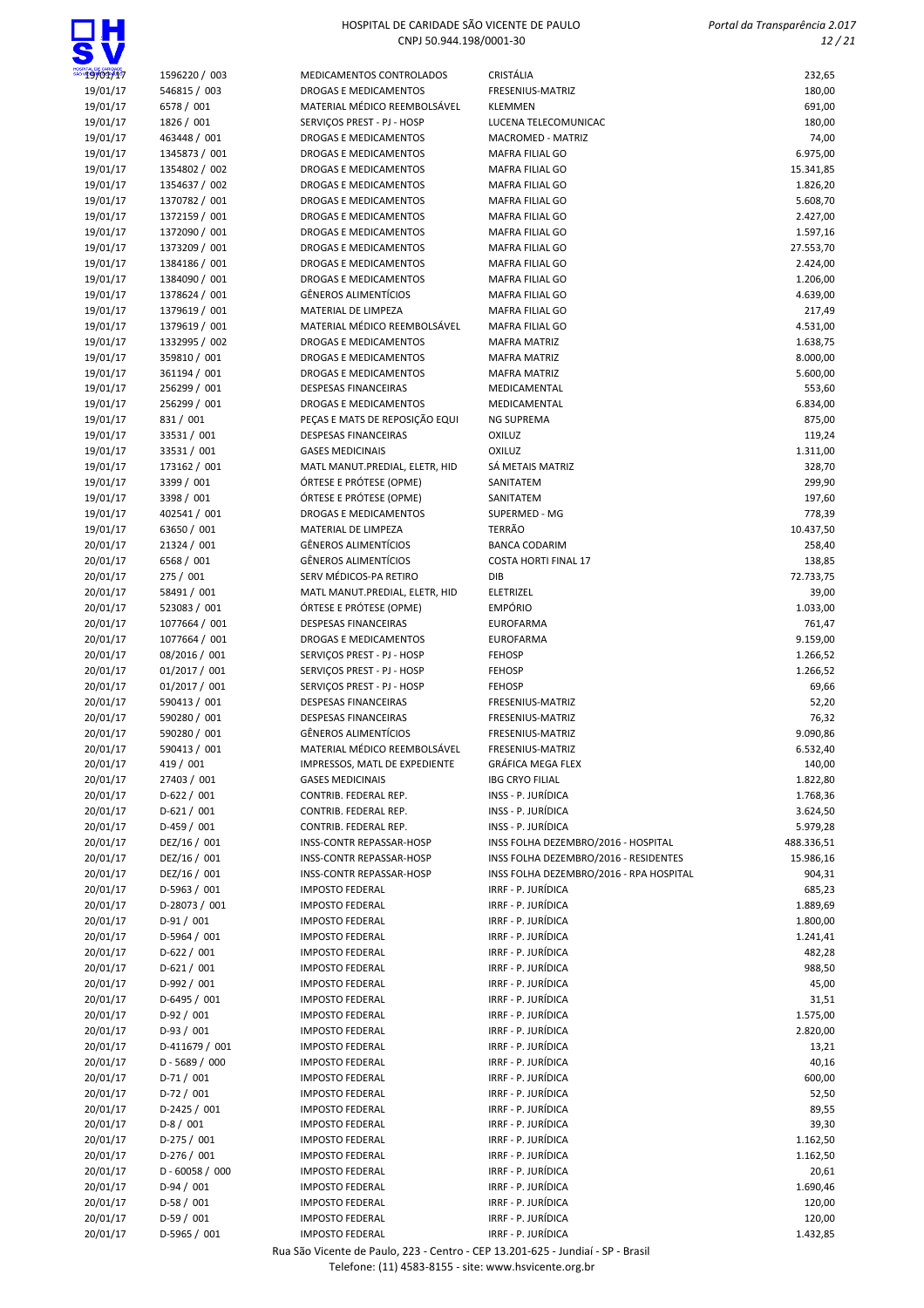

 Portal da Transparência 2.017 13 / 21

| ט כ                  |                                              |                                                  |                                                  |                 |
|----------------------|----------------------------------------------|--------------------------------------------------|--------------------------------------------------|-----------------|
| 20/01/17             | D-3064 / 001                                 | <b>IMPOSTO FEDERAL</b>                           | IRRF - P. JURÍDICA                               | 341,10          |
| 20/01/17             | D-2920 / 001                                 | <b>IMPOSTO FEDERAL</b>                           | IRRF - P. JURÍDICA                               | 37,50           |
| 20/01/17             | D-20422 / 001                                | <b>IMPOSTO FEDERAL</b>                           | IRRF - P. JURÍDICA                               | 25,25           |
| 20/01/17             | <b>IRRF RESCISÃO</b>                         | IRRF A REPASSAR - HOSP                           | <b>IRRF A REPASSAR - HOSP</b>                    | 1.718,79        |
| 20/01/17             | <b>IRRF RESCISÃO</b>                         | IRRF A REPASSAR - HOSP                           | <b>IRRF A REPASSAR - HOSP</b>                    | 21,67           |
| 20/01/17             | <b>IRRF RESCISÃO</b>                         | IRRF A REPASSAR - HOSP                           | IRRF A REPASSAR - HOSP                           | 4.603,41        |
| 20/01/17             | <b>IRRF RESCISÃO</b><br><b>IRRF RESCISÃO</b> | IRRF A REPASSAR - HOSP                           | IRRF A REPASSAR - HOSP                           | 19,16           |
| 20/01/17<br>20/01/17 | <b>IRRF RESCISÃO</b>                         | IRRF A REPASSAR - HOSP<br>IRRF A REPASSAR - HOSP | IRRF A REPASSAR - HOSP<br>IRRF A REPASSAR - HOSP | 29,25<br>751,08 |
| 20/01/17             | <b>IRRF RESCISÃO</b>                         | IRRF A REPASSAR - HOSP                           | IRRF A REPASSAR - HOSP                           | 1.266,37        |
| 20/01/17             | <b>IRRF RESCISÃO</b>                         | IRRF A REPASSAR - HOSP                           | <b>IRRF A REPASSAR - HOSP</b>                    | 1.633,43        |
| 20/01/17             | <b>IRRF RESCISÃO</b>                         | <b>IRRF A REPASSAR - HOSP</b>                    | IRRF A REPASSAR - HOSP                           | 14,53           |
| 20/01/17             | <b>IRRF RESCISÃO</b>                         | IRRF A REPASSAR - HOSP                           | IRRF A REPASSAR - HOSP                           | 41,60           |
| 20/01/17             | DEZ/16 / 001                                 | IRRF A REPASSAR - HOSP                           | <b>IRRF A REPASSAR - HOSP</b>                    | 6.235,39        |
| 20/01/17             | DEZ/16 / 001                                 | IRRF A REPASSAR - HOSP                           | IRRF A REPASSAR - HOSP                           | 48.003,76       |
| 20/01/17             | DEZ/16 / 001                                 | IRRF A REPASSAR - HOSP                           | IRRF A REPASSAR - HOSP                           | 21.882,19       |
| 20/01/17             | JAN/17 / 001                                 | IRRF A REPASSAR - HOSP                           | IRRF A REPASSAR - HOSP                           | 35.963,23       |
| 20/01/17             | DEZ/16 / 001                                 | IRRF A REPASSAR - HOSP                           | <b>IRRF A REPASSAR - HOSP</b>                    | 8.767,24        |
| 20/01/17             | NOV/16 / 001                                 | IRRF A REPASSAR - HOSP                           | IRRF A REPASSAR - HOSP                           | 1.600,75        |
| 20/01/17             | D-12/2016 / 001                              | <b>IMPOSTO FEDERAL</b>                           | IRRF ALUGUÉIS E ROYALTIES                        | 21,12           |
| 20/01/17             | D-12/2016 / 001                              | <b>IMPOSTO FEDERAL</b>                           | IRRF ALUGUÉIS E ROYALTIES                        | 21,12           |
| 20/01/17             | D-12/2016 / 001                              | <b>IMPOSTO FEDERAL</b>                           | IRRF ALUGUÉIS E ROYALTIES                        | 778,97          |
| 20/01/17             | D-12/2016 / 001                              | <b>IMPOSTO FEDERAL</b>                           | IRRF ALUGUÉIS E ROYALTIES                        | 956,77          |
| 20/01/17             | D-12/2016 / 001                              | <b>IMPOSTO FEDERAL</b>                           | IRRF ALUGUÉIS E ROYALTIES                        | 145,20          |
| 20/01/17             | D-12/2016 / 001                              | <b>IMPOSTO FEDERAL</b>                           | IRRF ALUGUÉIS E ROYALTIES                        | 145,20          |
| 20/01/17             | D-12/2016 / 001                              | <b>IMPOSTO FEDERAL</b>                           | IRRF ALUGUÉIS E ROYALTIES                        | 1.303,14        |
| 20/01/17             | 01/2017 / 001                                | LOCAÇÃO DE IMÓVEIS                               | <b>ITUPEVA</b>                                   | 2.430,03        |
| 20/01/17             | 01/2017 / 001                                | LOCAÇÃO DE IMÓVEIS                               | <b>ITUPEVA</b>                                   | 2.784,91        |
| 20/01/17             | 117 / 001                                    | SERV MÉDICOS-PA HORTOLÂNDIA                      | <b>NSM SERVIÇOS</b>                              | 81.461,80       |
| 20/01/17             | 116/001                                      | SERV MÉDICOS-PA RETIRO                           | <b>NSM SERVIÇOS</b>                              | 81.461,80       |
| 20/01/17             | 115/001                                      | SERVIÇOS MÉDICOS - PJ                            | <b>NSM SERVIÇOS</b>                              | 91.644,52       |
| 20/01/17             | 120 / 001                                    | SERVIÇOS MÉDICOS - PJ                            | <b>NSM SERVIÇOS</b>                              | 446.585,22      |
| 20/01/17             | 119 / 001                                    | SERVIÇOS MÉDICOS - PJ                            | <b>NSM SERVIÇOS</b>                              | 52.368,30       |
| 20/01/17             | 122 / 001                                    | SERVIÇOS MÉDICOS - PJ                            | <b>NSM SERVIÇOS</b>                              | 5.818,70        |
| 20/01/17             | 121/001                                      | SERVIÇOS MÉDICOS - PJ                            | <b>NSM SERVIÇOS</b>                              | 207.291,18      |
| 20/01/17             | 70498 / 001                                  | <b>GÊNEROS ALIMENTÍCIOS</b>                      | <b>OVOS PRETI</b>                                | 528,00          |
| 20/01/17             | D-599 / 001                                  | <b>IMPOSTO FEDERAL</b>                           | PIS/COFINS/CSLL                                  | 2.181,00        |
| 20/01/17             | D-28073 / 001                                | <b>IMPOSTO FEDERAL</b>                           | PIS/COFINS/CSLL                                  | 5.858,04        |
| 20/01/17             | D-2963 / 001                                 | <b>IMPOSTO FEDERAL</b>                           | PIS/COFINS/CSLL                                  | 971,87          |
| 20/01/17             | $D-274/001$                                  | <b>IMPOSTO FEDERAL</b>                           | PIS/COFINS/CSLL                                  | 3.675,83        |
| 20/01/17             | D-3006 / 001                                 | <b>IMPOSTO FEDERAL</b>                           | PIS/COFINS/CSLL                                  | 971,87          |
| 20/01/17             | $D-91/001$                                   | <b>IMPOSTO FEDERAL</b>                           | PIS/COFINS/CSLL                                  | 5.580,00        |
| 20/01/17             | D-58265 / 001                                | <b>IMPOSTO FEDERAL</b>                           | PIS/COFINS/CSLL                                  | 63,90           |
| 20/01/17             | $D-5641 / 001$                               | <b>IMPOSTO FEDERAL</b>                           | PIS/COFINS/CSLL                                  | 124,48          |
| 20/01/17             | D-148144 / 001                               | <b>IMPOSTO FEDERAL</b>                           | PIS/COFINS/CSLL                                  | 25,80           |
| 20/01/17             | D-1878 / 001                                 | <b>IMPOSTO FEDERAL</b>                           | PIS/COFINS/CSLL                                  | 23,25           |
| 20/01/17             | D-1786 / 001                                 | <b>IMPOSTO FEDERAL</b>                           | PIS/COFINS/CSLL                                  | 23,25           |
| 20/01/17<br>20/01/17 | D-34610 / 001<br>$D-6495 / 001$              | <b>IMPOSTO FEDERAL</b><br><b>IMPOSTO FEDERAL</b> | PIS/COFINS/CSLL<br>PIS/COFINS/CSLL               | 11,47<br>97,66  |
| 20/01/17             | $D-92/001$                                   | <b>IMPOSTO FEDERAL</b>                           | PIS/COFINS/CSLL                                  | 4.882,50        |
| 20/01/17             | $D-93/001$                                   | <b>IMPOSTO FEDERAL</b>                           | PIS/COFINS/CSLL                                  | 8.742,00        |
| 20/01/17             | $D-99/001$                                   | <b>IMPOSTO FEDERAL</b>                           | PIS/COFINS/CSLL                                  | 23.064,00       |
| 20/01/17             | D-20211 / 001                                | <b>IMPOSTO FEDERAL</b>                           | PIS/COFINS/CSLL                                  | 69,47           |
| 20/01/17             | D-34619 / 001                                | <b>IMPOSTO FEDERAL</b>                           | PIS/COFINS/CSLL                                  | 33,58           |
| 20/01/17             | $D-72/001$                                   | <b>IMPOSTO FEDERAL</b>                           | PIS/COFINS/CSLL                                  | 162,75          |
| 20/01/17             | $D-8/001$                                    | <b>IMPOSTO FEDERAL</b>                           | PIS/COFINS/CSLL                                  | 121,83          |
| 20/01/17             | $D-7/001$                                    | <b>IMPOSTO FEDERAL</b>                           | PIS/COFINS/CSLL                                  | 482,67          |
| 20/01/17             | $D-94/001$                                   | <b>IMPOSTO FEDERAL</b>                           | PIS/COFINS/CSLL                                  | 5.240,44        |
| 20/01/17             | D-92839 / 001                                | <b>IMPOSTO FEDERAL</b>                           | PIS/COFINS/CSLL                                  | 40,18           |
| 20/01/17             | 185830 / 002                                 | MATERIAL MÉDICO REEMBOLSÁVEL                     | POLAR FIX                                        | 200,00          |
| 20/01/17             | 188556 / 001                                 | MATERIAL MÉDICO REEMBOLSÁVEL                     | POLAR FIX                                        | 264,60          |
| 20/01/17             | PROCESSO                                     | DEPÓSITO RECURSAL/JUDICIAL                       | DEPÓSITO RECURSAL/JUDICIAL                       | 8.433,00        |
| 20/01/17             | 3141 / 001                                   | SERVIÇOS PREST - PJ - HOSP                       | REI DO ENTULHO                                   | 213,86          |
| 20/01/17             | 6251 / 001                                   | DESPESAS FINANCEIRAS                             | <b>ROSA FLORES</b>                               | 9,15            |
| 20/01/17             | 6245 / 001                                   | <b>DESPESAS FINANCEIRAS</b>                      | ROSA FLORES                                      | 9,15            |
| 20/01/17             | 6249 / 001                                   | DESPESAS FINANCEIRAS                             | ROSA FLORES                                      | 9,15            |
| 20/01/17             | 6251 / 001                                   | <b>OUTROS CUSTOS GERAIS</b>                      | ROSA FLORES                                      | 98,00           |
| 20/01/17             | 6245 / 001                                   | <b>OUTROS CUSTOS GERAIS</b>                      | ROSA FLORES                                      | 156,00          |
| 20/01/17             | 6249 / 001                                   | <b>OUTROS CUSTOS GERAIS</b>                      | ROSA FLORES                                      | 220,00          |
| 20/01/17             | 20040 / 001                                  | PEÇAS E MATS DE REPOSIÇÃO EQUI                   | <b>TECNOCLIN</b>                                 | 218,58          |
| 20/01/17             | 20170117000353 / 001                         | ADIANT VALE REF E ALIM                           | VR                                               | 318.208,00      |
| 23/01/17             | 454494 / 001                                 | DESPESAS FINANCEIRAS                             | ANB FARMA LTDA                                   | 232,48          |
| 23/01/17             | 454494 / 001                                 | DROGAS E MEDICAMENTOS                            | ANB FARMA LTDA                                   | 2.700,00        |
| 23/01/17             | 21332 / 001                                  | <b>GÊNEROS ALIMENTÍCIOS</b>                      | <b>BANCA CODARIM</b>                             | 127,05          |
| 23/01/17             | 21336 / 001                                  | GÊNEROS ALIMENTÍCIOS                             | <b>BANCA CODARIM</b>                             | 297,90          |

Rua São Vicente de Paulo, 223 - Centro - CEP 13.201-625 - Jundiaí - SP - Brasil

Telefone: (11) 4583-8155 - site: www.hsvicente.org.br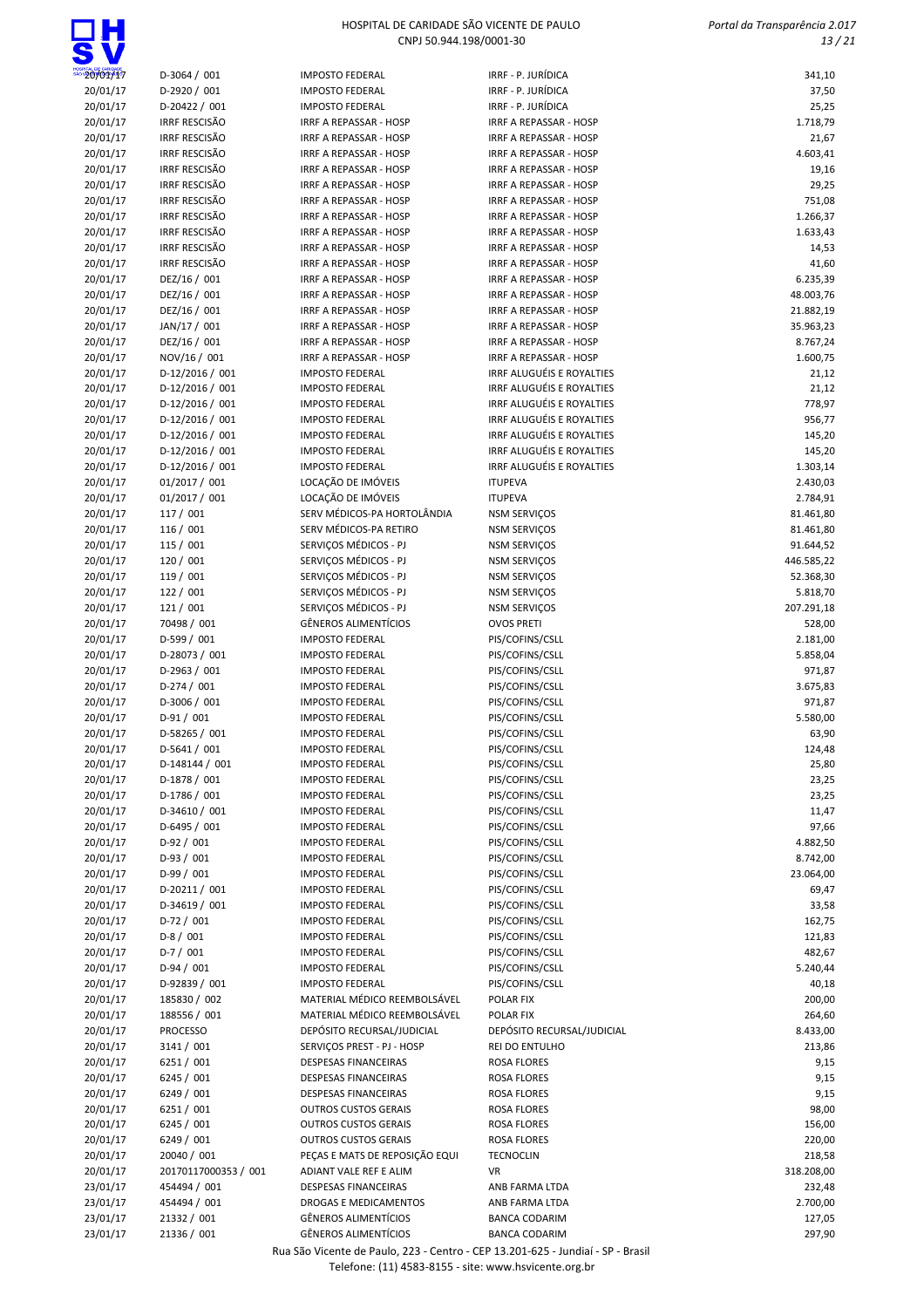

 Portal da Transparência 2.017 14 / 21

| 23/01/17 | 25679 / 001   | DROGAS E MEDICAMENTOS        | <b>BEKER</b>                | 1.970,00 |
|----------|---------------|------------------------------|-----------------------------|----------|
| 23/01/17 | 284254 / 001  | MATERIAL MÉDICO REEMBOLSÁVEL | <b>BIOMEDICAL</b>           | 3.690,00 |
| 23/01/17 | 75083 / 002   | <b>FIOS CIRÚRGICOS</b>       | <b>BIOMEDICAL EQUIP</b>     | 395,00   |
| 23/01/17 | 2031 / 001    | <b>VEÍCULOS</b>              | <b>CAEME LUBRIFICANTE</b>   | 107,50   |
| 23/01/17 | 2030 / 001    | <b>VEÍCULOS</b>              | <b>CAEME LUBRIFICANTE</b>   | 90,00    |
| 23/01/17 | 684479 / 003  | <b>OUTROS MATERIAIS</b>      | <b>CBS</b>                  | 2.198,00 |
|          |               |                              |                             |          |
| 23/01/17 | 100293 / 001  | <b>GÊNEROS ALIMENTÍCIOS</b>  | <b>CCR</b>                  | 964,98   |
| 23/01/17 | 206202 / 001  | <b>GÊNEROS ALIMENTÍCIOS</b>  | <b>CENTROESTE CARNES</b>    | 655,20   |
| 23/01/17 | 32952 / 001   | <b>GÊNEROS ALIMENTÍCIOS</b>  | <b>CIL</b>                  | 487,50   |
| 23/01/17 | 6579 / 001    | <b>GÊNEROS ALIMENTÍCIOS</b>  | <b>COSTA HORTI FINAL 17</b> | 298,35   |
| 23/01/17 | 6606 / 001    | <b>GÊNEROS ALIMENTÍCIOS</b>  | <b>COSTA HORTI FINAL 17</b> | 714,05   |
| 23/01/17 | 260623 / 001  | ENERGIA ELÉTRICA             | CPFL                        | 333,30   |
|          | 260624 / 001  | <b>ENERGIA ELÉTRICA</b>      | CPFL                        |          |
| 23/01/17 |               |                              |                             | 114,98   |
| 23/01/17 | 1596445 / 003 | <b>DROGAS E MEDICAMENTOS</b> | <b>CRISTÁLIA</b>            | 257,40   |
| 23/01/17 | 1616391 / 002 | DROGAS E MEDICAMENTOS        | CRISTÁLIA                   | 420,75   |
| 23/01/17 | 35084 / 001   | DROGAS E MEDICAMENTOS        | DBS                         | 2.357,15 |
| 23/01/17 | 140305 / 001  | DROGAS E MEDICAMENTOS        | <b>DIMACI</b>               | 520,10   |
| 23/01/17 | 140305 / 001  | MATERIAL MÉDICO REEMBOLSÁVEL | <b>DIMACI</b>               | 339,32   |
| 23/01/17 | 93293 / 001   | SERVIÇOS PREST - PJ - HOSP   | <b>ELEVADORES OTIS</b>      | 430,50   |
|          |               |                              |                             |          |
| 23/01/17 | 2693 / 001    | DESPESAS FINANCEIRAS         | <b>ELITE</b>                | 610,27   |
| 23/01/17 | 2693 / 001    | MATERIAL DE LIMPEZA          | <b>ELITE</b>                | 7.290,88 |
| 23/01/17 | 1077738 / 002 | <b>DROGAS E MEDICAMENTOS</b> | <b>EUROFARMA</b>            | 1.867,41 |
| 23/01/17 | 7245 / 001    | <b>DESPESAS FINANCEIRAS</b>  | <b>EVMED</b>                | 307,98   |
| 23/01/17 | 7245 / 001    | ÓRTESE E PRÓTESE (OPME)      | <b>EVMED</b>                | 3.964,00 |
| 23/01/17 | 539017 / 003  | <b>DESPESAS FINANCEIRAS</b>  | FRESENIUS-MATRIZ            | 50,52    |
|          | 564489 / 002  | <b>DESPESAS FINANCEIRAS</b>  | FRESENIUS-MATRIZ            | 28,98    |
| 23/01/17 |               |                              |                             |          |
| 23/01/17 | 566065 / 002  | <b>DESPESAS FINANCEIRAS</b>  | FRESENIUS-MATRIZ            | 69,12    |
| 23/01/17 | 565750 / 002  | <b>DESPESAS FINANCEIRAS</b>  | <b>FRESENIUS-MATRIZ</b>     | 21,32    |
| 23/01/17 | 565527 / 002  | <b>DESPESAS FINANCEIRAS</b>  | FRESENIUS-MATRIZ            | 40,17    |
| 23/01/17 | 566065 / 002  | DROGAS E MEDICAMENTOS        | FRESENIUS-MATRIZ            | 8.636,58 |
| 23/01/17 | 539017 / 003  | <b>GÊNEROS ALIMENTÍCIOS</b>  | FRESENIUS-MATRIZ            | 6.312,11 |
| 23/01/17 | 565750 / 002  | <b>GÊNEROS ALIMENTÍCIOS</b>  | FRESENIUS-MATRIZ            | 2.466,64 |
|          |               |                              |                             |          |
| 23/01/17 | 565527 / 002  | <b>GÊNEROS ALIMENTÍCIOS</b>  | FRESENIUS-MATRIZ            | 4.637,29 |
| 23/01/17 | 564489 / 002  | MATERIAL MÉDICO REEMBOLSÁVEL | FRESENIUS-MATRIZ            | 3.109,30 |
| 23/01/17 | 1930081 / 001 | <b>GÊNEROS ALIMENTÍCIOS</b>  | <b>FRIBOI FILIAL</b>        | 4.187,00 |
| 23/01/17 | 261376 / 001  | <b>GÊNEROS ALIMENTÍCIOS</b>  | FRIOS DADO FINAL 54         | 1.033,50 |
| 23/01/17 | 3391 / 001    | MATERIAL MÉDICO REEMBOLSÁVEL | HEMOPHARMA                  | 4.718,40 |
| 23/01/17 | 774842 / 001  | DROGAS E MEDICAMENTOS        | <b>HOSP PHARMA</b>          | 114,00   |
|          |               | <b>DROGAS E MEDICAMENTOS</b> |                             |          |
| 23/01/17 | 774343 / 001  |                              | <b>HOSP PHARMA</b>          | 114,00   |
| 23/01/17 | 774232 / 001  | <b>DROGAS E MEDICAMENTOS</b> | <b>HOSP PHARMA</b>          | 114,00   |
| 23/01/17 | 772970 / 001  | DROGAS E MEDICAMENTOS        | <b>HOSP PHARMA</b>          | 114,00   |
| 23/01/17 | 773681 / 001  | DROGAS E MEDICAMENTOS        | <b>HOSP PHARMA</b>          | 114,00   |
| 23/01/17 | 773877 / 001  | DROGAS E MEDICAMENTOS        | <b>HOSP PHARMA</b>          | 86,55    |
| 23/01/17 | 775199 / 001  | <b>DROGAS E MEDICAMENTOS</b> | <b>HOSP PHARMA</b>          | 114,00   |
| 23/01/17 | 775508 / 001  | DROGAS E MEDICAMENTOS        | <b>HOSP PHARMA</b>          | 114,00   |
|          |               |                              |                             |          |
| 23/01/17 | 779423 / 001  | DROGAS E MEDICAMENTOS        | <b>HOSP PHARMA</b>          | 57,70    |
| 23/01/17 | 780781 / 001  | DROGAS E MEDICAMENTOS        | <b>HOSP PHARMA</b>          | 270,00   |
| 23/01/17 | 780261 / 001  | DROGAS E MEDICAMENTOS        | <b>HOSP PHARMA</b>          | 270,00   |
| 23/01/17 | 780687 / 001  | DROGAS E MEDICAMENTOS        | <b>HOSP PHARMA</b>          | 270,00   |
| 23/01/17 | 781105 / 001  | <b>DROGAS E MEDICAMENTOS</b> | <b>HOSP PHARMA</b>          | 270,00   |
| 23/01/17 | 13602 / 001   | <b>GÊNEROS ALIMENTÍCIOS</b>  | HUMANA ALIM SOROCABA        | 464,00   |
| 23/01/17 | 27437 / 001   | <b>GASES MEDICINAIS</b>      | <b>IBG CRYO FILIAL</b>      | 1.649,20 |
|          |               |                              |                             |          |
| 23/01/17 | 1270699 / 002 | <b>GÊNEROS ALIMENTÍCIOS</b>  | <b>IMPAKTO</b>              | 170,90   |
| 23/01/17 | 50729 / 001   | <b>DESPESAS FINANCEIRAS</b>  | LIFEMED                     | 270,23   |
| 23/01/17 | 50729 / 001   | <b>OUTROS MATERIAIS</b>      | LIFEMED                     | 3.444,00 |
| 23/01/17 | 1401053 / 001 | DROGAS E MEDICAMENTOS        | MAFRA FILIAL GO             | 3.050,00 |
| 23/01/17 | 1388434 / 001 | DROGAS E MEDICAMENTOS        | MAFRA FILIAL GO             | 746,20   |
| 23/01/17 | 1388393 / 001 | DROGAS E MEDICAMENTOS        | <b>MAFRA MATRIZ</b>         | 83,00    |
|          |               |                              |                             |          |
| 23/01/17 | 269137 / 001  | DROGAS E MEDICAMENTOS        | MEDICAMENTAL                | 3.980,00 |
| 23/01/17 | 8447 / 002    | <b>DESPESAS FINANCEIRAS</b>  | MGMED PRODUTOS HOSPI        | 270,23   |
| 23/01/17 | 8447 / 002    | DROGAS E MEDICAMENTOS        | MGMED PRODUTOS HOSPI        | 3.416,97 |
| 23/01/17 | 384510 / 001  | <b>DESPESAS FINANCEIRAS</b>  | NACIONAL MEDICAMENTO        | 345,72   |
| 23/01/17 | 384510 / 001  | MATERIAL MÉDICO REEMBOLSÁVEL | NACIONAL MEDICAMENTO        | 3.131,00 |
| 23/01/17 | 384510 / 001  | <b>OUTROS MATERIAIS</b>      | NACIONAL MEDICAMENTO        | 881,40   |
| 23/01/17 | 36042 / 001   | ÓRTESE E PRÓTESE (OPME)      | ORTHO SYSTEM                | 599,80   |
|          |               |                              |                             |          |
| 23/01/17 | 244790 / 001  | <b>GÊNEROS ALIMENTÍCIOS</b>  | POLIFRIGOR S.A.             | 427,42   |
| 23/01/17 | 476796 / 001  | <b>DESPESAS FINANCEIRAS</b>  | PROLIM                      | 496,89   |
| 23/01/17 | 476796 / 001  | MATERIAL DE LIMPEZA          | PROLIM                      | 5.858,40 |
| 23/01/17 | 600 / 001     | SERVIÇOS PREST - PJ - HOSP   | REFRIGERAÇÃO KANI           | 280,00   |
| 23/01/17 | 681181 / 001  | DESPESAS FINANCEIRAS         | SANTA RITA                  | 553,60   |
| 23/01/17 | 681181 / 001  | <b>DROGAS E MEDICAMENTOS</b> | SANTA RITA                  | 6.804,00 |
| 23/01/17 | 27407 / 001   | <b>GÊNEROS ALIMENTÍCIOS</b>  | <b>SB ALIMENTOS</b>         | 572,57   |
|          |               |                              |                             |          |
| 23/01/17 | 1646745 / 001 | <b>GÊNEROS ALIMENTÍCIOS</b>  | SERRAMAR                    | 572,00   |
| 23/01/17 | 1648756 / 001 | <b>GÊNEROS ALIMENTÍCIOS</b>  | SERRAMAR                    | 726,00   |
| 23/01/17 | 1649481 / 001 | <b>GÊNEROS ALIMENTÍCIOS</b>  | SERRAMAR                    | 594,00   |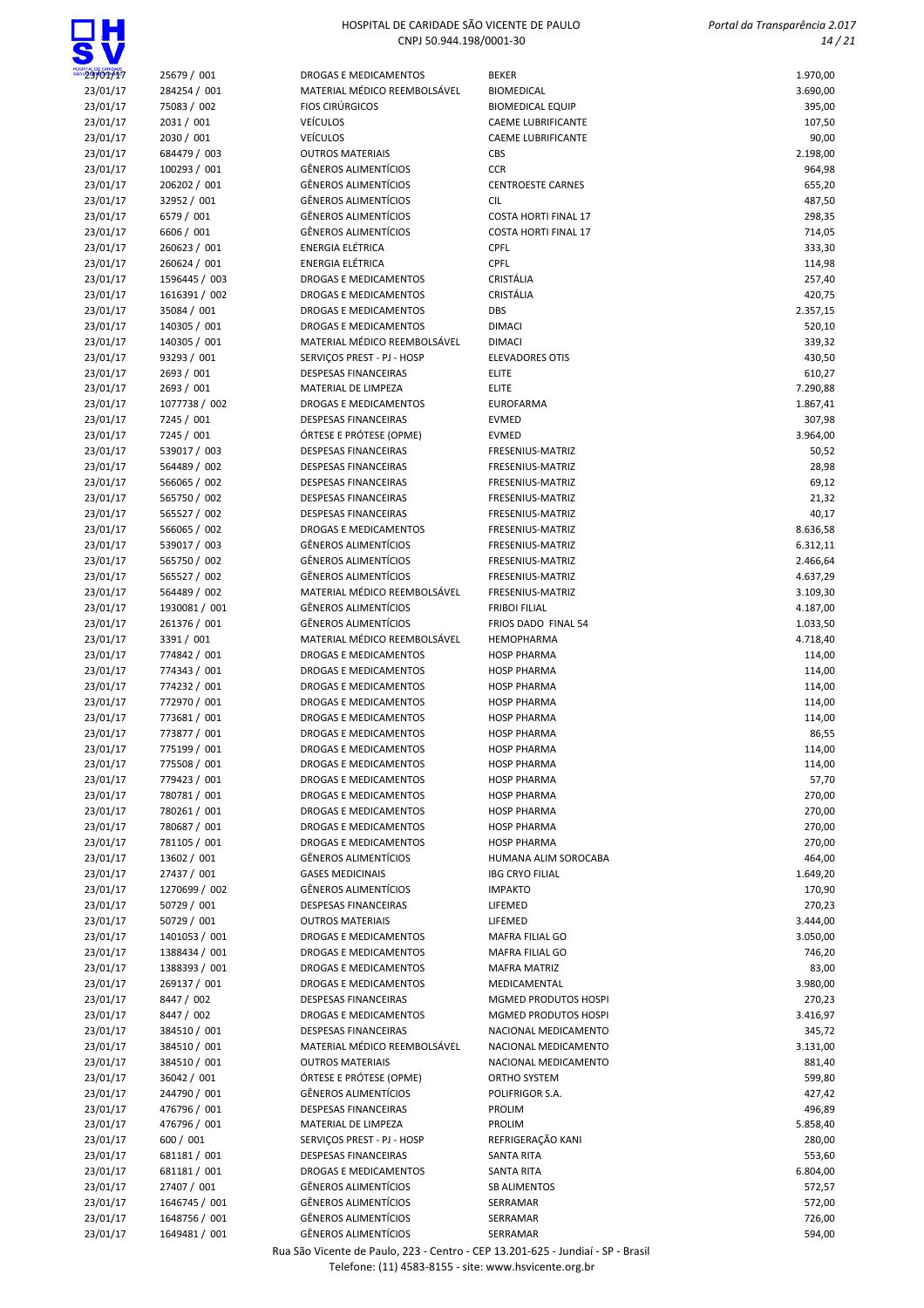$\Box H$ 

| $\bullet$          |                       |                                     |                                          |           |
|--------------------|-----------------------|-------------------------------------|------------------------------------------|-----------|
| $^{\circ}23/01/17$ | 839064 / 001          | DROGAS E MEDICAMENTOS               | SERVIMED-GO                              | 9.615,00  |
| 23/01/17           | 403824 / 001          | DROGAS E MEDICAMENTOS               | SUPERMED - MG                            | 1.355,01  |
| 23/01/17           | 4310 / 001            | <b>VEÍCULOS</b>                     | W R SERVIÇOS                             | 80,00     |
| 24/01/17           | 21337 / 001           | <b>GÊNEROS ALIMENTÍCIOS</b>         | <b>BANCA CODARIM</b>                     | 688,35    |
| 24/01/17           | 35852 / 001           | <b>GÊNEROS ALIMENTÍCIOS</b>         | <b>CATABY FINAL 57</b>                   | 2.798,40  |
| 24/01/17           | 6610 / 001            | <b>GÊNEROS ALIMENTÍCIOS</b>         | <b>COSTA HORTI FINAL 17</b>              | 172,65    |
| 24/01/17           | 1779 / 001            | DESPESAS FINANCEIRAS                | E.G.M. ENG                               | 81,49     |
| 24/01/17           | 1778 / 001            | <b>DESPESAS FINANCEIRAS</b>         | E.G.M. ENG                               | 100,58    |
| 24/01/17           | 1777 / 001            | <b>DESPESAS FINANCEIRAS</b>         | E.G.M. ENG                               | 270,23    |
| 24/01/17           | 1779 / 001            | LOCAÇÃO (EQUIP, MAQ. ESPAÇO)        | E.G.M. ENG                               | 950,00    |
| 24/01/17           | 1778 / 001            | LOCAÇÃO (EQUIP, MAQ. ESPAÇO)        | E.G.M. ENG                               | 1.250,00  |
| 24/01/17           | 1777 / 001            | LOCAÇÃO (EQUIP, MAQ. ESPAÇO)        | E.G.M. ENG                               | 3.497,26  |
| 24/01/17           | 35191 / 001           | CONT DE MANUTENÇÃO-HOSP             | <b>ELEVADORES ATLAS</b>                  | 762,80    |
| 24/01/17           | 2738 / 001            | MATERIAL DE LIMPEZA                 | <b>ELITE</b>                             | 1.220,51  |
| 24/01/17           | 72557 / 001           | DESPESAS FINANCEIRAS                | <b>EXPRESSA</b>                          | 870,00    |
| 24/01/17           | 72557 / 001           | <b>DROGAS E MEDICAMENTOS</b>        | <b>EXPRESSA</b>                          | 29.000,00 |
| 24/01/17           | 573161 / 001          | <b>DESPESAS FINANCEIRAS</b>         | <b>EXPRESSA - FILIAL</b>                 | 31,04     |
| 24/01/17           | 573161 / 001          | DROGAS E MEDICAMENTOS               | EXPRESSA - FILIAL                        | 2.738,80  |
| 24/01/17           | 11375 / 001           | MANUTENÇÃO E CONSERVAÇÃO            | <b>FIRE LESS</b>                         | 604,44    |
| 24/01/17           | 1931391 / 001         | <b>GÊNEROS ALIMENTÍCIOS</b>         | <b>FRIBOI FILIAL</b>                     | 1.162,75  |
| 24/01/17           | 219165 / 001          | <b>GASES MEDICINAIS</b>             | <b>IBG</b>                               | 240,00    |
| 24/01/17           | 219153 / 001          | <b>GASES MEDICINAIS</b>             | <b>IBG</b>                               | 480,00    |
| 24/01/17           | 27202 / 001           | DESPESAS FINANCEIRAS                | <b>IBG CRYO FILIAL</b>                   | 383,86    |
| 24/01/17           | 27202 / 001           | <b>GASES MEDICINAIS</b>             | <b>IBG CRYO FILIAL</b>                   | 4.729,20  |
| 24/01/17           | 114651 / 001          | <b>GÊNEROS ALIMENTÍCIOS</b>         | <b>JCA FOODS</b>                         | 211,80    |
| 24/01/17           | 777 / 001             | MATL MANUT.PREDIAL, ELETR, HID      | <b>JERONIMO VIDROS</b>                   | 105,00    |
| 24/01/17           | 247692 / 002          | <b>DESPESAS FINANCEIRAS</b>         | MEDICAMENTAL                             | 383,86    |
| 24/01/17           | 247692 / 002          | <b>DROGAS E MEDICAMENTOS</b>        | MEDICAMENTAL                             | 4.580,30  |
| 24/01/17           | <b>RESCISÕES</b>      | <b>RESCISÕES</b>                    | PGTO DE RESCISÃO                         | 2.143,53  |
| 24/01/17           | <b>RESCISÕES</b>      | <b>RESCISÕES</b>                    | PGTO DE RESCISÃO                         | 202,51    |
| 24/01/17           | 831472 / 001          | <b>DROGAS E MEDICAMENTOS</b>        | SERVIMED-GO                              | 212,16    |
| 24/01/17           | 404320 / 001          | DROGAS E MEDICAMENTOS               | SUPERMED - MG                            | 1.293,40  |
| 24/01/17           | 404177 / 001          | MATERIAL MÉDICO REEMBOLSÁVEL        | SUPERMED - MG                            | 762,57    |
| 24/01/17           | 63964 / 001           | IMPRESSOS, MATL DE EXPEDIENTE       | <b>TERRÃO</b>                            | 40,20     |
| 24/01/17           | 88154 / 001           | <b>COMBUSTÍVEIS E LUBRIFICANTES</b> | <b>ULTRAGAZ</b>                          | 2.906,19  |
| 24/01/17           | 14119 / 001           | <b>DESPESAS FINANCEIRAS</b>         | <b>VILLI FARM MERCANTIL</b>              | 358,53    |
| 24/01/17           | 14119 / 001           | DROGAS E MEDICAMENTOS               | <b>VILLI FARM MERCANTIL</b>              | 3.725,00  |
| 25/01/17           | 21375 / 001           | <b>GÊNEROS ALIMENTÍCIOS</b>         | <b>BANCA CODARIM</b>                     | 99,35     |
| 25/01/17           | 1891 / 001            | PEÇAS E MATS DE REPOSIÇÃO EQUI      | <b>BIO INFINITY</b>                      | 1.470,00  |
| 25/01/17           | 332 / 001             | SERVIÇOS DE TERCEIROS               | <b>CEIP</b>                              | 9.600,00  |
| 25/01/17           | 359 / 001             | SERVIÇOS MÉDICOS - PJ               | <b>CION CLINICA INTE</b>                 | 396,00    |
| 25/01/17           | OC 44493 / 001        | MATERIAL DE USO PAC.NAO REEMB       | <b>CIRURG BANDEIRANTES</b>               | 260,00    |
| 25/01/17           | 01/2017 / 001         | <b>TELEFONE</b>                     | <b>CLARO</b>                             | 3.698,98  |
| 25/01/17           | <b>PROCESSO</b>       | CONTINGÊNCIAS                       | CONTINGÊNCIAS                            | 4.000,00  |
| 25/01/17           | <b>PROCESSO</b>       | <b>CONTINGÊNCIAS</b>                | CONTINGÊNCIAS                            | 1.680,00  |
| 25/01/17           | <b>PROCESSO</b>       | CONTINGÊNCIAS                       | CONTINGÊNCIAS                            | 892,01    |
| 25/01/17           | <b>PROCESSO</b>       | CONTINGÊNCIAS                       | <b>CONTINGÊNCIAS</b>                     | 2.554,28  |
| 25/01/17           | 6629 / 001            | <b>GÊNEROS ALIMENTÍCIOS</b>         | <b>COSTA HORTI FINAL 17</b>              | 309,15    |
| 25/01/17           | 94159 / 001           | SERVIÇOS PREST - PJ - HOSP          | <b>ELEVADORES OTIS</b>                   | 823,72    |
| 25/01/17           | <b>CONF DIV / 001</b> | TERMO CONF DÍVIDA 2015              | <b>ELEVADORES OTIS</b>                   | 22.678,20 |
| 25/01/17           | 2706 / 001            | DESPESAS FINANCEIRAS                | <b>ELITE</b>                             | 232,48    |
| 25/01/17           | 2706 / 001            | <b>GÊNEROS ALIMENTÍCIOS</b>         | <b>ELITE</b>                             | 2.666,01  |
| 25/01/17           | 264973 / 001          | <b>DROGAS E MEDICAMENTOS</b>        | <b>FARMACONN</b>                         | 1.780,00  |
| 25/01/17           | 578714 / 002          | <b>GÊNEROS ALIMENTÍCIOS</b>         | FRESENIUS-MATRIZ                         | 937,32    |
| 25/01/17           | 159 / 001             | LOCAÇÃO (EQUIP, MAQ. ESPAÇO)        | <b>GERADORES JUNDIAÍ</b>                 | 2.500,00  |
| 25/01/17           | $D-282 / 001$         | <b>IMPOSTO MUNICIPAL</b>            | <b>ISS - TERCEIROS 3%</b>                | 41,29     |
| 25/01/17           | $D - 9042 / 000$      | <b>IMPOSTO MUNICIPAL</b>            | <b>ISS - TERCEIROS 5%</b>                | 38,33     |
| 25/01/17           | DEZ/16 / 001          | <b>IMPOSTO MUNICIPAL</b>            | ISS RPA - FOLHA DEZEMBRO/2016 - HOSPITAL | 90,44     |
| 25/01/17           | 1346682 / 001         | DESPESAS FINANCEIRAS                | JOHNSON E JOHNSON 32                     | 719,12    |
| 25/01/17           | 1348572 / 001         | <b>DESPESAS FINANCEIRAS</b>         | JOHNSON E JOHNSON 32                     | 1.400,81  |
| 25/01/17           | 1348572 / 001         | <b>FIOS CIRÚRGICOS</b>              | JOHNSON E JOHNSON 32                     | 23.796,40 |
| 25/01/17           | 1346682 / 001         | MATERIAL MÉDICO REEMBOLSÁVEL        | JOHNSON E JOHNSON 32                     | 10.180,20 |
| 25/01/17           | 65481 / 001           | <b>DESPESAS FINANCEIRAS</b>         | JOHNSON E JOHNSON 68                     | 265,09    |
| 25/01/17           | 65781 / 001           | DESPESAS FINANCEIRAS                | JOHNSON E JOHNSON 68                     | 336,95    |
| 25/01/17           | 65481 / 001           | ÓRTESE E PRÓTESE (OPME)             | JOHNSON E JOHNSON 68                     | 5.003,68  |
| 25/01/17           | 65781 / 001           | ÓRTESE E PRÓTESE (OPME)             | JOHNSON E JOHNSON 68                     | 6.360,03  |
| 25/01/17           | 01/2017 / 001         | CONT DE MANUTENÇÃO-HOSP             | LOCAWEB                                  | 347,71    |
| 25/01/17           | 5729 / 001            | <b>DESPESAS FINANCEIRAS</b>         | MANIFARMA                                | 4,15      |
| 25/01/17           | 5729 / 001            | DROGAS E MEDICAMENTOS               | MANIFARMA                                | 40,00     |
| 25/01/17           | 1521 / 001            | SERVIÇOS MÉDICOS - PJ               | <b>NEURO PEDIATRIA</b>                   | 39,00     |
| 25/01/17           | 2632 / 001            | <b>GÊNEROS ALIMENTÍCIOS</b>         | PANIFICADORA IBIPORÃ                     | 11.591,20 |
| 25/01/17           | 1406 / 001            | IMPRESSOS, MATL DE EXPEDIENTE       | PLAST MODEL IND. COM                     | 465,00    |
| 25/01/17           | 245064 / 001          | <b>GÊNEROS ALIMENTÍCIOS</b>         | POLIFRIGOR S.A.                          | 1.143,74  |
| 25/01/17           | <b>PROCESSO</b>       | <b>DESPESAS FINANCEIRAS</b>         | <b>CM PROCESSO</b>                       | 19,89     |
| 25/01/17           | 34543 / 001           | SERVIÇOS MÉDICOS - PJ               | PRO-X PADRÃO DE RAD.                     | 90,00     |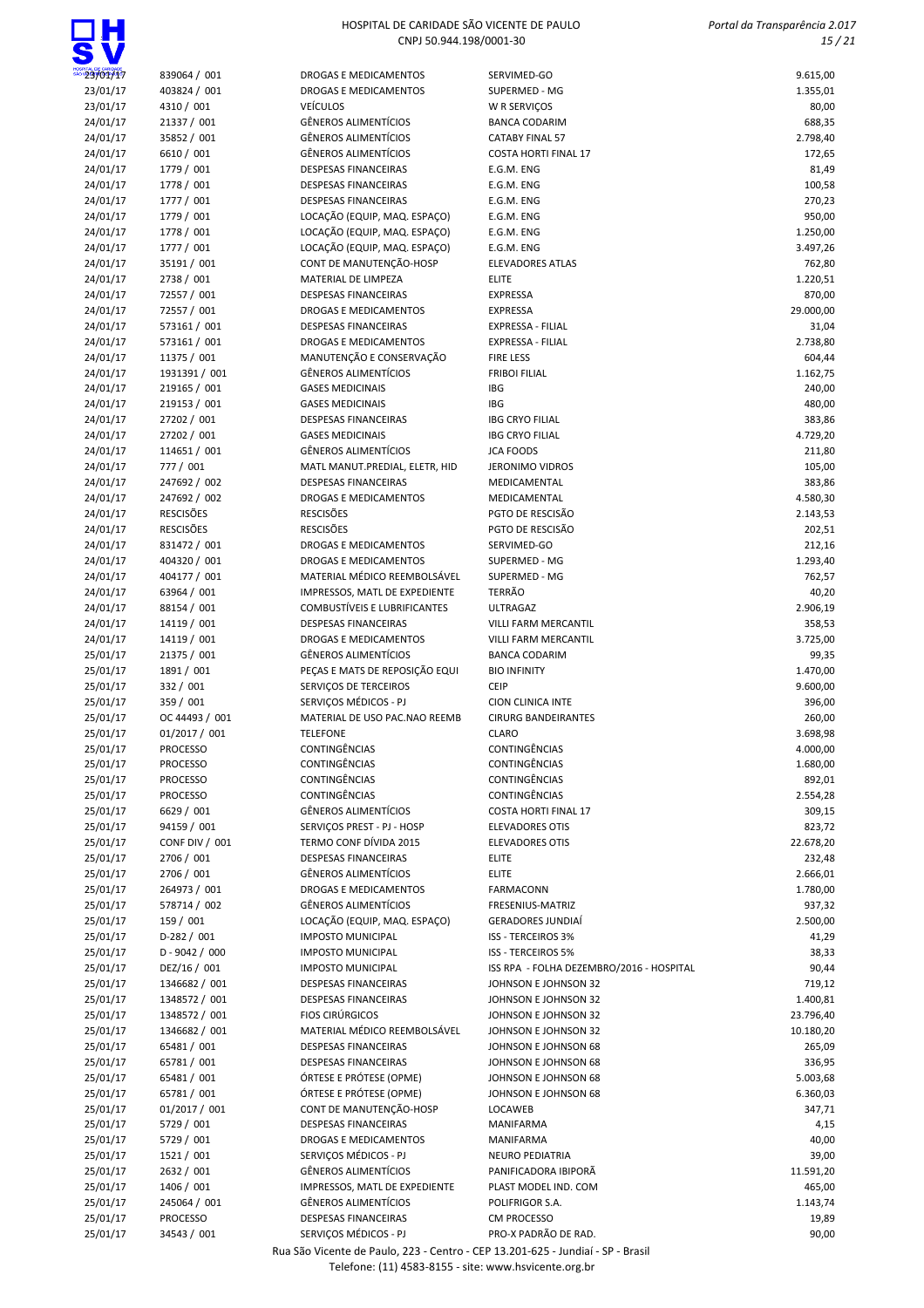## $\Box H$

### HOSPITAL DE CARIDADE SÃO VICENTE DE PAULO CNPJ 50.944.198/0001-30

 Portal da Transparência 2.017 16 / 21

| 25/01/17 | 260428 / 001     | MATERIAL PERMANENTE                 | <b>RONDI</b>                | 42,19      |
|----------|------------------|-------------------------------------|-----------------------------|------------|
| 25/01/17 | 260428 / 001     | MATL MANUT.PREDIAL, ELETR, HID      | <b>RONDI</b>                | 297,91     |
| 25/01/17 | 122 / 001        | SERVICOS PREST - PJ - HOSP          | SAMPATEC                    | 470,00     |
| 25/01/17 | 398501 / 001     | <b>DESPESAS FINANCEIRAS</b>         | SUPERMED - MG               | 270,23     |
| 25/01/17 | 398525 / 001     | <b>DESPESAS FINANCEIRAS</b>         | SUPERMED - MG               | 969,18     |
| 25/01/17 | 398501 / 001     | <b>DROGAS E MEDICAMENTOS</b>        | SUPERMED - MG               | 3.026,44   |
| 25/01/17 | 398525 / 001     | FILMES E QUÍMICOS                   | SUPERMED - MG               | 4.862,26   |
| 25/01/17 | 398525 / 001     | MATERIAL MÉDICO REEMBOLSÁVEL        | SUPERMED - MG               | 6.503,94   |
| 25/01/17 | 398525 / 001     | <b>OUTROS MATERIAIS</b>             | SUPERMED - MG               | 1.578,68   |
| 25/01/17 | 83114 / 001      | MATERIAL MÉDICO REEMBOLSÁVEL        | ZAMMI                       | 1.833,00   |
| 26/01/17 | 9005 / 001       | <b>DESPESAS FINANCEIRAS</b>         | <b>ALIANÇA</b>              | 969,18     |
| 26/01/17 | 9005 / 001       | <b>OUTROS MATERIAIS</b>             | <b>ALIANÇA</b>              | 12.220,00  |
|          | 21378 / 001      | <b>GÊNEROS ALIMENTÍCIOS</b>         |                             | 105,65     |
| 26/01/17 |                  |                                     | <b>BANCA CODARIM</b>        |            |
| 26/01/17 | 12579 / 001      | <b>COMBUSTÍVEIS E LUBRIFICANTES</b> | <b>BATE BOLA</b>            | 731,33     |
| 26/01/17 | OC 44522 / 001   | MATERIAL DE USO PAC.NAO REEMB       | <b>BIOLINE</b>              | 1.078,64   |
| 26/01/17 | 644476 / 001     | DROGAS E MEDICAMENTOS               | <b>BRAILE</b>               | 2.637,92   |
| 26/01/17 | 772945 / 001     | MATERIAL MÉDICO REEMBOLSÁVEL        | <b>CIRÚRGICA FERNANDES</b>  | 378,30     |
| 26/01/17 | 6652 / 001       | <b>GÊNEROS ALIMENTÍCIOS</b>         | <b>COSTA HORTI FINAL 17</b> | 167,50     |
| 26/01/17 | 1586791 / 003    | DROGAS E MEDICAMENTOS               | <b>CRISTÁLIA</b>            | 248,32     |
| 26/01/17 | 1605611 / 002    | <b>DROGAS E MEDICAMENTOS</b>        | <b>CRISTÁLIA</b>            | 633,60     |
| 26/01/17 | 1605529 / 002    | <b>OUTROS MATERIAIS</b>             | CRISTÁLIA                   | 592,42     |
| 26/01/17 | 685683 / 001     | DROGAS E MEDICAMENTOS               | DUPATRI CNPJ 26 GO          | 882,54     |
| 26/01/17 | 689113 / 001     | MATERIAL MÉDICO REEMBOLSÁVEL        | <b>DUPATRI CNPJ 26 GO</b>   | 919,60     |
| 26/01/17 | 689405 / 001     | MATERIAL MÉDICO REEMBOLSÁVEL        | DUPATRI CNPJ 26 GO          | 60,00      |
| 26/01/17 | 595053 / 001     | <b>DESPESAS FINANCEIRAS</b>         | FRESENIUS-MATRIZ            | 48,22      |
| 26/01/17 | 595053 / 001     | <b>DROGAS E MEDICAMENTOS</b>        | FRESENIUS-MATRIZ            | 5.560,12   |
| 26/01/17 | 1936907 / 001    | <b>GÊNEROS ALIMENTÍCIOS</b>         | <b>FRIBOI FILIAL</b>        | 844,87     |
| 26/01/17 | 1938046 / 001    | <b>GÊNEROS ALIMENTÍCIOS</b>         | <b>FRIBOI FILIAL</b>        | 599,47     |
| 26/01/17 | 261788 / 001     | <b>GÊNEROS ALIMENTÍCIOS</b>         | FRIOS DADO FINAL 54         | 284,40     |
| 26/01/17 | 11260 / 001      | PEÇAS E MATS DE REPOSIÇÃO EQUI      | <b>GAMACAMP</b>             | 1.374,00   |
| 26/01/17 | 28488 / 001      | LOCAÇÃO DE DIVERSOS                 | GETTI LOC ALUGUEL DE        | 120,00     |
|          |                  |                                     |                             |            |
| 26/01/17 | 219436 / 001     | <b>GASES MEDICINAIS</b>             | <b>IBG</b>                  | 360,00     |
| 26/01/17 | <b>RESCISÕES</b> | <b>RESCISÕES</b>                    | PGTO DE RESCISÃO            | 5.163,09   |
| 26/01/17 | 185946 / 002     | MATERIAL MÉDICO REEMBOLSÁVEL        | POLAR FIX                   | 378,00     |
| 26/01/17 | 189120 / 001     | MATERIAL MÉDICO REEMBOLSÁVEL        | POLAR FIX                   | 360,00     |
| 26/01/17 | 189033 / 001     | MATERIAL MÉDICO REEMBOLSÁVEL        | POLAR FIX                   | 240,00     |
| 26/01/17 | 8318 / 001       | MATERIAL MÉDICO REEMBOLSÁVEL        | POLI MEDICAL                | 1.300,00   |
| 26/01/17 | 93193 / 002      | <b>DROGAS E MEDICAMENTOS</b>        | SANOBIOL                    | 143,99     |
| 26/01/17 | 93193 / 003      | DROGAS E MEDICAMENTOS               | SANOBIOL                    | 144,02     |
| 26/01/17 | 93210 / 002      | DROGAS E MEDICAMENTOS               | SANOBIOL                    | 186,86     |
| 26/01/17 | 93210 / 003      | DROGAS E MEDICAMENTOS               | SANOBIOL                    | 186,92     |
| 26/01/17 | 94040 / 002      | DROGAS E MEDICAMENTOS               | SANOBIOL                    | 142,55     |
| 26/01/17 | 94040 / 003      | DROGAS E MEDICAMENTOS               | SANOBIOL                    | 142,58     |
| 26/01/17 | 148970 / 001     | SERVIÇOS PREST - PJ - HOSP          | <b>SIMPRO</b>               | 566,71     |
| 26/01/17 | 404357 / 001     | DROGAS E MEDICAMENTOS               | SUPERMED - MG               | 2.381,50   |
| 27/01/17 | 25415 / 001      | SERVICOS PREST - PJ - HOSP          | ATMOSFERA                   | 11.179,15  |
| 27/01/17 | 25414 / 001      | SERVIÇOS PREST - PJ - HOSP          | ATMOSFERA                   | 1.741,50   |
| 27/01/17 | 13689 / 001      | SERVIÇOS PREST - PJ - HOSP          | ATMOSFERA                   | 179.697,36 |
| 27/01/17 | 13688 / 001      | SERVIÇOS PREST - PJ - HOSP          | ATMOSFERA                   | 20.146,53  |
| 27/01/17 | 21384 / 001      | <b>GÊNEROS ALIMENTÍCIOS</b>         | <b>BANCA CODARIM</b>        | 79,31      |
| 27/01/17 | 317719 / 001     | <b>GÊNEROS ALIMENTÍCIOS</b>         | <b>BOM SABOR</b>            | 760,50     |
| 27/01/17 | 110956 / 001     | MATERIAL MÉDICO REEMBOLSÁVEL        | CIRUR SÃO JOSÉ 04           | 3.671,50   |
| 27/01/17 | 112549 / 001     | MATERIAL MÉDICO REEMBOLSÁVEL        | CIRUR SÃO JOSÉ 04           | 2.859,30   |
| 27/01/17 | 759491 / 001     | <b>DESPESAS FINANCEIRAS</b>         | CIRÚRGICA FERNANDES         | 1.448,99   |
|          |                  |                                     |                             |            |
| 27/01/17 | 759491 / 001     | MATERIAL MÉDICO REEMBOLSÁVEL        | CIRÚRGICA FERNANDES         | 29.071,47  |
| 27/01/17 | 759491 / 001     | <b>OUTROS MATERIAIS</b>             | CIRÚRGICA FERNANDES         | 187,40     |
| 27/01/17 | 6663 / 001       | <b>GÊNEROS ALIMENTÍCIOS</b>         | <b>COSTA HORTI FINAL 17</b> | 174,25     |
| 27/01/17 | 13477 / 001      | ÓRTESE E PRÓTESE (OPME)             | <b>EKOS</b>                 | 3.922,00   |
| 27/01/17 | 7326 / 001       | ÓRTESE E PRÓTESE (OPME)             | <b>EVMED</b>                | 117,00     |
| 27/01/17 | 7325 / 001       | ÓRTESE E PRÓTESE (OPME)             | <b>EVMED</b>                | 117,00     |
| 27/01/17 | 1232 / 001       | DROGAS E MEDICAMENTOS               | FARMÁCIA SOBAM              | 85,52      |
| 27/01/17 | 1259 / 001       | DROGAS E MEDICAMENTOS               | <b>FARMÁCIA SOBAM</b>       | 200,00     |
| 27/01/17 | 193 / 001        | <b>OUTROS CUSTOS GERAIS</b>         | FUN E PIN DOIS IRMÃOS       | 200,00     |
| 27/01/17 | 55608 / 001      | MATERIAL MÉDICO REEMBOLSÁVEL        | <b>GFE BRASIL</b>           | 1.580,00   |
| 27/01/17 | 38213 / 001      | <b>GÊNEROS ALIMENTÍCIOS</b>         | <b>GTS DISTRIBUIDORA</b>    | 176,00     |
| 27/01/17 | 28558 / 001      | SERVS TERC. MÉDICOS REPASSE PJ      | <b>ICON</b>                 | 103.870,76 |
| 27/01/17 | 96 / 001         | SERVS TERC. MÉDICOS REPASSE PJ      | INST DE ONCOLOGIA           | 62.642,72  |
| 27/01/17 | 96 / 001         | SERVS TERC. MÉDICOS REPASSE PJ      | INST DE ONCOLOGIA           | 134.000,00 |
| 27/01/17 | 11132 / 001      | MATERIAL DE LIMPEZA                 | INTERBUSINESS               | 6.930,00   |
| 27/01/17 | 68952 / 001      | ÓRTESE E PRÓTESE (OPME)             | JOHNSON E JOHNSON 68        | 723,62     |
| 27/01/17 | 70761 / 001      | ÓRTESE E PRÓTESE (OPME)             | LIMEIRA                     | 450,00     |
| 27/01/17 | 70762 / 001      | ÓRTESE E PRÓTESE (OPME)             | LIMEIRA                     | 211,52     |
| 27/01/17 | 70763 / 001      | ÓRTESE E PRÓTESE (OPME)             | LIMEIRA                     | 778,37     |
| 27/01/17 | 70764 / 001      | ÓRTESE E PRÓTESE (OPME)             | LIMEIRA                     | 3.880,00   |
| 27/01/17 | 70819 / 001      | ÓRTESE E PRÓTESE (OPME)             | LIMEIRA                     | 1.163,90   |
|          |                  |                                     |                             |            |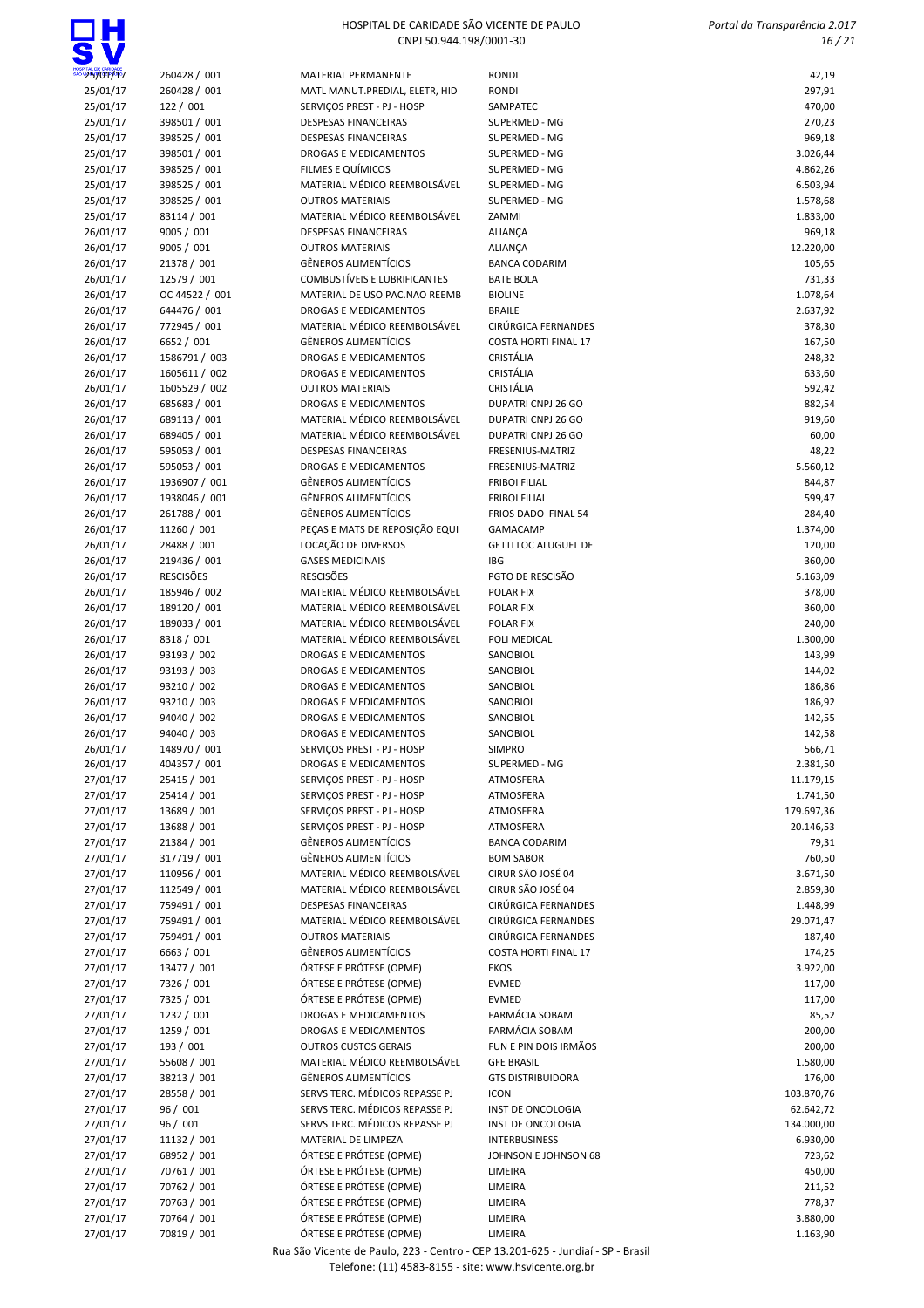|                      |                                  | CNPJ 50.944.198/0001-30                            |                                         | 17/21             |
|----------------------|----------------------------------|----------------------------------------------------|-----------------------------------------|-------------------|
| 27/01/17             | 70944 / 001                      | ÓRTESE E PRÓTESE (OPME)                            | LIMEIRA                                 | 154,38            |
| 27/01/17             | 70945 / 001                      | ÓRTESE E PRÓTESE (OPME)                            | LIMEIRA                                 | 1.163,90          |
| 27/01/17             | 70986 / 001                      | ÓRTESE E PRÓTESE (OPME)                            | LIMEIRA                                 | 183,81            |
| 27/01/17             | 70984 / 001                      | ÓRTESE E PRÓTESE (OPME)                            | LIMEIRA                                 | 1.163,90          |
| 27/01/17             | 70946 / 001                      | ÓRTESE E PRÓTESE (OPME)                            | LIMEIRA                                 | 975,97            |
| 27/01/17             | 71086 / 001                      | ÓRTESE E PRÓTESE (OPME)                            | LIMEIRA                                 | 348,06            |
| 27/01/17             | 71085 / 001                      | ÓRTESE E PRÓTESE (OPME)                            | LIMEIRA                                 | 197,60            |
| 27/01/17             | 71083 / 001                      | ÓRTESE E PRÓTESE (OPME)                            | LIMEIRA                                 | 905,90            |
| 27/01/17             | 71082 / 001                      | ÓRTESE E PRÓTESE (OPME)                            | LIMEIRA                                 | 154,38            |
| 27/01/17             | 70985 / 001                      | ÓRTESE E PRÓTESE (OPME)                            | LIMEIRA                                 | 246,42            |
| 27/01/17             | 70987 / 001                      | ÓRTESE E PRÓTESE (OPME)                            | LIMEIRA                                 | 122,80            |
| 27/01/17             | 71207 / 001                      | ÓRTESE E PRÓTESE (OPME)                            | LIMEIRA                                 | 1.163,90          |
| 27/01/17<br>27/01/17 | 71165 / 001<br>71168 / 001       | ÓRTESE E PRÓTESE (OPME)<br>ÓRTESE E PRÓTESE (OPME) | LIMEIRA<br>LIMEIRA                      | 262,66<br>778,37  |
| 27/01/17             | 71169 / 001                      | ÓRTESE E PRÓTESE (OPME)                            | LIMEIRA                                 | 1.149,34          |
| 27/01/17             | 71170 / 001                      | ÓRTESE E PRÓTESE (OPME)                            | LIMEIRA                                 | 154,38            |
| 27/01/17             | 71136 / 001                      | ÓRTESE E PRÓTESE (OPME)                            | LIMEIRA                                 | 197,60            |
| 27/01/17             | 71166 / 001                      | ÓRTESE E PRÓTESE (OPME)                            | LIMEIRA                                 | 197,60            |
| 27/01/17             | 71167 / 001                      | ÓRTESE E PRÓTESE (OPME)                            | LIMEIRA                                 | 197,60            |
| 27/01/17             | 462127 / 001                     | <b>DESPESAS FINANCEIRAS</b>                        | MACROMED - MATRIZ                       | 270,23            |
| 27/01/17             | 462127 / 001                     | MATERIAL MÉDICO REEMBOLSÁVEL                       | <b>MACROMED - MATRIZ</b>                | 2.315,60          |
| 27/01/17             | 462127 / 001                     | <b>OUTROS MATERIAIS</b>                            | MACROMED - MATRIZ                       | 1.115,32          |
| 27/01/17             | 53660 / 001                      | DROGAS E MEDICAMENTOS                              | MULTIFARMA                              | 2.000,00          |
| 27/01/17             | 36121 / 001                      | ÓRTESE E PRÓTESE (OPME)                            | <b>ORTHO SYSTEM</b>                     | 599,80            |
| 27/01/17             | 34003 / 001                      | <b>GASES MEDICINAIS</b>                            | <b>OXILUZ</b>                           | 559,00            |
| 27/01/17             | 31359 / 001                      | ÓRTESE E PRÓTESE (OPME)                            | PRIME                                   | 764,34            |
| 27/01/17             | 31344 / 001                      | ÓRTESE E PRÓTESE (OPME)                            | PRIME                                   | 913,16            |
| 27/01/17             | 31342 / 001                      | ÓRTESE E PRÓTESE (OPME)                            | PRIME                                   | 950,74            |
| 27/01/17<br>27/01/17 | 31336 / 001<br>31335 / 001       | ÓRTESE E PRÓTESE (OPME)<br>ÓRTESE E PRÓTESE (OPME) | PRIME<br>PRIME                          | 73,48<br>34,90    |
| 27/01/17             | 31377 / 001                      | ÓRTESE E PRÓTESE (OPME)                            | PRIME                                   | 913,16            |
| 27/01/17             | 31398 / 001                      | ÓRTESE E PRÓTESE (OPME)                            | PRIME                                   | 913,16            |
| 27/01/17             | 31379 / 001                      | ÓRTESE E PRÓTESE (OPME)                            | PRIME                                   | 578,67            |
| 27/01/17             | 31380 / 001                      | ÓRTESE E PRÓTESE (OPME)                            | PRIME                                   | 202,06            |
| 27/01/17             | 31402 / 001                      | ÓRTESE E PRÓTESE (OPME)                            | PRIME                                   | 936,58            |
| 27/01/17             | 31400 / 001                      | ÓRTESE E PRÓTESE (OPME)                            | PRIME                                   | 978,92            |
| 27/01/17             | 31469 / 001                      | ÓRTESE E PRÓTESE (OPME)                            | PRIME                                   | 183,81            |
| 27/01/17             | 31471 / 001                      | ÓRTESE E PRÓTESE (OPME)                            | PRIME                                   | 183,81            |
| 27/01/17             | 31562 / 001                      | ÓRTESE E PRÓTESE (OPME)                            | PRIME                                   | 764,34            |
| 27/01/17             | 31561 / 001                      | ÓRTESE E PRÓTESE (OPME)                            | PRIME                                   | 968,26            |
| 27/01/17             | 31691 / 001                      | ÓRTESE E PRÓTESE (OPME)                            | PRIME                                   | 936,58            |
| 27/01/17             | 31841 / 001                      | ÓRTESE E PRÓTESE (OPME)                            | PRIME                                   | 978,92            |
| 27/01/17             | 31822 / 001                      | ORTESE E PROTESE (OPME)                            | PRIME                                   | 968,26            |
| 27/01/17<br>27/01/17 | 31887 / 001<br>31888 / 001       | ÓRTESE E PRÓTESE (OPME)<br>ÓRTESE E PRÓTESE (OPME) | PRIME<br>PRIME                          | 235,88<br>382,73  |
| 27/01/17             | 31886 / 001                      | ÓRTESE E PRÓTESE (OPME)                            | PRIME                                   | 978,92            |
| 27/01/17             | 32311 / 001                      | ÓRTESE E PRÓTESE (OPME)                            | PRIME                                   | 371,84            |
| 27/01/17             | 32310 / 001                      | ÓRTESE E PRÓTESE (OPME)                            | PRIME                                   | 316,42            |
| 27/01/17             | 32307 / 001                      | ÓRTESE E PRÓTESE (OPME)                            | PRIME                                   | 978,92            |
| 27/01/17             | 32306 / 001                      | ÓRTESE E PRÓTESE (OPME)                            | PRIME                                   | 936,58            |
| 27/01/17             | 032254 / 001                     | ÓRTESE E PRÓTESE (OPME)                            | PRIME                                   | 12.682,87         |
| 27/01/17             | 32314 / 001                      | ÓRTESE E PRÓTESE (OPME)                            | PRIME                                   | 367,52            |
| 27/01/17             | 32313 / 001                      | ÓRTESE E PRÓTESE (OPME)                            | PRIME                                   | 764,34            |
| 27/01/17             | 32321 / 001                      | ÓRTESE E PRÓTESE (OPME)                            | PRIME                                   | 936,58            |
| 27/01/17             | 32315 / 001                      | ÓRTESE E PRÓTESE (OPME)                            | PRIME                                   | 764,34            |
| 27/01/17             | 32316 / 001                      | ÓRTESE E PRÓTESE (OPME)                            | PRIME                                   | 764,34            |
| 27/01/17             | 32320 / 001                      | ÓRTESE E PRÓTESE (OPME)                            | PRIME                                   | 30,68             |
| 27/01/17             | 86 / 001                         | SERVIÇOS PREST - PJ - HOSP                         | R.C.CONS DE FOGÕES                      | 850,00            |
| 27/01/17             | 1204 01/2017 / 001               | DÍVIDA - REFIS                                     | REFIS - 3                               | 27.555,13         |
| 27/01/17             | 4720 01/2017 / 001               | DÍVIDA - REFIS                                     | REFIS - 3                               | 198.421,44        |
| 27/01/17<br>27/01/17 | 1136 01/2017 / 001<br>4006 / 001 | DÍVIDA - REFIS<br>MATL MANUT.PREDIAL, ELETR, HID   | REFIS - 3<br>SANTA FÉ COMERCIAL         | 9.285,78<br>92,40 |
| 27/01/17             | 3263 / 001                       | LOCAÇÃO (EQUIP, MAQ. ESPACO)                       | TRAUMACAMP                              | 1.500,00          |
| 27/01/17             | JAN/2017 / 001                   | LOCAÇÃO DE EQUIPAMENTOS                            | TRAUMACAMP                              | 1.500,00          |
| 27/01/17             | CONF DIV / 001                   | TERMO CONF DÍVIDA 2015                             | TRAUMACAMP                              | 22.228,42         |
| 30/01/17             | 3018008615912 / 004              | <b>SEGUROS</b>                                     | ACE SEGURO DE RISCOS                    | 3.749,91          |
| 30/01/17             | 21386 / 001                      | GÊNEROS ALIMENTÍCIOS                               | <b>BANCA CODARIM</b>                    | 71,40             |
| 30/01/17             | 21393 / 001                      | GÊNEROS ALIMENTÍCIOS                               | <b>BANCA CODARIM</b>                    | 311,55            |
| 30/01/17             | 83290433390 B / 001              | SEGURO FUNCIONÁRIOS-HOSP                           | CAIXA SEGURADORA SA                     | 4.079,68          |
| 30/01/17             | 17568 / 001                      | MATERIAL MÉDICO REEMBOLSÁVEL                       | <b>CIEX DO BRASIL</b>                   | 2.620,80          |
| 30/01/17             | 763432 / 001                     | MATERIAL MÉDICO REEMBOLSÁVEL                       | CIRÚRGICA FERNANDES                     | 212,50            |
| 30/01/17             | <b>PROCESSO</b>                  | CONTINGÊNCIAS                                      | CONTINGÊNCIAS                           | 301,58            |
| 30/01/17             | DEZ/16 / 001                     | VRS A REPASSAR-FOLHA-HOSP                          | CONTRIB SIND. MÉDICOS URBANA - HOSPITAL | 72,79             |
| 30/01/17             | DEZ/16 / 001                     | VRS A REPASSAR-FOLHA-HOSP                          | CONTRIB SIND.SAÚDE URBANA - HOSPITAL    | 131,32            |
| 30/01/17             | 6696 / 001                       | GÊNEROS ALIMENTÍCIOS                               | <b>COSTA HORTI FINAL 17</b>             | 824,00            |

HOSPITAL DE CARIDADE SÃO VICENTE DE PAULO

 $\Box H$ 

Portal da Transparência 2.017

Rua São Vicente de Paulo, 223 - Centro - CEP 13.201-625 - Jundiaí - SP - Brasil

Telefone: (11) 4583-8155 - site: www.hsvicente.org.br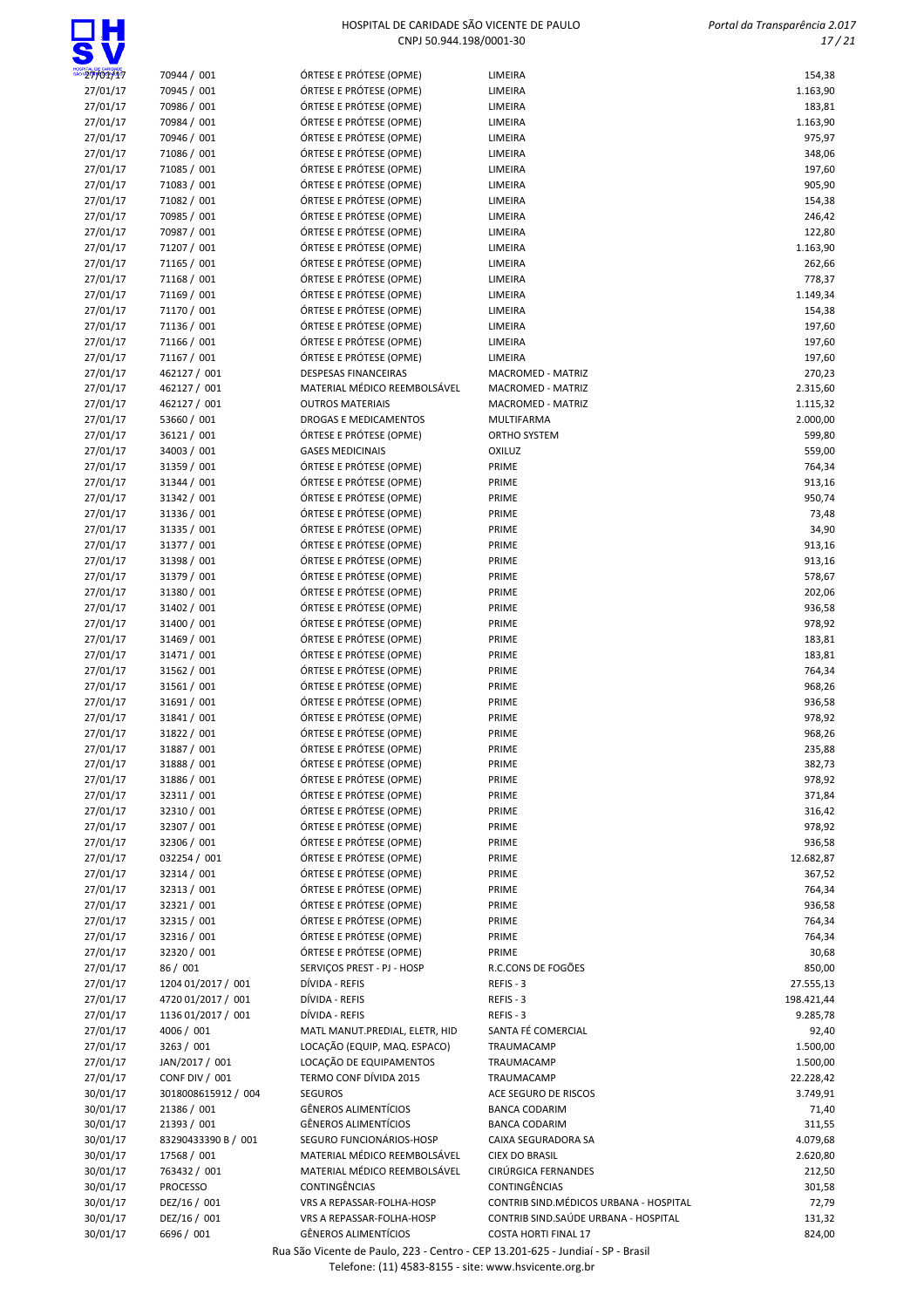

 Portal da Transparência 2.017 18 / 21

| ◥.                   |                              |                                                    |                                      |                      |
|----------------------|------------------------------|----------------------------------------------------|--------------------------------------|----------------------|
| 30/01/17             | 12997 / 005                  | LOCAÇÃO (EQUIP, MAQ. ESPAÇO)                       | DIGITAL JUNDIAÍ                      | 772,90               |
| 30/01/17             | 13683 / 001                  | ÓRTESE E PRÓTESE (OPME)                            | <b>EKOS</b>                          | 500,00               |
| 30/01/17             | 525914 / 001                 | ÓRTESE E PRÓTESE (OPME)                            | <b>EMPÓRIO</b>                       | 1.287,00             |
| 30/01/17             | 7355 / 001                   | ÓRTESE E PRÓTESE (OPME)                            | <b>EVMED</b>                         | 117,00               |
| 30/01/17             | 8937 / 001                   | <b>GÊNEROS ALIMENTÍCIOS</b>                        | <b>GISELE HORTIFRUTI</b>             | 99,20                |
| 30/01/17             | 9023 / 001                   | <b>GÊNEROS ALIMENTÍCIOS</b>                        | <b>GISELE HORTIFRUTI</b>             | 33,20                |
| 30/01/17             | 8975 / 001                   | GÊNEROS ALIMENTÍCIOS                               | <b>GISELE HORTIFRUTI</b>             | 40,00                |
| 30/01/17             | 9030 / 001                   | <b>GÊNEROS ALIMENTÍCIOS</b>                        | <b>GISELE HORTIFRUTI</b>             | 357,00               |
| 30/01/17             | 8993 / 001                   | <b>GÊNEROS ALIMENTÍCIOS</b>                        | <b>GISELE HORTIFRUTI</b>             | 280,00               |
| 30/01/17             | 9059 / 001                   | <b>GÊNEROS ALIMENTÍCIOS</b>                        | <b>GISELE HORTIFRUTI</b>             | 186,20               |
| 30/01/17             | 27567 / 001                  | <b>GASES MEDICINAIS</b>                            | <b>IBG CRYO FILIAL</b>               | 2.083,20             |
| 30/01/17             | 335248 / 002                 | <b>DROGAS E MEDICAMENTOS</b>                       | <b>MEDILAR - MATRIZ</b>              | 2.860,00             |
| 30/01/17             | 155 / 001                    | <b>OUTROS MATERIAIS</b>                            | <b>METROPISCINAS</b>                 | 35,00                |
| 30/01/17             | 70637 / 001                  | <b>GÊNEROS ALIMENTÍCIOS</b>                        | <b>OVOS PRETI</b>                    | 435,00               |
| 30/01/17             | 245397 / 001                 | <b>GÊNEROS ALIMENTÍCIOS</b>                        | POLIFRIGOR S.A.                      | 1.331,76             |
| 30/01/17             | <b>PROCESSO</b>              | <b>DESPESAS FINANCEIRAS</b>                        | <b>CM PROCESSO</b>                   | 40,77                |
| 30/01/17             | 1284 / 001                   | PEÇAS E MATS DE REPOSIÇÃO EQUI                     | REFRIGERAÇÃO PITANGU                 | 480,00               |
| 30/01/17             | 1651224 / 001                | GÊNEROS ALIMENTÍCIOS                               | SERRAMAR                             | 594,00               |
| 30/01/17             | 1653302 / 001                | <b>GÊNEROS ALIMENTÍCIOS</b>                        | SERRAMAR                             | 594,00               |
| 30/01/17             | 1655369 / 001                | <b>GÊNEROS ALIMENTÍCIOS</b>                        | SERRAMAR                             | 594,00               |
| 30/01/17             | 835702 / 001                 | <b>DROGAS E MEDICAMENTOS</b>                       | SERVIMED-GO                          | 960,16               |
| 30/01/17             | 835702 / 001                 | MEDICAMENTOS CONTROLADOS                           | SERVIMED-GO                          | 384,55               |
| 30/01/17             | 405965 / 001<br>405965 / 001 | DROGAS E MEDICAMENTOS                              | SUPERMED - MG                        | 976,05               |
| 30/01/17             |                              | MEDICAMENTOS CONTROLADOS                           | SUPERMED - MG                        | 21,00                |
| 30/01/17             | 9154 / 001                   | SERVICOS PREST - PJ - HOSP                         | <b>VPV SAUDE AMBIENTAL</b>           | 728,27               |
| 30/01/17             | 6612 / 001                   | CONT DE MANUTENÇÃO-HOSP                            | WISE SYSTEMS                         | 1.992,95             |
| 31/01/17             | 21394 / 001                  | <b>GÊNEROS ALIMENTÍCIOS</b>                        | <b>BANCA CODARIM</b>                 | 109,35               |
| 31/01/17             | 290396 / 001                 | MATERIAL MÉDICO REEMBOLSÁVEL                       | <b>BIOMEDICAL</b>                    | 3.075,00             |
| 31/01/17             | 97689 / 001                  | SERVIÇOS PREST - PJ - HOSP                         | <b>BIONEXO</b>                       | 5.524,76             |
| 31/01/17             | 688301 / 001                 | ÓRTESE E PRÓTESE (OPME)                            | <b>BIOTRONIK</b>                     | 500,00               |
| 31/01/17             | 688532 / 001                 | ÓRTESE E PRÓTESE (OPME)<br>ÓRTESE E PRÓTESE (OPME) | <b>BIOTRONIK</b>                     | 3.034,50             |
| 31/01/17<br>31/01/17 | 688675 / 001<br>688673 / 001 | ÓRTESE E PRÓTESE (OPME)                            | <b>BIOTRONIK</b><br><b>BIOTRONIK</b> | 3.534,50<br>2.534,50 |
| 31/01/17             | 688962 / 001                 | ÓRTESE E PRÓTESE (OPME)                            | <b>BIOTRONIK</b>                     | 2.034,50             |
|                      | 689088 / 001                 | ÓRTESE E PRÓTESE (OPME)                            | <b>BIOTRONIK</b>                     | 500,00               |
| 31/01/17             | 689098 / 001                 | ÓRTESE E PRÓTESE (OPME)                            | <b>BIOTRONIK</b>                     |                      |
| 31/01/17<br>31/01/17 | 689106 / 001                 | ÓRTESE E PRÓTESE (OPME)                            | <b>BIOTRONIK</b>                     | 3.034,50             |
|                      | 689201 / 001                 | ÓRTESE E PRÓTESE (OPME)                            |                                      | 1.000,00             |
| 31/01/17             | 690431 / 001                 | ÓRTESE E PRÓTESE (OPME)                            | <b>BIOTRONIK</b><br><b>BIOTRONIK</b> | 500,00               |
| 31/01/17             | 689499 / 001                 |                                                    | <b>BIOTRONIK</b>                     | 2.534,50             |
| 31/01/17             | 689091 / 001                 | ÓRTESE E PRÓTESE (OPME)<br>ÓRTESE E PRÓTESE (OPME) |                                      | 3.034,50             |
| 31/01/17<br>31/01/17 | 689877 / 001                 | ÓRTESE E PRÓTESE (OPME)                            | <b>BIOTRONIK</b><br><b>BIOTRONIK</b> | 2.534,50<br>2.534,50 |
| 31/01/17             | 689487 / 001                 | ÓRTESE E PRÓTESE (OPME)                            | <b>BIOTRONIK</b>                     | 4.069,00             |
| 31/01/17             | 689495 / 001                 | ÓRTESE E PRÓTESE (OPME)                            | <b>BIOTRONIK</b>                     | 4.569,00             |
| 31/01/17             | 689853 / 001                 | ÓRTESE E PRÓTESE (OPME)                            | <b>BIOTRONIK</b>                     | 5.069,00             |
| 31/01/17             | 688295 / 001                 | ÓRTESE E PRÓTESE (OPME)                            | <b>BIOTRONIK</b>                     | 1.000,00             |
| 31/01/17             | 689484 / 001                 | ÓRTESE E PRÓTESE (OPME)                            | <b>BIOTRONIK</b>                     | 2.534,50             |
| 31/01/17             | 691701 / 001                 | ÓRTESE E PRÓTESE (OPME)                            | <b>BIOTRONIK</b>                     | 500,00               |
| 31/01/17             | 689217 / 001                 | ÓRTESE E PRÓTESE (OPME)                            | <b>BIOTRONIK</b>                     | 1.500,00             |
| 31/01/17             | 689494 / 001                 | ÓRTESE E PRÓTESE (OPME)                            | <b>BIOTRONIK</b>                     | 3.034,50             |
| 31/01/17             | 690613 / 001                 | ÓRTESE E PRÓTESE (OPME)                            | <b>BIOTRONIK</b>                     | 2.034,50             |
| 31/01/17             | 690614 / 001                 | ÓRTESE E PRÓTESE (OPME)                            | <b>BIOTRONIK</b>                     | 1.000,00             |
| 31/01/17             | 691706 / 001                 | ÓRTESE E PRÓTESE (OPME)                            | <b>BIOTRONIK</b>                     | 500,00               |
| 31/01/17             | 691683 / 001                 | ÓRTESE E PRÓTESE (OPME)                            | <b>BIOTRONIK</b>                     | 500,00               |
| 31/01/17             | 691678 / 001                 | ÓRTESE E PRÓTESE (OPME)                            | <b>BIOTRONIK</b>                     | 500,00               |
| 31/01/17             | 176327 / 001                 | ÓRTESE E PRÓTESE (OPME)                            | CARDIO MEDICAL                       | 3.010,65             |
| 31/01/17             | 176312 / 001                 | ÓRTESE E PRÓTESE (OPME)                            | CARDIO MEDICAL                       | 195,45               |
| 31/01/17             | 176994 / 001                 | ÓRTESE E PRÓTESE (OPME)                            | CARDIO MEDICAL                       | 425,00               |
| 31/01/17             | 176492 / 001                 | ÓRTESE E PRÓTESE (OPME)                            | CARDIO MEDICAL                       | 195,45               |
| 31/01/17             | 176945 / 001                 | ÓRTESE E PRÓTESE (OPME)                            | CARDIO MEDICAL                       | 195,45               |
| 31/01/17             | 176717 / 001                 | ÓRTESE E PRÓTESE (OPME)                            | CARDIO MEDICAL                       | 195,45               |
| 31/01/17             | 176630 / 001                 | ÓRTESE E PRÓTESE (OPME)                            | CARDIO MEDICAL                       | 1.195,45             |
| 31/01/17             | 176797 / 001                 | ÓRTESE E PRÓTESE (OPME)                            | CARDIO MEDICAL                       | 195,45               |
| 31/01/17             | 178382 / 001                 | ÓRTESE E PRÓTESE (OPME)                            | CARDIO MEDICAL                       | 950,00               |
| 31/01/17             | 177074 / 001                 | ÓRTESE E PRÓTESE (OPME)                            | CARDIO MEDICAL                       | 195,45               |
| 31/01/17             | 177783 / 001                 | ÓRTESE E PRÓTESE (OPME)                            | CARDIO MEDICAL                       | 195,45               |
| 31/01/17             | 177662 / 001                 | ÓRTESE E PRÓTESE (OPME)                            | CARDIO MEDICAL                       | 195,45               |
| 31/01/17             | 177644 / 001                 | ÓRTESE E PRÓTESE (OPME)                            | CARDIO MEDICAL                       | 195,45               |
| 31/01/17             | 2939 / 001                   | SERVS TERC. MÉDICOS REPASSE PJ                     | CARVALHO MEDICINA                    | 9.619,62             |
| 31/01/17             | 17902 / 001                  | SERVIÇOS PREST - PJ - HOSP                         | <b>CIEE</b>                          | 1.640,00             |
| 31/01/17             | 10101 / 001                  | SERVIÇOS PREST - PJ - HOSP                         | <b>CIRAR</b>                         | 6.635,00             |
| 31/01/17             | 22/001                       | SERVIÇOS MÉDICOS - PJ                              | COLSAN                               | 73.600,00            |
| 31/01/17             | 902489 / 001                 | <b>CONTRIBUICOES HOSPITAL</b>                      | CONSELHO REGIONAL DE MEDICINA        | 840,00               |
| 31/01/17             | 924520 / 001                 | <b>CONTRIBUICOES HOSPITAL</b>                      | CONSELHO REGIONAL DE MEDICINA        | 712,00               |
| 31/01/17             | 6701 / 001                   | <b>GÊNEROS ALIMENTÍCIOS</b>                        | <b>COSTA HORTI FINAL 17</b>          | 203,15               |
|                      |                              |                                                    |                                      |                      |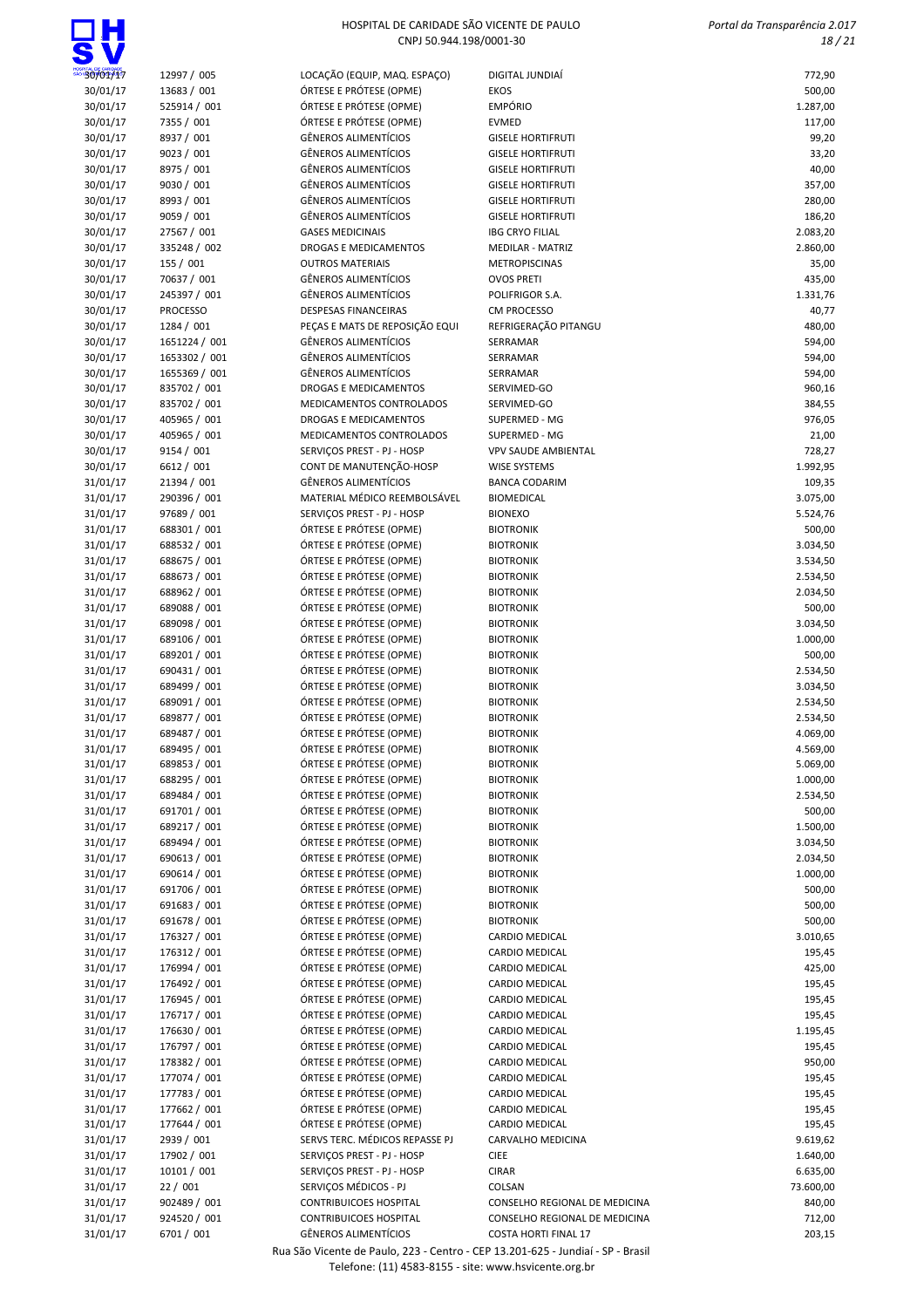

| 31/01/17 | 2605 / 001   | <b>DESPESAS FINANCEIRAS</b>    | <b>ECLYPES</b>                       | 54,00     |
|----------|--------------|--------------------------------|--------------------------------------|-----------|
| 31/01/17 | 2605 / 001   | MATERIAL MÉDICO REEMBOLSÁVEL   | <b>ECLYPES</b>                       | 95,48     |
| 31/01/17 | 2605 / 001   | <b>OUTROS MATERIAIS</b>        | <b>ECLYPES</b>                       | 13.950,00 |
| 31/01/17 | 35385 / 001  | SERVIÇOS PREST - PJ - HOSP     | <b>ELEVADORES ATLAS</b>              | 762,80    |
| 31/01/17 | 521335 / 001 | MATERIAL MÉDICO REEMBOLSÁVEL   | <b>EMPÓRIO</b>                       | 2.210,00  |
| 31/01/17 | 511229 / 001 | ÓRTESE E PRÓTESE (OPME)        | <b>EMPÓRIO</b>                       | 1.992,40  |
| 31/01/17 | 511670 / 001 | ÓRTESE E PRÓTESE (OPME)        | <b>EMPÓRIO</b>                       | 2.951,80  |
| 31/01/17 | 521188 / 001 | ÓRTESE E PRÓTESE (OPME)        | <b>EMPÓRIO</b>                       | 1.541,00  |
| 31/01/17 | 523657 / 001 | ÓRTESE E PRÓTESE (OPME)        | <b>EMPÓRIO</b>                       | 959,40    |
| 31/01/17 | 95541 / 002  | ÓRTESE E PRÓTESE (OPME)        | ERECTA                               | 262,51    |
| 31/01/17 | 95542 / 002  | ÓRTESE E PRÓTESE (OPME)        | ERECTA                               | 425,00    |
| 31/01/17 | 95641 / 002  | ÓRTESE E PRÓTESE (OPME)        | ERECTA                               | 662,51    |
| 31/01/17 | 95722 / 002  | ÓRTESE E PRÓTESE (OPME)        | ERECTA                               | 915,00    |
| 31/01/17 | 95584 / 002  | ÓRTESE E PRÓTESE (OPME)        | ERECTA                               | 1.754,52  |
| 31/01/17 | 95724 / 002  | ÓRTESE E PRÓTESE (OPME)        | ERECTA                               | 262,51    |
| 31/01/17 | 95723 / 002  | ÓRTESE E PRÓTESE (OPME)        | ERECTA                               | 425,00    |
| 31/01/17 | 95900 / 002  | ÓRTESE E PRÓTESE (OPME)        | ERECTA                               | 262,51    |
| 31/01/17 | 95906 / 002  | ÓRTESE E PRÓTESE (OPME)        | ERECTA                               | 1.561,42  |
|          | 95990 / 002  | ÓRTESE E PRÓTESE (OPME)        |                                      | 915,00    |
| 31/01/17 |              |                                | ERECTA                               |           |
| 31/01/17 | 95965 / 002  | ÓRTESE E PRÓTESE (OPME)        | ERECTA                               | 1.765,00  |
| 31/01/17 | 95991 / 002  | ÓRTESE E PRÓTESE (OPME)        | ERECTA                               | 262,51    |
| 31/01/17 | 96135 / 002  | ÓRTESE E PRÓTESE (OPME)        | ERECTA                               | 490,00    |
| 31/01/17 | 95905 / 002  | ÓRTESE E PRÓTESE (OPME)        | ERECTA                               | 2.307,71  |
| 31/01/17 | 95904 / 002  | ÓRTESE E PRÓTESE (OPME)        | ERECTA                               | 1.882,71  |
| 31/01/17 | 96134 / 002  | ÓRTESE E PRÓTESE (OPME)        | ERECTA                               | 2.864,31  |
| 31/01/17 | 96294 / 002  | ÓRTESE E PRÓTESE (OPME)        | ERECTA                               | 850,00    |
| 31/01/17 | 96296 / 002  | ÓRTESE E PRÓTESE (OPME)        | ERECTA                               | 490,00    |
| 31/01/17 | 96297 / 002  | ÓRTESE E PRÓTESE (OPME)        | ERECTA                               | 425,00    |
| 31/01/17 | 96360 / 002  | ÓRTESE E PRÓTESE (OPME)        | ERECTA                               | 3.807,71  |
| 31/01/17 | 96358 / 002  | ÓRTESE E PRÓTESE (OPME)        | ERECTA                               | 4.624,45  |
| 31/01/17 | 96359 / 002  | ÓRTESE E PRÓTESE (OPME)        | ERECTA                               | 3.839,59  |
| 31/01/17 | 96631 / 002  | ÓRTESE E PRÓTESE (OPME)        | ERECTA                               | 262,51    |
| 31/01/17 | 96632 / 002  | ÓRTESE E PRÓTESE (OPME)        | ERECTA                               | 262,51    |
| 31/01/17 | 96634 / 002  | ÓRTESE E PRÓTESE (OPME)        | ERECTA                               | 262,51    |
| 31/01/17 | 96635 / 002  | ÓRTESE E PRÓTESE (OPME)        | ERECTA                               | 422,90    |
| 31/01/17 | 96636 / 002  | ÓRTESE E PRÓTESE (OPME)        | ERECTA                               | 752,51    |
| 31/01/17 | 96854 / 001  | ÓRTESE E PRÓTESE (OPME)        | ERECTA                               | 1.701,81  |
| 31/01/17 | 96854 / 002  | ÓRTESE E PRÓTESE (OPME)        | ERECTA                               | 1.701,81  |
| 31/01/17 | 96853 / 001  | ÓRTESE E PRÓTESE (OPME)        | ERECTA                               | 1.882,72  |
| 31/01/17 | 96853 / 002  | ÓRTESE E PRÓTESE (OPME)        | ERECTA                               | 1.882,71  |
| 31/01/17 | 96852 / 001  | ÓRTESE E PRÓTESE (OPME)        | ERECTA                               | 490,00    |
| 31/01/17 | 96852 / 002  | ÓRTESE E PRÓTESE (OPME)        | ERECTA                               | 490,00    |
| 31/01/17 | 96866 / 001  | ÓRTESE E PRÓTESE (OPME)        | ERECTA                               | 915,00    |
|          | 96941 / 001  | ÓRTESE E PRÓTESE (OPME)        | ERECTA                               |           |
| 31/01/17 |              |                                |                                      | 262,51    |
| 31/01/17 | 96940 / 001  | ÓRTESE E PRÓTESE (OPME)        | ERECTA                               | 915,00    |
| 31/01/17 | 97102 / 001  | ÓRTESE E PRÓTESE (OPME)        | ERECTA                               | 490,00    |
| 31/01/17 | 97100 / 001  | ÓRTESE E PRÓTESE (OPME)        | ERECTA                               | 490,00    |
| 31/01/17 | 96996 / 001  | ÓRTESE E PRÓTESE (OPME)        | ERECTA                               | 915,00    |
| 31/01/17 | 96997 / 001  | ÓRTESE E PRÓTESE (OPME)        | ERECTA                               | 915,00    |
| 31/01/17 | 97219 / 001  | ÓRTESE E PRÓTESE (OPME)        | ERECTA                               | 490,00    |
| 31/01/17 | 97221 / 001  | ÓRTESE E PRÓTESE (OPME)        | ERECTA                               | 3.843,55  |
| 31/01/17 | 97222 / 001  | ÓRTESE E PRÓTESE (OPME)        | <b>ERECTA</b>                        | 4.237,71  |
| 31/01/17 | 97220 / 001  | ÓRTESE E PRÓTESE (OPME)        | ERECTA                               | 525,02    |
| 31/01/17 | 97391 / 001  | ÓRTESE E PRÓTESE (OPME)        | ERECTA                               | 915,00    |
| 31/01/17 | 97390 / 001  | ÓRTESE E PRÓTESE (OPME)        | ERECTA                               | 915,00    |
| 31/01/17 | 97387 / 001  | ÓRTESE E PRÓTESE (OPME)        | ERECTA                               | 425,00    |
| 31/01/17 | 97386 / 001  | ÓRTESE E PRÓTESE (OPME)        | ERECTA                               | 361,81    |
| 31/01/17 | 97385 / 001  | ÓRTESE E PRÓTESE (OPME)        | ERECTA                               | 422,90    |
| 31/01/17 | 97388 / 001  | ÓRTESE E PRÓTESE (OPME)        | ERECTA                               | 425,00    |
| 31/01/17 | 97596 / 001  | ÓRTESE E PRÓTESE (OPME)        | ERECTA                               | 1.457,73  |
| 31/01/17 | 97968 / 001  | ÓRTESE E PRÓTESE (OPME)        | ERECTA                               | 422,90    |
| 31/01/17 | 97961 / 001  | ÓRTESE E PRÓTESE (OPME)        | ERECTA                               | 850,00    |
| 31/01/17 | 97963 / 001  | ÓRTESE E PRÓTESE (OPME)        | ERECTA                               | 915,00    |
| 31/01/17 | 97962 / 001  | ÓRTESE E PRÓTESE (OPME)        | ERECTA                               | 490,00    |
| 31/01/17 | 98117 / 001  | ÓRTESE E PRÓTESE (OPME)        | ERECTA                               | 915,00    |
|          | 98119 / 001  | ÓRTESE E PRÓTESE (OPME)        |                                      | 425,00    |
| 31/01/17 |              |                                | ERECTA                               |           |
| 31/01/17 | 98120 / 001  | ÓRTESE E PRÓTESE (OPME)        | ERECTA                               | 490,00    |
| 31/01/17 | 97594 / 001  | ÓRTESE E PRÓTESE (OPME)        | ERECTA                               | 1.275,00  |
| 31/01/17 | 97462 / 001  | PEÇAS E MATS DE REPOSIÇÃO EQUI | ERECTA                               | 1.976,00  |
| 31/01/17 | 97435 / 001  | PEÇAS E MATS DE REPOSIÇÃO EQUI | ERECTA                               | 680,00    |
| 31/01/17 | FEV/17 / 001 | FÉRIAS HOSPITAL                | FÉRIAS FOLHA FEVEREIRO/17 - HOSPITAL | 91.349,60 |
| 31/01/17 | FEV/17 / 001 | FÉRIAS HOSPITAL                | FÉRIAS FOLHA FEVEREIRO/17 - HOSPITAL | 20.550,67 |
| 31/01/17 | 262250 / 001 | GÊNEROS ALIMENTÍCIOS           | FRIOS DADO FINAL 54                  | 702,62    |
| 31/01/17 | 2454 / 001   | SERVIÇOS MÉDICOS - PJ          | GAD ASSISTÊNCIA MED                  | 5.602,84  |
| 31/01/17 | 5693 / 001   | SERVIÇOS PREST - PJ - HOSP     | <b>GEIGER SCOPE</b>                  | 1.557,05  |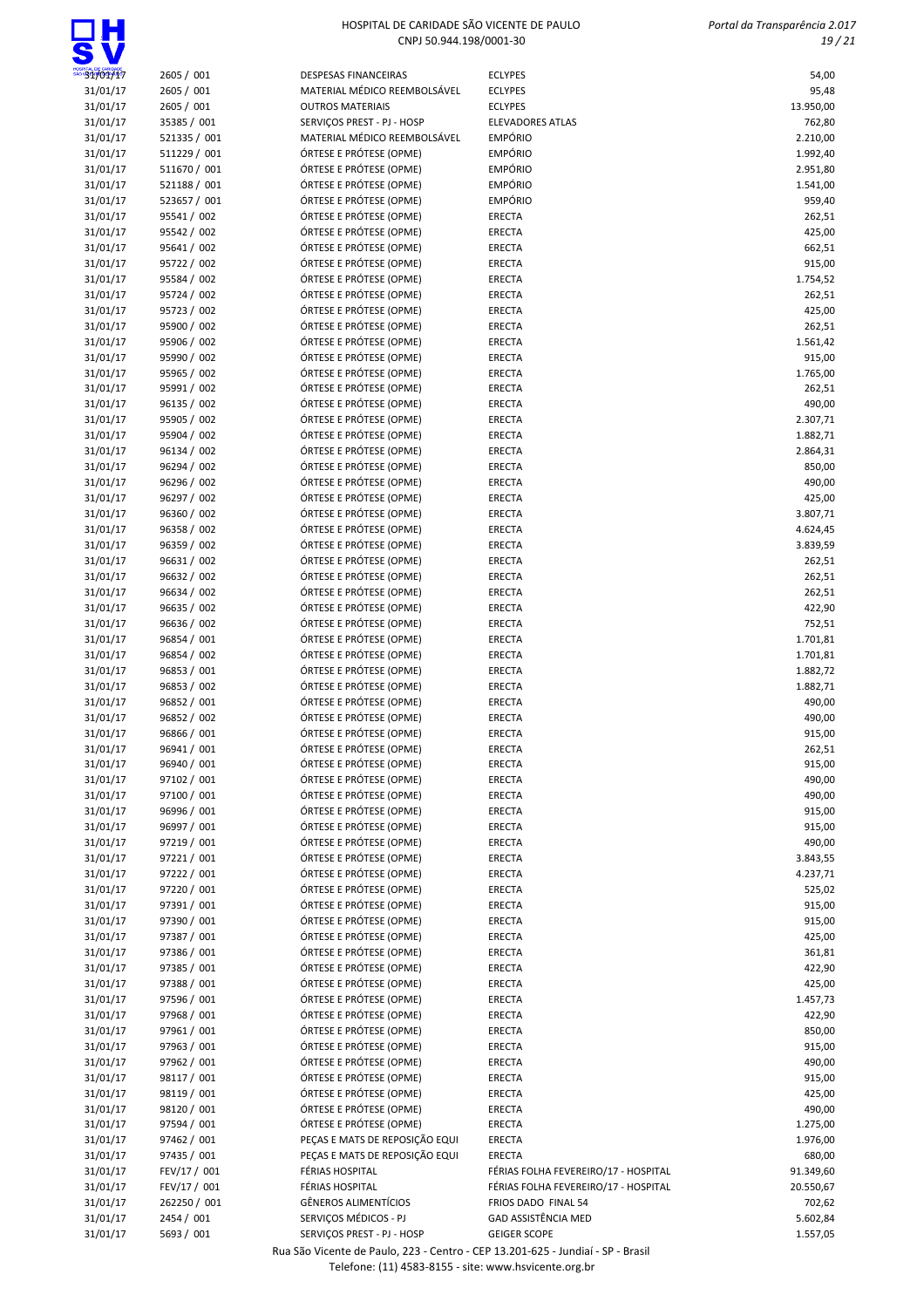| 31/01/17 | 5691 / 001  |
|----------|-------------|
| 31/01/17 | 1007 / 001  |
| 31/01/17 | 248943 / 00 |
| 31/01/17 | 248943 / 00 |
| 31/01/17 | 32841 / 001 |
| 31/01/17 | 32892 / 001 |
| 31/01/17 | 32886 / 001 |
| 31/01/17 | 32955 / 001 |
| 31/01/17 | 33049 / 001 |
| 31/01/17 | 33050 / 001 |
| 31/01/17 | 32990 / 001 |
| 31/01/17 | 33137 / 001 |
| 31/01/17 | 33198 / 001 |
| 31/01/17 | 33242 / 001 |
| 31/01/17 | DFZ-5936 /  |
| 31/01/17 | DFZ-5936 /  |
| 31/01/17 | ERL-9598 /  |
| 31/01/17 | 3913 / 001  |
| 31/01/17 | 35783 / 001 |
| 31/01/17 | 35884 / 001 |
| 31/01/17 | 9796 / 001  |
| 31/01/17 | 12597 / 001 |
| 31/01/17 | 12597 / 002 |
| 31/01/17 | 14423 / 001 |
| 31/01/17 | 33532 / 001 |
| 31/01/17 | 33667 / 001 |
| 31/01/17 | 33891 / 001 |
| 31/01/17 | 34004 / 001 |
| 31/01/17 | 33532 / 001 |
| 31/01/17 | 33667 / 001 |
| 31/01/17 | 34004 / 001 |
| 31/01/17 | 458494 / 00 |
| 31/01/17 | 69021 / 001 |
| 31/01/17 | 69269 / 001 |
| 31/01/17 | 69151 / 001 |
| 31/01/17 | 69268 / 001 |
| 31/01/17 | 69265 / 001 |
| 31/01/17 | 69266 / 001 |
| 31/01/17 | 69491 / 001 |
| 31/01/17 | 69490 / 001 |
| 31/01/17 | 69488 / 001 |
| 31/01/17 | 69489 / 001 |
| 31/01/17 | 69512 / 001 |

| 31/01/17             | 5691 / 001                 | SERVIÇOS PREST - PJ - HOSP                         | <b>GEIGER SCOPE</b>                        | 266,00               |
|----------------------|----------------------------|----------------------------------------------------|--------------------------------------------|----------------------|
| 31/01/17             | 1007 / 001                 | SERVIÇOS MÉDICOS - PJ                              | JLV SERVIÇOS MÉDICOS                       | 3.167,45             |
| 31/01/17             | 248943 / 003               | <b>DESPESAS FINANCEIRAS</b>                        | MEDCOMERCE                                 | 307,98               |
| 31/01/17             | 248943 / 003               | DROGAS E MEDICAMENTOS                              | MEDCOMERCE                                 | 3.816,66             |
| 31/01/17             | 32841 / 001                | ÓRTESE E PRÓTESE (OPME)                            | <b>MEDICAL CAMP</b>                        | 3.086,19             |
| 31/01/17             | 32892 / 001                | ÓRTESE E PRÓTESE (OPME)                            | <b>MEDICAL CAMP</b>                        | 3.086,19             |
| 31/01/17             | 32886 / 001                | ÓRTESE E PRÓTESE (OPME)                            | <b>MEDICAL CAMP</b>                        | 3.086,19             |
| 31/01/17             | 32955 / 001                | ÓRTESE E PRÓTESE (OPME)                            | <b>MEDICAL CAMP</b>                        | 3.366,19             |
| 31/01/17             | 33049 / 001                | ÓRTESE E PRÓTESE (OPME)                            | <b>MEDICAL CAMP</b>                        | 3.086,19             |
| 31/01/17             | 33050 / 001                | ÓRTESE E PRÓTESE (OPME)                            | <b>MEDICAL CAMP</b>                        | 3.086,19             |
| 31/01/17             | 32990 / 001                | ÓRTESE E PRÓTESE (OPME)                            | <b>MEDICAL CAMP</b>                        | 3.019,09             |
| 31/01/17             | 33137 / 001                | ÓRTESE E PRÓTESE (OPME)                            | <b>MEDICAL CAMP</b>                        | 3.086,19             |
| 31/01/17             | 33198 / 001                | ÓRTESE E PRÓTESE (OPME)                            | <b>MEDICAL CAMP</b>                        | 3.366,19             |
| 31/01/17             | 33242 / 001                | ÓRTESE E PRÓTESE (OPME)                            | <b>MEDICAL CAMP</b>                        | 3.086,19             |
| 31/01/17             | DFZ-5936 / 001             | <b>OUTROS CUSTOS GERAIS</b>                        | MULTA VEÍCULO FIAT UNO MILLE FIRE DFZ-5936 | 127,68               |
| 31/01/17             | DFZ-5936 / 001             | <b>OUTROS CUSTOS GERAIS</b>                        | MULTA VEÍCULO FIAT UNO MILLE FIRE DFZ-5936 | 127,69               |
| 31/01/17             | ERL-9598 / 001             | <b>OUTROS CUSTOS GERAIS</b>                        | MULTA VEÍCULO FIAT UNO MILLE FIRE ERL-9598 | 127,68               |
| 31/01/17             | 3913 / 001                 | MATERIAL MÉDICO REEMBOLSÁVEL                       | <b>NOVA HOSPITALAR</b>                     | 2.858,40             |
| 31/01/17             | 35783 / 001                | ÓRTESE E PRÓTESE (OPME)                            | ORTHO SYSTEM                               | 2.680,19             |
| 31/01/17             | 35884 / 001                | ÓRTESE E PRÓTESE (OPME)<br>ÓRTESE E PRÓTESE (OPME) | ORTHO SYSTEM                               | 2.680,19             |
| 31/01/17             | 9796 / 001<br>12597 / 001  | ÓRTESE E PRÓTESE (OPME)                            | <b>ORTHOFIX</b>                            | 1.163,90             |
| 31/01/17             |                            | ÓRTESE E PRÓTESE (OPME)                            | <b>ORTHOFIX</b>                            | 581,95               |
| 31/01/17             | 12597 / 002<br>14423 / 001 | ÓRTESE E PRÓTESE (OPME)                            | <b>ORTHOFIX</b><br><b>ORTHOFIX</b>         | 581,95               |
| 31/01/17<br>31/01/17 | 33532 / 001                | <b>GASES MEDICINAIS</b>                            | <b>OXILUZ</b>                              | 1.163,90<br>6.011,01 |
| 31/01/17             | 33667 / 001                | <b>GASES MEDICINAIS</b>                            | <b>OXILUZ</b>                              | 5.105,00             |
| 31/01/17             | 33891 / 001                | <b>GASES MEDICINAIS</b>                            | <b>OXILUZ</b>                              | 1.010,00             |
| 31/01/17             | 34004 / 001                | <b>GASES MEDICINAIS</b>                            | <b>OXILUZ</b>                              | 6.501,00             |
| 31/01/17             | 33532 / 001                | PEÇAS E MATS DE REPOSIÇÃO EQUI                     | <b>OXILUZ</b>                              | 84,49                |
| 31/01/17             | 33667 / 001                | PEÇAS E MATS DE REPOSIÇÃO EQUI                     | <b>OXILUZ</b>                              | 33,80                |
| 31/01/17             | 34004 / 001                | PEÇAS E MATS DE REPOSIÇÃO EQUI                     | <b>OXILUZ</b>                              | 16,90                |
| 31/01/17             | 458494 / 001               | IMPRESSOS, MATL DE EXPEDIENTE                      | PAPEL ITUPEVA                              | 1.590,00             |
| 31/01/17             | 69021 / 001                | ÓRTESE E PRÓTESE (OPME)                            | PLANTÃO MÉDICO                             | 390,90               |
| 31/01/17             | 69269 / 001                | ÓRTESE E PRÓTESE (OPME)                            | PLANTÃO MÉDICO                             | 195,45               |
| 31/01/17             | 69151 / 001                | ÓRTESE E PRÓTESE (OPME)                            | PLANTÃO MÉDICO                             | 292,90               |
| 31/01/17             | 69268 / 001                | ÓRTESE E PRÓTESE (OPME)                            | PLANTÃO MÉDICO                             | 488,35               |
| 31/01/17             | 69265 / 001                | ÓRTESE E PRÓTESE (OPME)                            | PLANTÃO MÉDICO                             | 292,90               |
| 31/01/17             | 69266 / 001                | ÓRTESE E PRÓTESE (OPME)                            | PLANTÃO MÉDICO                             | 292,90               |
| 31/01/17             | 69491 / 001                | ÓRTESE E PRÓTESE (OPME)                            | PLANTÃO MÉDICO                             | 488,35               |
| 31/01/17             | 69490 / 001                | ÓRTESE E PRÓTESE (OPME)                            | PLANTÃO MÉDICO                             | 683,80               |
| 31/01/17             | 69488 / 001                | ÓRTESE E PRÓTESE (OPME)                            | PLANTÃO MÉDICO                             | 292,90               |
| 31/01/17             | 69489 / 001                | ÓRTESE E PRÓTESE (OPME)                            | PLANTÃO MÉDICO                             | 488,35               |
| 31/01/17             | 69512 / 001                | ÓRTESE E PRÓTESE (OPME)                            | PLANTÃO MÉDICO                             | 195,45               |
| 31/01/17             | 69443 / 001                | ÓRTESE E PRÓTESE (OPME)                            | PLANTÃO MÉDICO                             | 195,45               |
| 31/01/17             | 69520 / 001                | ÓRTESE E PRÓTESE (OPME)                            | PLANTÃO MÉDICO                             | 792,90               |
| 31/01/17             | 69492 / 001                | ÓRTESE E PRÓTESE (OPME)                            | PLANTÃO MÉDICO                             | 292,90               |
| 31/01/17             | 69513 / 001                | ÓRTESE E PRÓTESE (OPME)                            | PLANTÃO MÉDICO                             | 488,35               |
| 31/01/17             | 69487 / 001                | ÓRTESE E PRÓTESE (OPME)                            | PLANTÃO MÉDICO                             | 1.390,90             |
| 31/01/17             | 69515 / 001                | ÓRTESE E PRÓTESE (OPME)                            | PLANTÃO MÉDICO                             | 390,90               |
| 31/01/17             | 69752 / 001                | ÓRTESE E PRÓTESE (OPME)                            | PLANTÃO MÉDICO                             | 390,90               |
| 31/01/17             | 69754 / 001                | ÓRTESE E PRÓTESE (OPME)                            | PLANTÃO MÉDICO                             | 195,45               |
| 31/01/17             | 69267 / 001                | ÓRTESE E PRÓTESE (OPME)                            | PLANTÃO MÉDICO                             | 292,90               |
| 31/01/17             | 70106 / 001                | ÓRTESE E PRÓTESE (OPME)                            | PLANTÃO MÉDICO                             | 390,90               |
| 31/01/17             | 70113 / 001                | ÓRTESE E PRÓTESE (OPME)                            | PLANTÃO MÉDICO                             | 292,90               |
| 31/01/17             | 70112 / 001                | ÓRTESE E PRÓTESE (OPME)                            | PLANTÃO MÉDICO                             | 292,90               |
| 31/01/17             | 69352 / 001                | ÓRTESE E PRÓTESE (OPME)                            | PLANTÃO MÉDICO                             | 195,45               |
| 31/01/17             | 187934 / 001               | MATERIAL MÉDICO REEMBOLSÁVEL                       | POLAR FIX                                  | 3.424,00             |
| 31/01/17             | 188260 / 001               | MATERIAL MÉDICO REEMBOLSÁVEL                       | POLAR FIX                                  | 11.970,00            |
| 31/01/17             | 188203 / 001               | MATERIAL MÉDICO REEMBOLSÁVEL                       | POLAR FIX                                  | 113,70               |
| 31/01/17             | 188261 / 001               | MATERIAL MÉDICO REEMBOLSÁVEL                       | POLAR FIX                                  | 9.448,57             |
| 31/01/17             | 188203 / 001               | <b>OUTROS MATERIAIS</b>                            | POLAR FIX                                  | 2.250,00             |
| 31/01/17             | 188261 / 001               | <b>OUTROS MATERIAIS</b>                            | POLAR FIX                                  | 1.620,01             |
| 31/01/17             | 330888 / 001               | <b>VALE TRANSPORTE</b>                             | RÁPIDO LUXO                                | 9.272,55             |
| 31/01/17             | 817 / 001                  | CONT DE MANUTENÇÃO-HOSP                            | RV SOLUC CLIMATIZAÇÃO                      | 16.000,00            |
| 31/01/17             | 3360 / 001                 | ÓRTESE E PRÓTESE (OPME)                            | SANITATEM                                  | 854,63               |
| 31/01/17             | 3361 / 001                 | ÓRTESE E PRÓTESE (OPME)                            | SANITATEM                                  | 764,34               |
| 31/01/17             | 3362 / 001                 | ÓRTESE E PRÓTESE (OPME)                            | SANITATEM                                  | 202,06               |
| 31/01/17             | 3363 / 001                 | ÓRTESE E PRÓTESE (OPME)                            | SANITATEM                                  | 395,20               |
| 31/01/17             | 3364 / 001                 | ÓRTESE E PRÓTESE (OPME)                            | SANITATEM                                  | 454,01               |
| 31/01/17             | 3365 / 001                 | ÓRTESE E PRÓTESE (OPME)                            | SANITATEM                                  | 60,59                |
| 31/01/17             | 3366 / 001                 | ÓRTESE E PRÓTESE (OPME)                            | SANITATEM                                  | 183,81               |
| 31/01/17             | 3368 / 001                 | ÓRTESE E PRÓTESE (OPME)                            | SANITATEM                                  | 183,81               |
| 31/01/17             | 3369 / 001                 | ÓRTESE E PRÓTESE (OPME)                            | SANITATEM                                  | 764,34               |
| 31/01/17             | 3396 / 001                 | ÓRTESE E PRÓTESE (OPME)                            | SANITATEM                                  | 764,34               |
| 31/01/17             | 3395 / 001                 | ÓRTESE E PRÓTESE (OPME)                            | SANITATEM                                  | 764,34               |

| 31/01/17             | 5691 / 001                    | SERVIÇOS PREST - PJ - HOSP                                       | <b>GEIGER SCOPE</b>                                               | 266,00               |
|----------------------|-------------------------------|------------------------------------------------------------------|-------------------------------------------------------------------|----------------------|
| 31/01/17             | 1007 / 001                    | SERVIÇOS MÉDICOS - PJ                                            | JLV SERVIÇOS MÉDICOS                                              | 3.167,45             |
| 31/01/17             | 248943 / 003                  | <b>DESPESAS FINANCEIRAS</b>                                      | MEDCOMERCE                                                        | 307,98               |
| 31/01/17<br>31/01/17 | 248943 / 003<br>32841 / 001   | <b>DROGAS E MEDICAMENTOS</b><br>ÓRTESE E PRÓTESE (OPME)          | MEDCOMERCE<br><b>MEDICAL CAMP</b>                                 | 3.816,66<br>3.086,19 |
| 31/01/17             | 32892 / 001                   | ÓRTESE E PRÓTESE (OPME)                                          | <b>MEDICAL CAMP</b>                                               | 3.086,19             |
| 31/01/17             | 32886 / 001                   | ÓRTESE E PRÓTESE (OPME)                                          | <b>MEDICAL CAMP</b>                                               | 3.086,19             |
| 31/01/17             | 32955 / 001                   | ÓRTESE E PRÓTESE (OPME)                                          | <b>MEDICAL CAMP</b>                                               | 3.366,19             |
| 31/01/17             | 33049 / 001                   | ÓRTESE E PRÓTESE (OPME)                                          | <b>MEDICAL CAMP</b>                                               | 3.086,19             |
| 31/01/17             | 33050 / 001                   | ÓRTESE E PRÓTESE (OPME)                                          | <b>MEDICAL CAMP</b>                                               | 3.086,19             |
| 31/01/17             | 32990 / 001                   | ÓRTESE E PRÓTESE (OPME)                                          | <b>MEDICAL CAMP</b>                                               | 3.019,09             |
| 31/01/17             | 33137 / 001                   | ÓRTESE E PRÓTESE (OPME)                                          | <b>MEDICAL CAMP</b>                                               | 3.086,19             |
| 31/01/17             | 33198 / 001                   | ÓRTESE E PRÓTESE (OPME)                                          | <b>MEDICAL CAMP</b>                                               | 3.366,19             |
| 31/01/17<br>31/01/17 | 33242 / 001<br>DFZ-5936 / 001 | ÓRTESE E PRÓTESE (OPME)<br><b>OUTROS CUSTOS GERAIS</b>           | <b>MEDICAL CAMP</b><br>MULTA VEÍCULO FIAT UNO MILLE FIRE DFZ-5936 | 3.086,19<br>127,68   |
| 31/01/17             | DFZ-5936 / 001                | <b>OUTROS CUSTOS GERAIS</b>                                      | MULTA VEÍCULO FIAT UNO MILLE FIRE DFZ-5936                        | 127,69               |
| 31/01/17             | ERL-9598 / 001                | <b>OUTROS CUSTOS GERAIS</b>                                      | MULTA VEÍCULO FIAT UNO MILLE FIRE ERL-9598                        | 127,68               |
| 31/01/17             | 3913 / 001                    | MATERIAL MÉDICO REEMBOLSÁVEL                                     | <b>NOVA HOSPITALAR</b>                                            | 2.858,40             |
| 31/01/17             | 35783 / 001                   | ÓRTESE E PRÓTESE (OPME)                                          | ORTHO SYSTEM                                                      | 2.680,19             |
| 31/01/17             | 35884 / 001                   | ÓRTESE E PRÓTESE (OPME)                                          | ORTHO SYSTEM                                                      | 2.680,19             |
| 31/01/17             | 9796 / 001                    | ÓRTESE E PRÓTESE (OPME)                                          | <b>ORTHOFIX</b>                                                   | 1.163,90             |
| 31/01/17             | 12597 / 001                   | ÓRTESE E PRÓTESE (OPME)                                          | <b>ORTHOFIX</b>                                                   | 581,95               |
| 31/01/17             | 12597 / 002                   | ÓRTESE E PRÓTESE (OPME)                                          | <b>ORTHOFIX</b>                                                   | 581,95               |
| 31/01/17             | 14423 / 001                   | ÓRTESE E PRÓTESE (OPME)                                          | <b>ORTHOFIX</b>                                                   | 1.163,90             |
| 31/01/17             | 33532 / 001                   | <b>GASES MEDICINAIS</b>                                          | OXILUZ                                                            | 6.011,01             |
| 31/01/17             | 33667 / 001                   | <b>GASES MEDICINAIS</b>                                          | <b>OXILUZ</b>                                                     | 5.105,00             |
| 31/01/17             | 33891 / 001                   | <b>GASES MEDICINAIS</b>                                          | <b>OXILUZ</b>                                                     | 1.010,00             |
| 31/01/17             | 34004 / 001                   | <b>GASES MEDICINAIS</b>                                          | <b>OXILUZ</b>                                                     | 6.501,00             |
| 31/01/17<br>31/01/17 | 33532 / 001<br>33667 / 001    | PEÇAS E MATS DE REPOSIÇÃO EQUI<br>PEÇAS E MATS DE REPOSIÇÃO EQUI | <b>OXILUZ</b><br><b>OXILUZ</b>                                    | 84,49<br>33,80       |
| 31/01/17             | 34004 / 001                   | PEÇAS E MATS DE REPOSIÇÃO EQUI                                   | <b>OXILUZ</b>                                                     | 16,90                |
| 31/01/17             | 458494 / 001                  | IMPRESSOS, MATL DE EXPEDIENTE                                    | PAPEL ITUPEVA                                                     | 1.590,00             |
| 31/01/17             | 69021 / 001                   | ÓRTESE E PRÓTESE (OPME)                                          | PLANTÃO MÉDICO                                                    | 390,90               |
| 31/01/17             | 69269 / 001                   | ÓRTESE E PRÓTESE (OPME)                                          | PLANTÃO MÉDICO                                                    | 195,45               |
| 31/01/17             | 69151 / 001                   | ÓRTESE E PRÓTESE (OPME)                                          | PLANTÃO MÉDICO                                                    | 292,90               |
| 31/01/17             | 69268 / 001                   | ÓRTESE E PRÓTESE (OPME)                                          | PLANTÃO MÉDICO                                                    | 488,35               |
| 31/01/17             | 69265 / 001                   | ÓRTESE E PRÓTESE (OPME)                                          | PLANTÃO MÉDICO                                                    | 292,90               |
| 31/01/17             | 69266 / 001                   | ÓRTESE E PRÓTESE (OPME)                                          | PLANTÃO MÉDICO                                                    | 292,90               |
| 31/01/17             | 69491 / 001                   | ÓRTESE E PRÓTESE (OPME)                                          | PLANTÃO MÉDICO                                                    | 488,35               |
| 31/01/17             | 69490 / 001                   | ÓRTESE E PRÓTESE (OPME)                                          | PLANTÃO MÉDICO                                                    | 683,80               |
| 31/01/17<br>31/01/17 | 69488 / 001<br>69489 / 001    | ÓRTESE E PRÓTESE (OPME)<br>ÓRTESE E PRÓTESE (OPME)               | PLANTÃO MÉDICO<br>PLANTÃO MÉDICO                                  | 292,90<br>488,35     |
| 31/01/17             | 69512 / 001                   | ÓRTESE E PRÓTESE (OPME)                                          | PLANTÃO MÉDICO                                                    | 195,45               |
| 31/01/17             | 69443 / 001                   | ÓRTESE E PRÓTESE (OPME)                                          | PLANTÃO MÉDICO                                                    | 195,45               |
| 31/01/17             | 69520 / 001                   | ÓRTESE E PRÓTESE (OPME)                                          | PLANTÃO MÉDICO                                                    | 792,90               |
| 31/01/17             | 69492 / 001                   | ÓRTESE E PRÓTESE (OPME)                                          | PLANTÃO MÉDICO                                                    | 292,90               |
| 31/01/17             | 69513 / 001                   | ÓRTESE E PRÓTESE (OPME)                                          | PLANTÃO MÉDICO                                                    | 488,35               |
| 31/01/17             | 69487 / 001                   | ÓRTESE E PRÓTESE (OPME)                                          | PLANTÃO MÉDICO                                                    | 1.390,90             |
| 31/01/17             | 69515 / 001                   | ÓRTESE E PRÓTESE (OPME)                                          | PLANTÃO MÉDICO                                                    | 390,90               |
| 31/01/17             | 69752 / 001                   | ÓRTESE E PRÓTESE (OPME)                                          | PLANTÃO MÉDICO                                                    | 390,90               |
| 31/01/17             | 69754 / 001                   | ÓRTESE E PRÓTESE (OPME)                                          | PLANTÃO MÉDICO                                                    | 195,45               |
| 31/01/17             | 69267 / 001                   | ÓRTESE E PRÓTESE (OPME)                                          | PLANTÃO MÉDICO                                                    | 292,90               |
| 31/01/17             | 70106 / 001                   | ÓRTESE E PRÓTESE (OPME)                                          | PLANTÃO MÉDICO                                                    | 390,90               |
| 31/01/17             | 70113 / 001                   | ÓRTESE E PRÓTESE (OPME)<br>ÓRTESE E PRÓTESE (OPME)               | PLANTÃO MÉDICO<br>PLANTÃO MÉDICO                                  | 292,90               |
| 31/01/17<br>31/01/17 | 70112 / 001<br>69352 / 001    | ÓRTESE E PRÓTESE (OPME)                                          | PLANTÃO MÉDICO                                                    | 292,90<br>195,45     |
| 31/01/17             | 187934 / 001                  | MATERIAL MÉDICO REEMBOLSÁVEL                                     | <b>POLAR FIX</b>                                                  | 3.424,00             |
| 31/01/17             | 188260 / 001                  | MATERIAL MÉDICO REEMBOLSÁVEL                                     | POLAR FIX                                                         | 11.970,00            |
| 31/01/17             | 188203 / 001                  | MATERIAL MÉDICO REEMBOLSÁVEL                                     | POLAR FIX                                                         | 113,70               |
| 31/01/17             | 188261 / 001                  | MATERIAL MÉDICO REEMBOLSÁVEL                                     | POLAR FIX                                                         | 9.448,57             |
| 31/01/17             | 188203 / 001                  | <b>OUTROS MATERIAIS</b>                                          | POLAR FIX                                                         | 2.250,00             |
| 31/01/17             | 188261 / 001                  | <b>OUTROS MATERIAIS</b>                                          | POLAR FIX                                                         | 1.620,01             |
| 31/01/17             | 330888 / 001                  | <b>VALE TRANSPORTE</b>                                           | RÁPIDO LUXO                                                       | 9.272,55             |
| 31/01/17             | 817 / 001                     | CONT DE MANUTENÇÃO-HOSP                                          | RV SOLUC CLIMATIZAÇÃO                                             | 16.000,00            |
| 31/01/17             | 3360 / 001                    | ÓRTESE E PRÓTESE (OPME)                                          | SANITATEM                                                         | 854,63               |
| 31/01/17             | 3361 / 001                    | ÓRTESE E PRÓTESE (OPME)                                          | SANITATEM                                                         | 764,34               |
| 31/01/17             | 3362 / 001                    | ÓRTESE E PRÓTESE (OPME)                                          | SANITATEM                                                         | 202,06               |
| 31/01/17             | 3363 / 001                    | ÓRTESE E PRÓTESE (OPME)                                          | SANITATEM                                                         | 395,20               |
| 31/01/17<br>31/01/17 | 3364 / 001                    | ÓRTESE E PRÓTESE (OPME)<br>ÓRTESE E PRÓTESE (OPME)               | SANITATEM<br>SANITATEM                                            | 454,01<br>60,59      |
| 31/01/17             | 3365 / 001<br>3366 / 001      | ÓRTESE E PRÓTESE (OPME)                                          | SANITATEM                                                         | 183,81               |
| 31/01/17             | 3368 / 001                    | ÓRTESE E PRÓTESE (OPME)                                          | SANITATEM                                                         | 183,81               |
| 31/01/17             | 3369 / 001                    | ÓRTESE E PRÓTESE (OPME)                                          | SANITATEM                                                         | 764,34               |
| 31/01/17             | 3396 / 001                    | ÓRTESE E PRÓTESE (OPME)                                          | SANITATEM                                                         | 764,34               |
|                      |                               |                                                                  |                                                                   |                      |